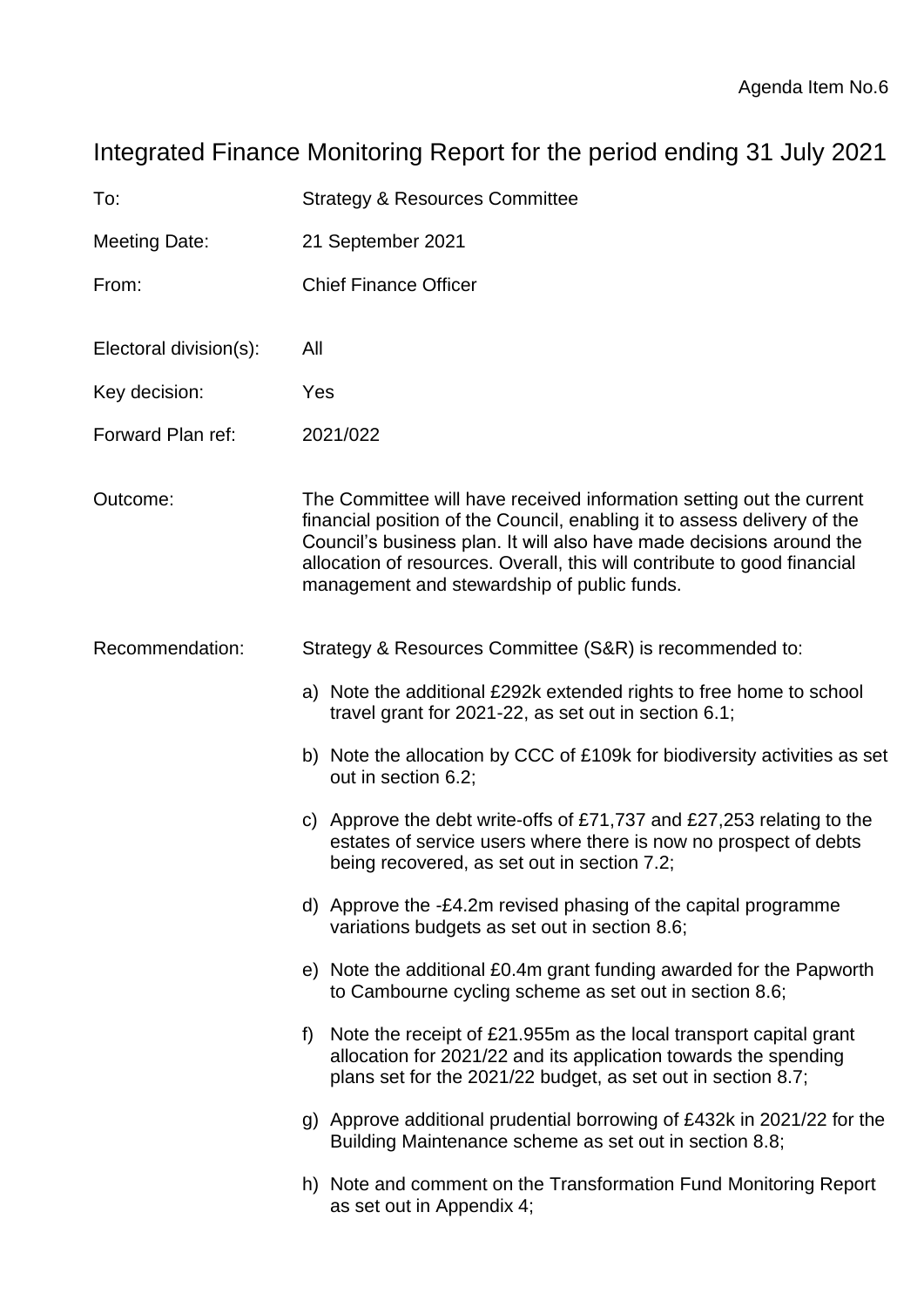- i) Note and comment on the Finance Monitoring Report for Corporate Services (appendix 5);
- j) Delegate authority to the Chief Finance Officer, in consultation with the Chair and Vice-Chair, to progress and/or settle litigation in relation to a property in Fenland, as set out in confidential Appendix 6, including a potential debt write-off exceeding the normal officer threshold.
- k) Approve additional prudential borrowing in 2021/22 for the Waterbeach Waste Treatment Facilities scheme as set out in confidential Appendix 7.

Officer contact:

| Name:  | <b>Stephen Howarth</b>                |
|--------|---------------------------------------|
| Post:  | <b>Assistant Director of Finance</b>  |
| Email: | stephen.howarth@cambridgeshire.gov.uk |
| Tel:   | 01223 507126                          |

Member contacts:

| Names: | Councillors Nethsingha & Meschini |  |
|--------|-----------------------------------|--|
|--------|-----------------------------------|--|

- Post: Chair/Vice-Chair
- Email: [Lucy.Nethsingha@cambridgeshire.gov.uk](mailto:Lucy.Nethsingha@cambridgeshire.gov.uk) [Elisa.Meschini@cambridgeshire.gov.uk](mailto:elisa.meschini@cambridgeshire.gov.uk)

Tel: 01223 706398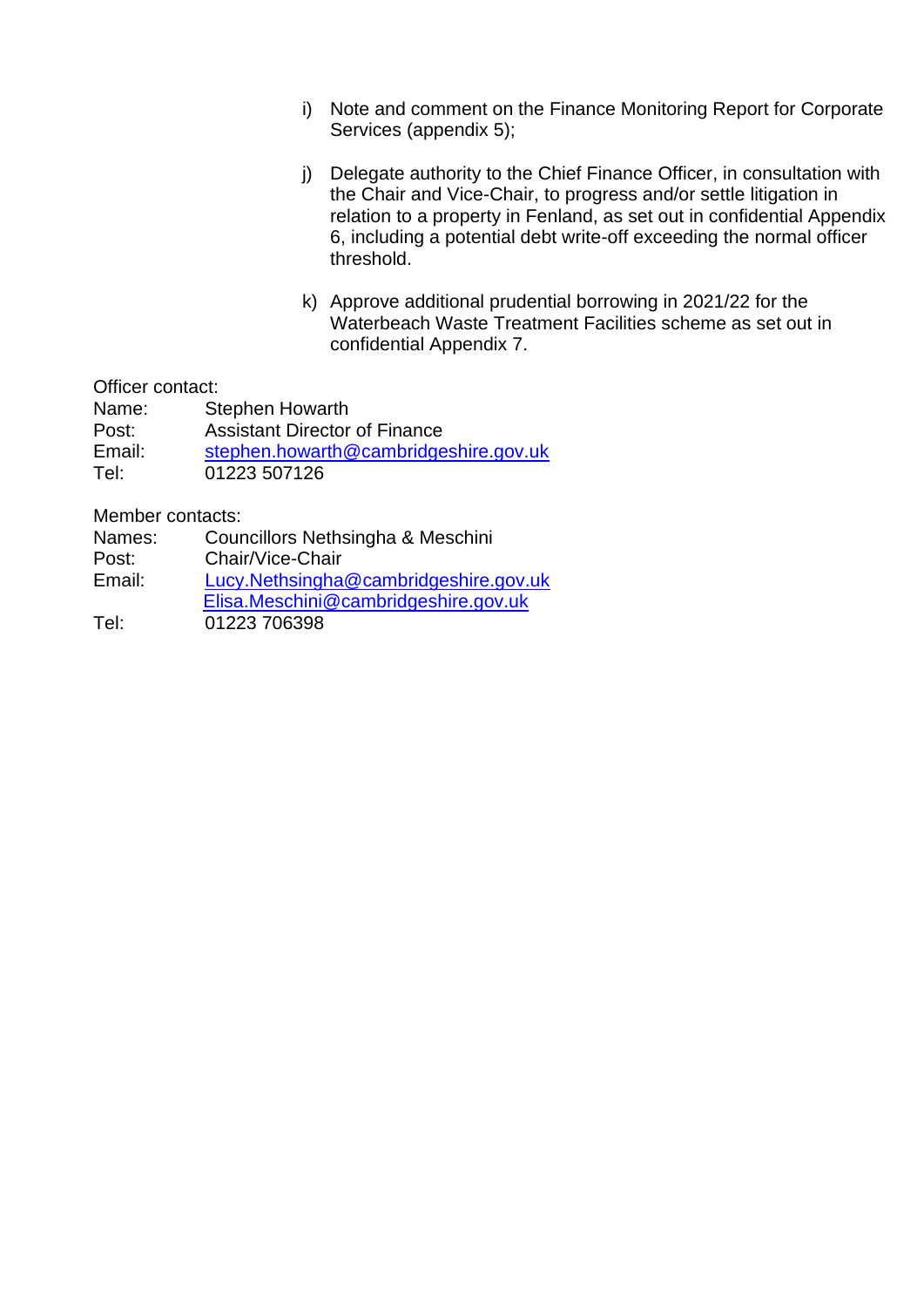## 1. Purpose

1.1 To present financial and performance information to assess progress in delivering the Council's Business Plan.

### 2. Overview

2.1 The following summary provides the Authority's forecast financial position at year-end and its key activity data for care budgets.

### Finance and Key Activity

| Revenue budget forecast<br>outturn | This is a £0.923m increase in<br>the forecast revenue<br>underspend compared to last<br>month. | Capital programme<br>forecast outturn |
|------------------------------------|------------------------------------------------------------------------------------------------|---------------------------------------|
| -£0.930m (0.2%) forecast year      |                                                                                                |                                       |
| end variance, however there        |                                                                                                | -£1.0m (-0.6%) forecast year          |
| continues to be uncertainty        |                                                                                                | end variance                          |
| about the pandemic impact in       | There is a £1.0m decrease in                                                                   |                                       |
| the coming months                  | the forecast capital year-end                                                                  | Green                                 |
|                                    | expenditure compared to last                                                                   |                                       |
| Green                              | month.                                                                                         |                                       |

### Number of service users supported by key care budgets

| Older people aged 65+ receiving long term |         |               |                           |
|-------------------------------------------|---------|---------------|---------------------------|
| services                                  | July 21 | <b>May 21</b> | <b>Trend since May 21</b> |
| <b>Nursing</b>                            | 508     | 492           | Increasing                |
| Residential                               | 876     | 864           | Increasing                |
| Community                                 | 1.981   | 1,932         | Increasing                |

| Working Age Adults receiving long term services | July 21 | <b>May 21</b> | <b>Trend since May 21</b> |
|-------------------------------------------------|---------|---------------|---------------------------|
| Nursing                                         | 72      | 69            | Stayed the same           |
| Residential                                     | 359     | 358           | Stayed the same           |
| Community                                       | 2.900   | 2,868         | <b>Increasing</b>         |

| Children open to social care | July 21 | <b>Apr 21</b> | <b>Trend since Apr 21</b> |
|------------------------------|---------|---------------|---------------------------|
| Children in Care             | 647     | 660           | Decreasing                |
| <b>Child Protection</b>      | 429     | 443           | Decreasing                |

Further details can be found in the quarterly service committee performance reports.

- 2.2 The key issues included in the summary analysis are:
	- The overall revenue budget position is showing a forecast year-end underspend of -£0.930m. The forecast pressures are largely within Corporate Services (CS) (+£1.1m). These are offset by forecast underspends in Funding Items (-£1.4m), People & Communities (P&C) (-£0.4m) and Place & Economy (P&E) (-£0.2m). See section 3 for details.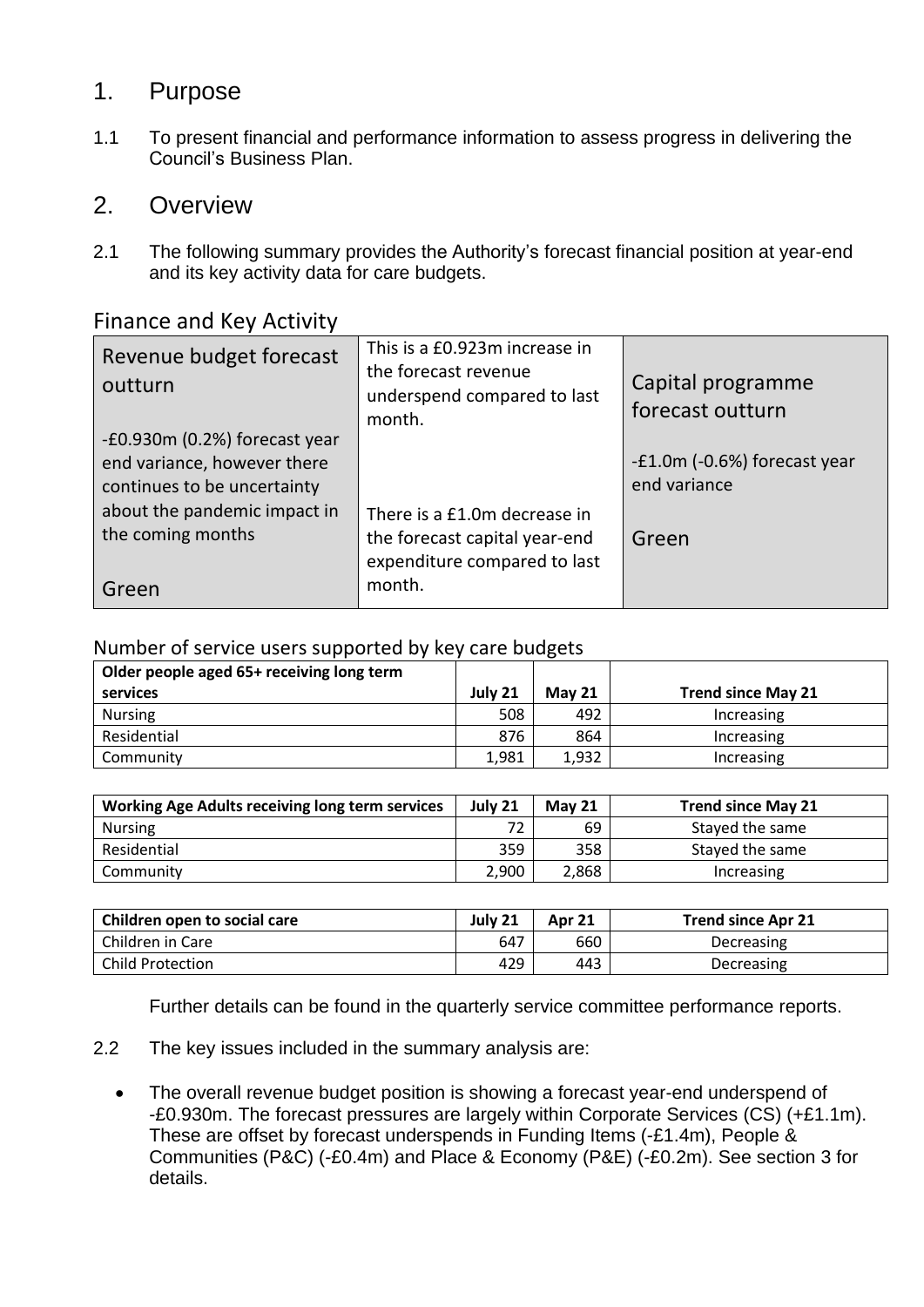• The Capital Programme is forecasting a year-end underspend of -£1.0m at year-end. This includes use of the capital programme variations budget. See section 8 for details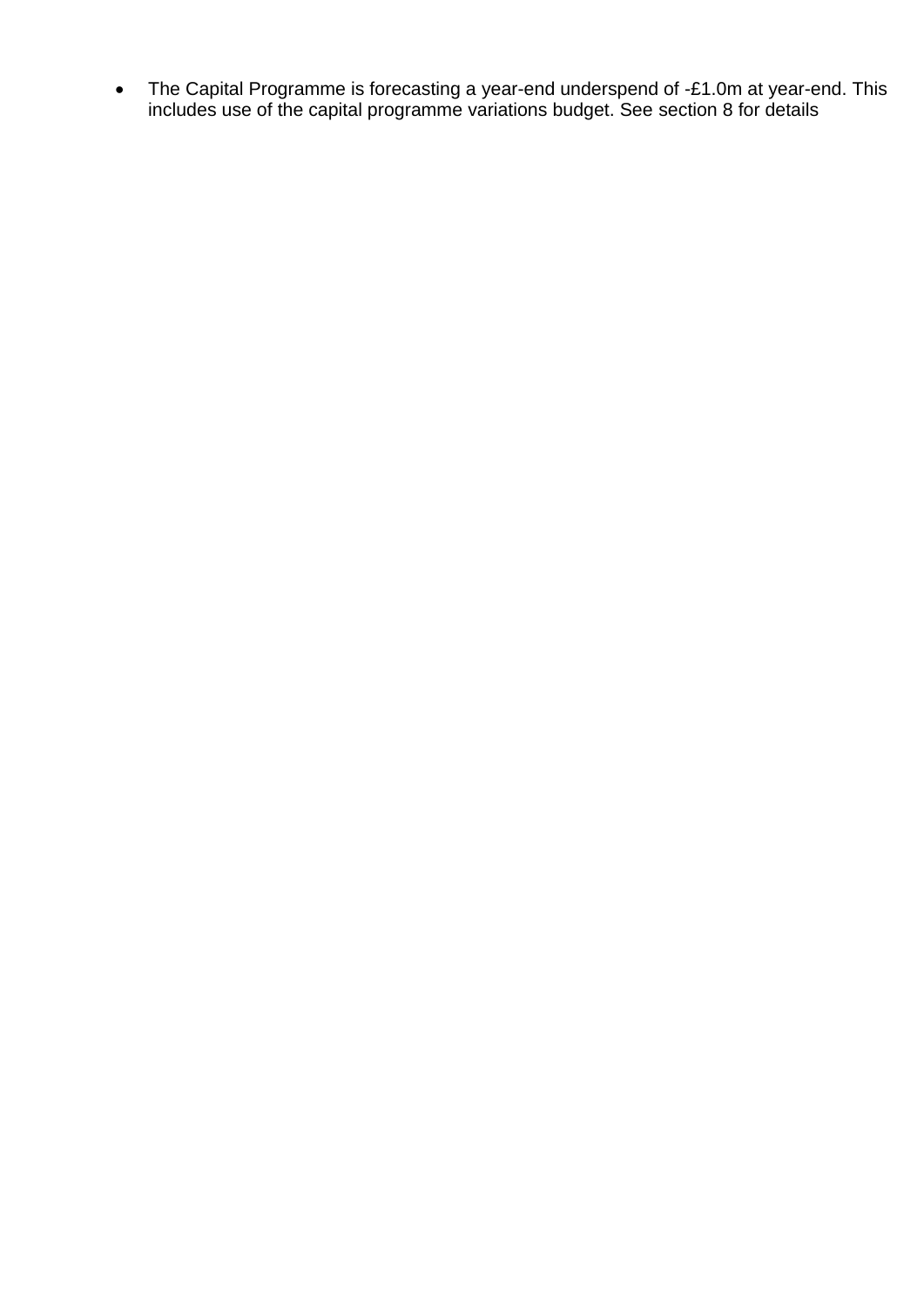# 3. Revenue Budget

## 3.1 A more detailed analysis of financial performance is included below:

Key to abbreviations

CS Financing – Corporate Services Financing<br>DoT – Direction of Travel (up arrow n

– Direction of Travel (up arrow means the position has improved since last month)

| Original<br><b>Budget</b><br>as per<br><b>Business</b><br>Plan<br>£000 | <b>Forecast</b><br>Variance<br>(June)<br>£000 | <b>Service</b>                            | <b>Current</b><br><b>Budget</b><br>for<br>2021/22<br>£000 | <b>Actual</b><br>(July)<br>£000 | <b>Forecast</b><br>Variance<br>(July)<br>£000 | <b>Forecast</b><br>Variance<br>(July)<br>% | Overall<br><b>Status</b> | <b>DoT</b>        |
|------------------------------------------------------------------------|-----------------------------------------------|-------------------------------------------|-----------------------------------------------------------|---------------------------------|-----------------------------------------------|--------------------------------------------|--------------------------|-------------------|
| 64,317                                                                 | $-200$                                        | Place & Economy                           | 64,266                                                    | 9,587                           | $-205$                                        | $-0.3%$                                    | Green                    |                   |
| 302,530                                                                | 469                                           | People &<br>Communities                   | 300,076                                                   | 69,465                          | $-426$                                        | $-0.1%$                                    | Green                    |                   |
| $\mathbf 0$                                                            | $\Omega$                                      | <b>Public Health</b>                      | 0                                                         | $-28,386$                       | $\Omega$                                      | -                                          | Green                    |                   |
| 25,489                                                                 | 795                                           | <b>Corporate Services</b>                 | 26,300                                                    | 9,476                           | 1,064                                         | 4.0%                                       | Amber                    |                   |
| 31,295                                                                 | $\mathbf 0$                                   | <b>CS Financing</b>                       | 31,295                                                    | 2,628                           | 0                                             | 0.0%                                       | Green                    | $\leftrightarrow$ |
| 423,632                                                                | 1,064                                         | <b>Service Net</b><br><b>Spending</b>     | 421,938                                                   | 62,771                          | 433                                           | 0.1%                                       | Green                    |                   |
| 11,745                                                                 | $-1,070$                                      | <b>Funding Items</b>                      | 13,440                                                    | 13,440                          | $-1,362$                                      | -                                          | Green                    |                   |
| 435,377                                                                | -6                                            | <b>Grand Total Net</b><br><b>Spending</b> | 435,378                                                   | 76,211                          | $-930$                                        | $-0.2%$                                    | Green                    |                   |
| 155,583                                                                |                                               | Schools                                   | 155,583                                                   |                                 |                                               |                                            |                          |                   |
| 590,960                                                                |                                               | <b>Total Spending</b><br>2021/22          | 590,961                                                   |                                 |                                               |                                            |                          |                   |

<sup>1</sup> The budget figures in this table are net.<br><sup>2</sup> Eor budget virements between Services

<sup>2</sup> For budget virements between Services throughout the year, please see  $\frac{\text{Appendix 1}}{\text{4}}$ .

The budget of £0k stated for Public Health is its cash limit budget. In addition to this, Public Health has a budget of £26.8m from ring-fenced public health grant, £15.6m from the Contain Outbreak Management Fund, £2.6m from the Enduring Transmission Grant, £1.8m from the Community Testing Grant, £1.1m from Test and Trace Support Grant and £0.5m from other grants which make up its gross budget.

<sup>4</sup> The 'Funding Items' budget comprises the £9.2m Combined Authority Levy, the £424k Flood Authority Levy and £3.8m change in general and corporate reserves budget requirement. The forecast outturn on this line reflects any variance in the amount received from corporate grants and business rates from what was budgeted; a negative outturn indicates a favourable variance, i.e. more income received than budgeted.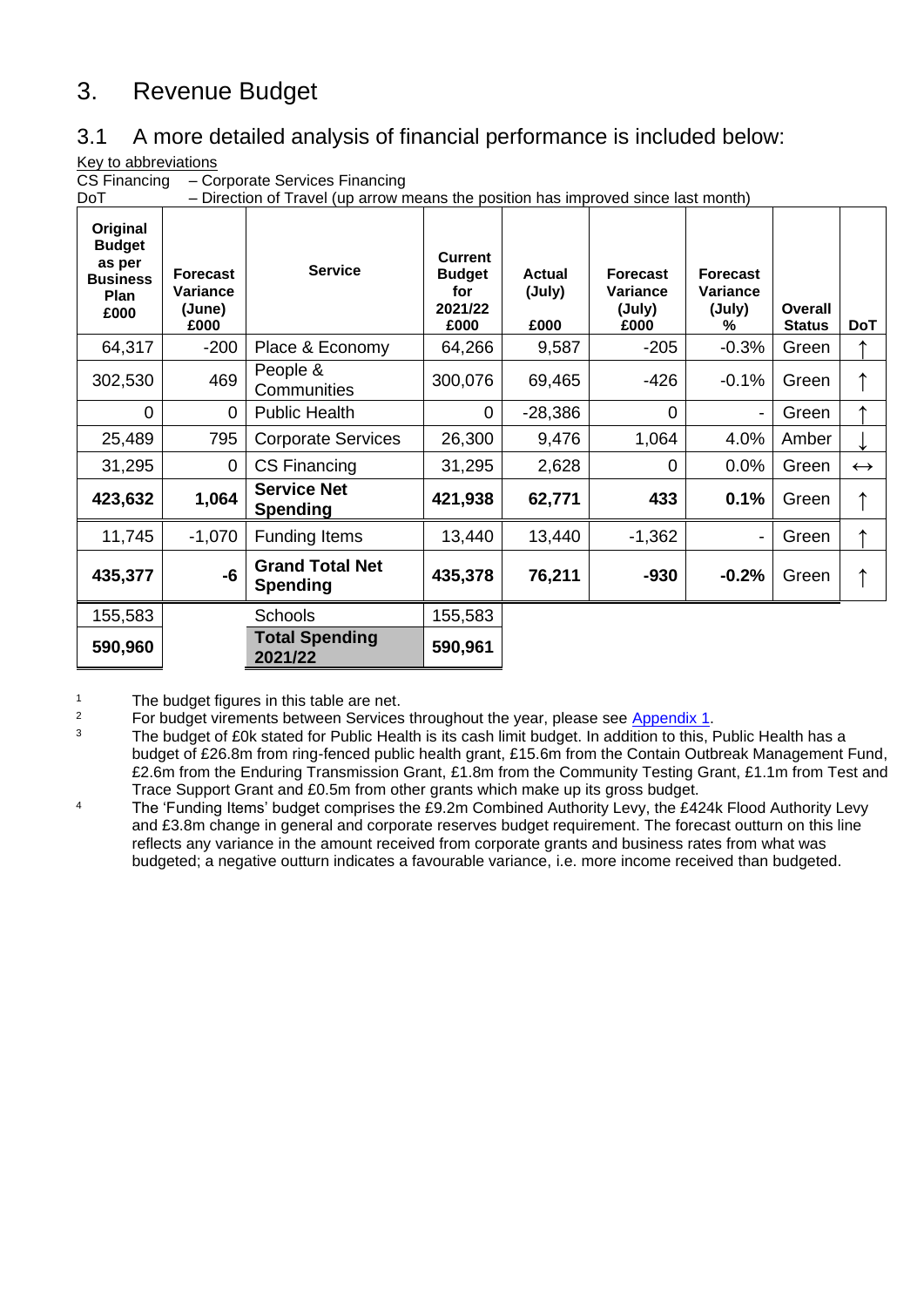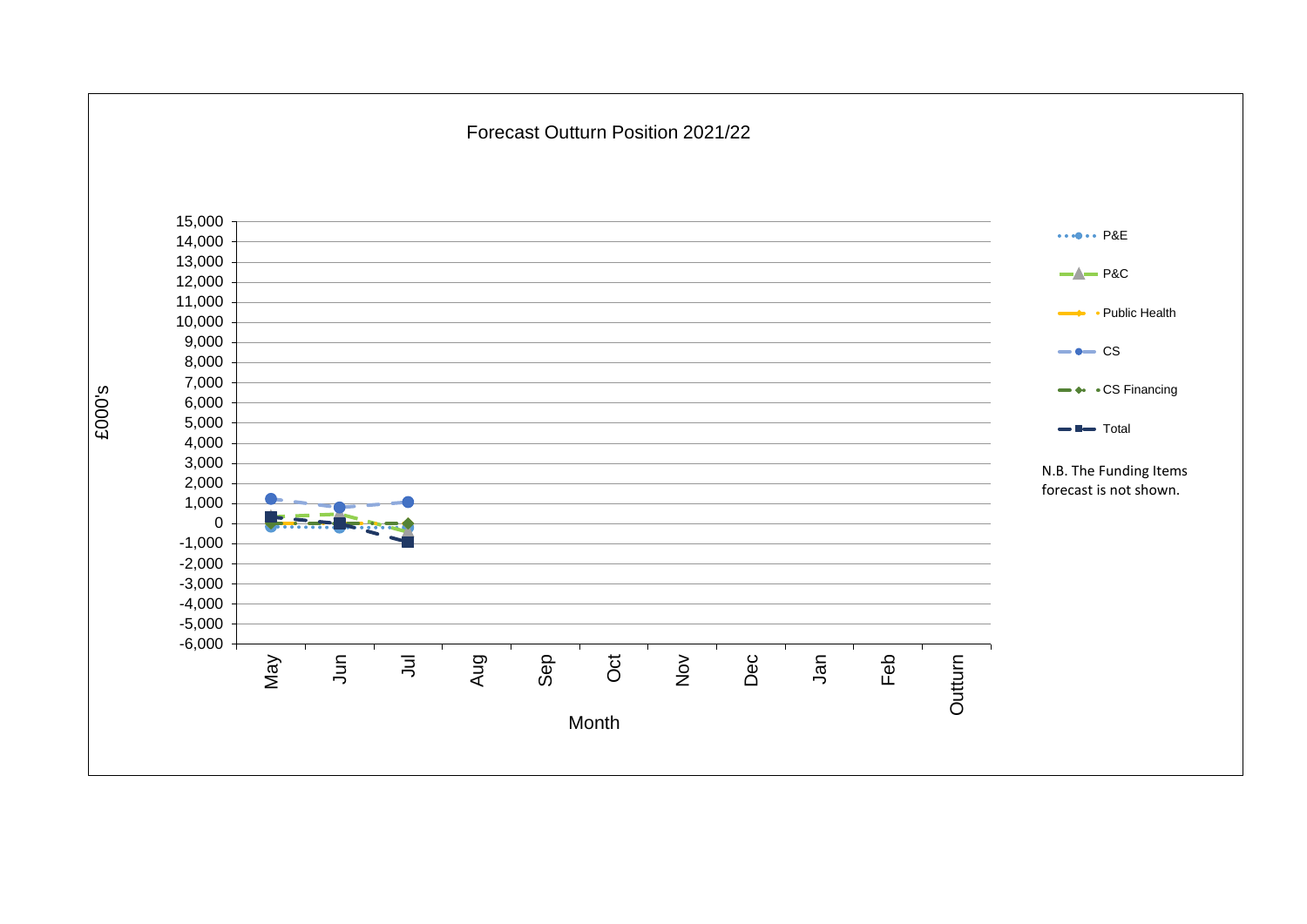### 3.2 Summary of Forecast Covid-19 Related Costs by Directorate for 2021/22

|                           | <b>Net Covid-19</b><br><b>Pressure</b> |
|---------------------------|----------------------------------------|
| <b>Directorate</b>        | £000                                   |
| Place & Economy           | 2,538                                  |
| People & Communities      | 13,379                                 |
| <b>Public Health</b>      | 130                                    |
| <b>Corporate Services</b> | 2,545                                  |
| Total                     | 18,592                                 |

These Covid-19 related costs are a mixture of additional expenditure, reduced income, and savings not delivered as a result of the pandemic. They are also net of any external funding received to cover specific functions and pressures (such as the Contain Outbreak Management Fund). Increasingly, some of these additional costs have been included within initial budgets and as such do not impact on the services' forecast outturns reported elsewhere within this report. However, the overall costs related to Covid-19 are still required to be categorized and reported to central government.

### 3.3 Key exceptions this month are identified below.

### 3.3.1 Place & Economy:

-£0.205m (-0.3%) underspend is forecast.

### • Lost Sales, Fees & Charges Compensation

| <b>Outturn Variance</b> | <b>Outturn Variance</b> |
|-------------------------|-------------------------|
| £m                      | $\mathcal{A}$           |
| $-1.414$                | $(-45%)$                |

-£1.414m compensation is forecast. This is a decrease of £1.378m on the underspend position previously reported last month. Budget has been set aside to cover expected shortfalls in income due to COVID. The budget has been built on assumptions on the level of income and these will be closely monitored during the year. The level of income is currently greater than the initial assumptions and so budget that is no longer required will be handed back to the corporate centre.

### • Traffic Management

| <b>Outturn Variance</b><br>£m | <b>Outturn Variance</b> |
|-------------------------------|-------------------------|
| $+0.052$                      | N/A                     |

A +£0.052m pressure is forecast. This is a decrease of £0.552m on the position previously reported in May, of which £0.549m relates to a change since last month. Income from permitting is projected to be lower than the budget set due to COVID. This is currently projected on certain assumptions and these assumptions will be closely monitored during the year. Income to date is higher than expected and this is shown in the reduction in the outturn forecast since last month. Budget to cover this shortfall is held within 'Lost Sales, Fees & Charges Compensation' line above.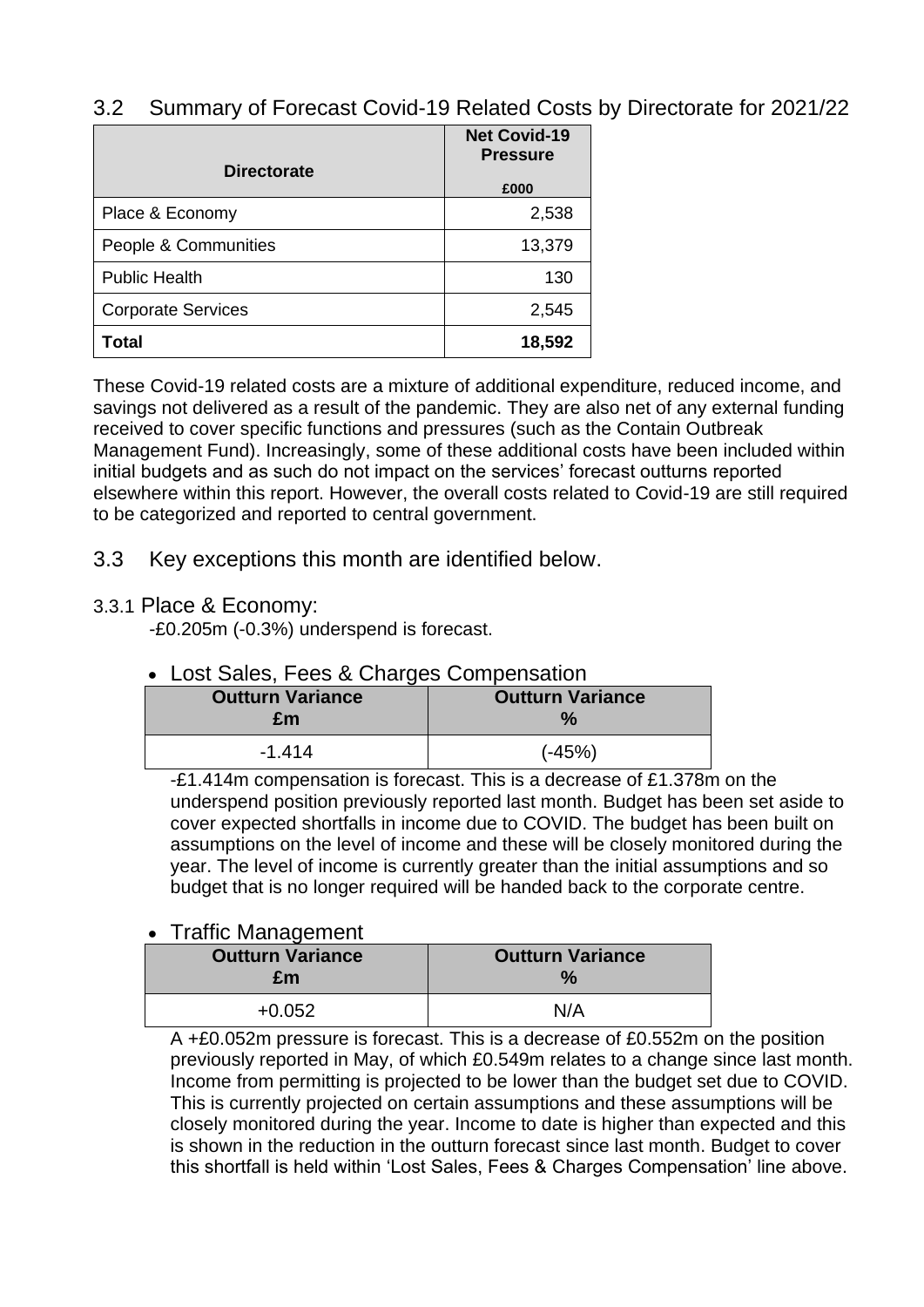### • Bus Operations including Park & Ride

| <b>Outturn Variance</b><br>£m | <b>Outturn Variance</b> |
|-------------------------------|-------------------------|
| $+0.200$                      | N/A                     |

A +£0.200m pressure is forecast. This is a decrease of £0.500m on the position previously reported in May, which relates in full to a change since last month. Income is projected to be lower than the budget set due to COVID. This is currently projected on certain assumptions and these assumptions will be closely monitored during the year. Currently income is ahead of the initial assumptions but not yet at pre-Covid levels. Budget to cover this shortfall is held within 'Lost Sales, Fees & Charges Compensation' line.

• A combination of more minor variances sum with the above to lead to an overall forecast outturn of -£0.205m. For full and previously reported details, see the [P&E](https://www.cambridgeshire.gov.uk/council/finance-and-budget/finance-performance-reports)  [Finance Monitoring Report.](https://www.cambridgeshire.gov.uk/council/finance-and-budget/finance-performance-reports)

### 3.3.2 People & Communities:

-£0.426m (-0.1%) underspend is forecast at year-end.

### • Strategic Management - Adults

| <b>Outturn Variance</b><br>£m | <b>Outturn Variance</b> |
|-------------------------------|-------------------------|
| $-0.471$                      | (-8%)                   |

A -£0.471m underspend is forecast. Funding from government grants for Adult Social Care is held centrally and is offsetting increased pressures in Learning Disabilities which have emerged this month, as reported below.

#### • Learning Disabilities

| <b>Outturn Variance</b><br>£m | <b>Outturn Variance</b> |
|-------------------------------|-------------------------|
| ∓∩ 927                        | $(+1%)$                 |

A +£0.927m pressure is forecast. This is an increase of £0.517m on the pressure previously reported in May, of which £0.514m relates to an increase since last month. Levels of need have risen greatly over the last year, and this is exacerbated by several new LD care packages with very complex health needs that cost much more than we budget for an average new care package. Additionally, one of our providers who offers specialist placements to service users who cannot easily be placed elsewhere has substantially increased their rates on care packages for our existing service users placed with them. This latter pressure has caused the majority of the increase in forecast outturn since June. LD services in Cambridgeshire work in a pooled budget with the NHS, so any increase in cost inyear is shared.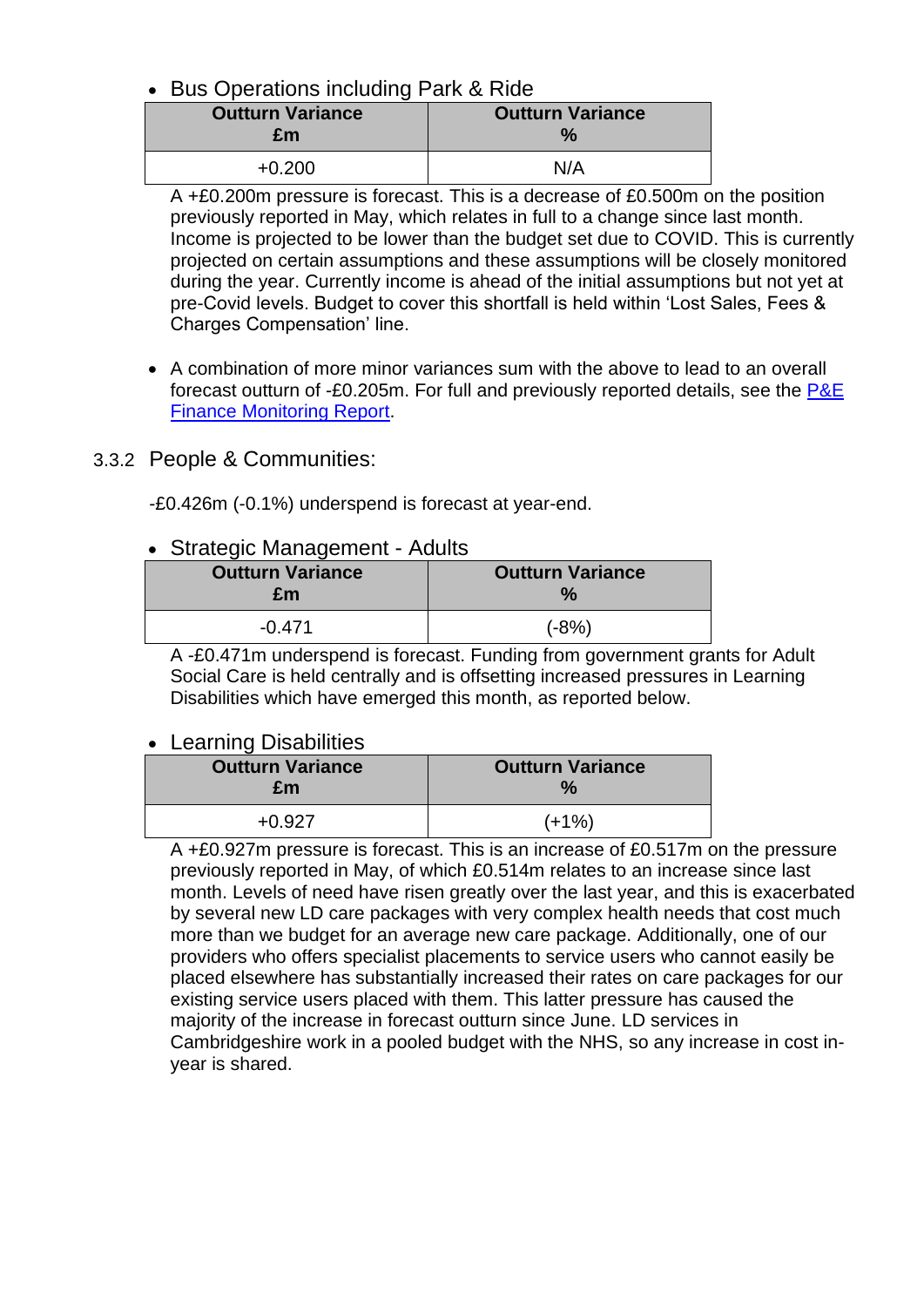### • Physical Disabilities

| <b>Outturn Variance</b> | <b>Outturn Variance</b> |
|-------------------------|-------------------------|
| £m                      | $\frac{1}{2}$           |
| $-0.300$                | $(-2%)$                 |

A -£0.300m underspend is forecast. Previously identified pressures resulting from increased demand for community-based care have been recognised through the business planning process and are manageable within current budget. A peak in demand for bed-based care in the last quarter of 2020/21 has now reversed, resulting in the reported underspend, in conjunction with an increase in income due from clients contributing towards the cost of their care.

### • Older People's Services

| <b>Outturn Variance</b><br>£m | <b>Outturn Variance</b> |  |  |  |  |  |  |
|-------------------------------|-------------------------|--|--|--|--|--|--|
| $-2.000$                      | $(-3%)$                 |  |  |  |  |  |  |

A -£2.000m underspend is forecast. This is an increase of £1m on the underspend position previously reported in May. As was reported throughout 2020/21, the impact of the pandemic has led to a notable reduction in the number of people having their care and support needs met in care homes, and this short-term impact has carried forward into early forecasting for 2021/22. As a result, spend today is below the level budgeted for, even after factoring in expected growth through the rest of the year. This is causing the forecasted underspend on the Older People's budget, but the financial position of this service is considerably uncertain. There is likely to be an increase in need for care services as Covid restrictions ease, and as NHS discharge funding ends in the middle of the year, as well as evidence of a rising complexity of need which will increase costs. Care provider support may also be required if government funding is not aligned to how long infection control requirements last. The forecast underspend assumes a lot of growth in cost from this month to the end of the year.

We will review in detail on a quarterly basis the activity information and other cost drivers to validate this forecast position, and so this remains subject to variation as circumstances change. In particular, a budget rebaselining exercise will be undertaken at the mid-year point to assess the full impact of Covid on the numbers of older people being supported.

| <u>V IVICHICH HUGHII OCHIUCO</u> |                                 |
|----------------------------------|---------------------------------|
| <b>Outturn Variance</b><br>£m    | <b>Outturn Variance</b><br>$\%$ |
| $+0.867$                         | (+6%)                           |

### • Mental Health Services

A +£0.867m pressure is forecast. This is an increase of £0.567m on the pressure position previously reported in May, of which £0.418m relates to a change since last month. It was reported last year that the Covid pandemic had a significant impact on elderly clients with the most acute needs in the short-term. However, there was a significant increase in placements into care homes over the final quarter of 2020/21, and this is continuing into 2021/22 with current placement numbers close to pre-pandemic levels. Similar to Older People's Services, there is considerable uncertainty around impact of the pandemic on longer-term demand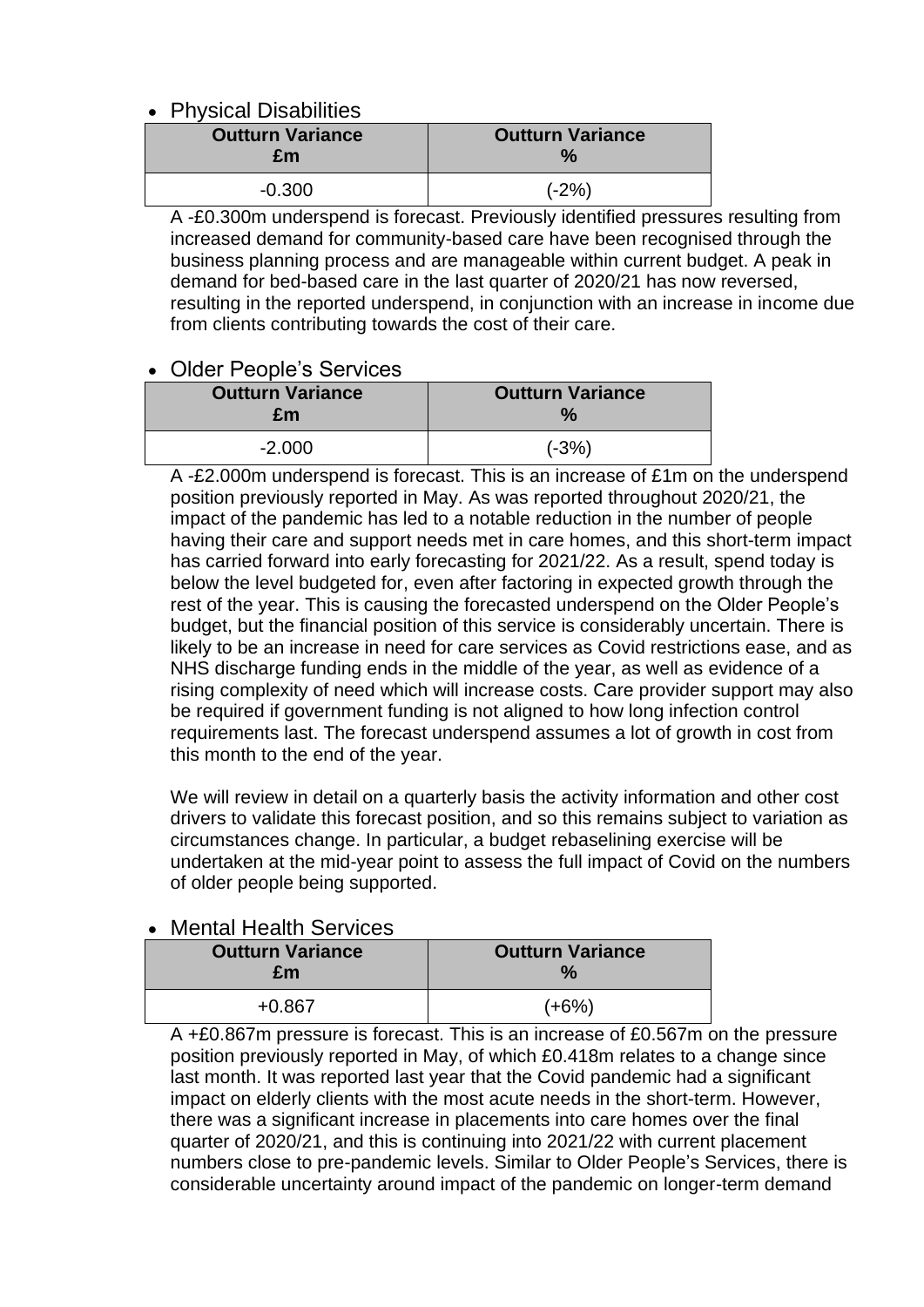for services, and so it is not yet clear whether the increase in placements is indicative of an emerging trend or a short-term outcome of the second wave.

In addition, pressure is emerging in community based-care with a number of highcost supported living placements being made by Adult Mental Health services since the start of the year. It has previously been reported that Mental Health care teams are experiencing a significant increase in demand for Approved Mental Health Professional (AMHP) services, and the anticipated increase in the provision of packages for working age adults with mental health needs may now be manifesting in reported commitment.

We will continue to review in detail the activity information and other cost drivers to validate this forecast position. This remains subject to variation as circumstances change and more data comes through the system.

### • Children in Care Placements

| <b>Outturn Variance</b> | <b>Outturn Variance</b> |
|-------------------------|-------------------------|
| £m                      | $\frac{1}{2}$           |
| $+1.250$                | (+6%)                   |

A +£1.250m pressure is forecast. Despite a relatively stable position in the number of Children in Care (CiC) we are seeing increasing cost pressures due to changes in complexity of need, and continuing cost inflation within the sector. Since April we have seen a rise of 7 young people in residential homes, representing a 20% increase in numbers, and a 33% increase in overall financial commitment. Weekly cost for this type of provision is significantly higher than foster care, so any shift towards residential will have significant impact on the budgetary position. Higher cost placements are reviewed regularly to ensure they are the correct level and step downs can be initiated appropriately; however, we are continuing to see an increase in demand for this placement type. We are also seeing the impact of Tier 4 step-downs which can lead to high placement costs, and demand for this placement type is also expected to rise.

### • Fostering and Supervised Contact Services

| <b>Outturn Variance</b><br>£m | <b>Outturn Variance</b> |
|-------------------------------|-------------------------|
| $-0.884$                      | (-9%)                   |

A -£0.884m underspend is forecast. The Foster Carer budget is underspending by £802k, this is due to the budget being built for a higher number of placements (236) than the service currently holds (208) and also a lower average cost than budgeted. Associated Foster Carer mileage claims are also down, mainly impacted by Covid. There is a further £82k underspend across the Link Carers, Supported Lodgings and Staying Put budget lines.

### • Corporate Parenting

| <b>Outturn Variance</b> | <b>Outturn Variance</b> |
|-------------------------|-------------------------|
| £m                      | $\frac{9}{6}$           |
| $-0.400$                | (-5%)                   |

A -£0.400m underspend is forecast. In the Unaccompanied Asylum Seeker Children (UASC)/Leaving Care budgets activity undertaken in the service to support moves for unaccompanied young people to lower cost but appropriate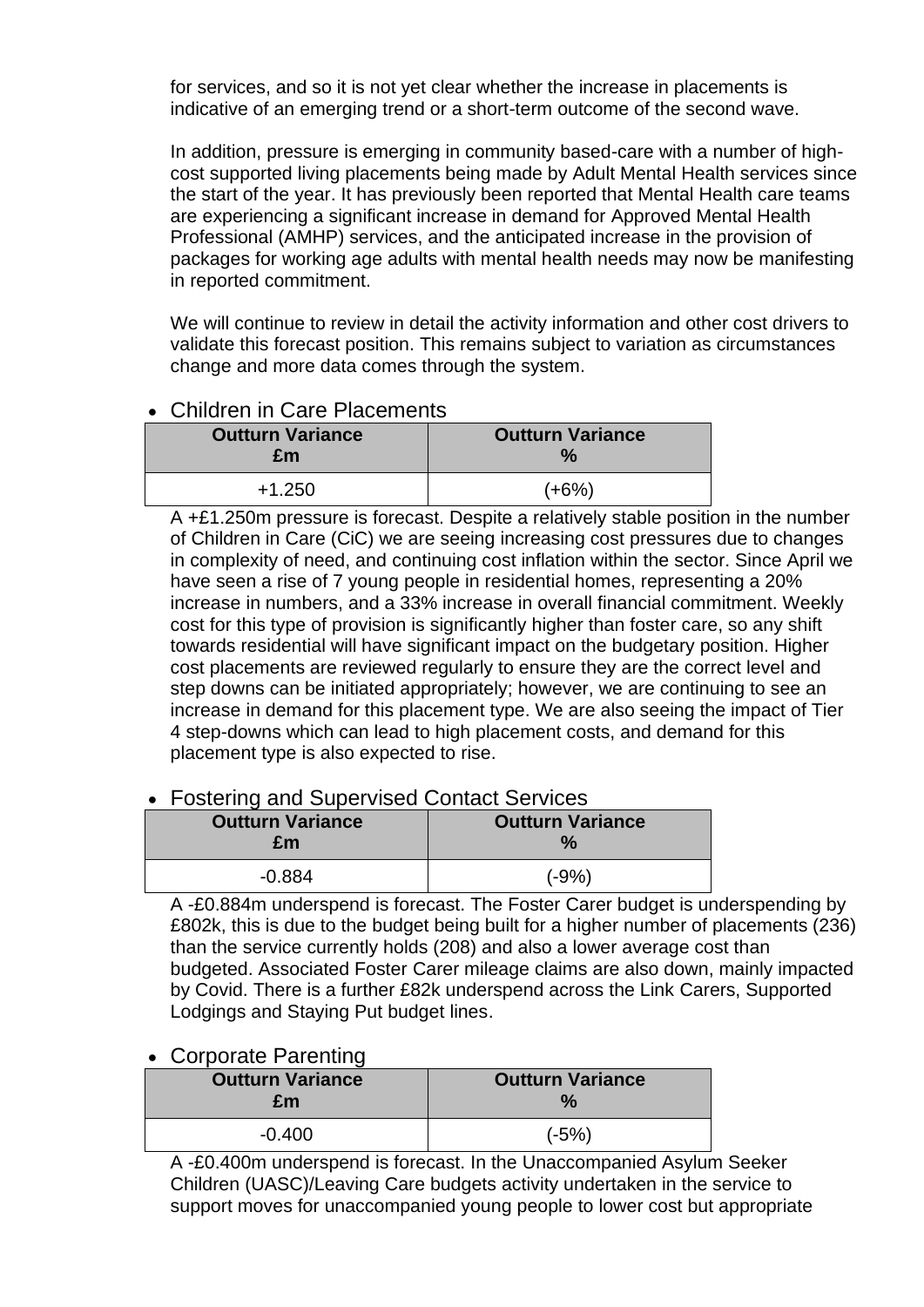accommodation and the decision by the Home Office to increase grant allowances from 1 April 2020 has contributed to an improved budget position.

### • Children´s Disability Service

| <b>Outturn Variance</b> | <b>Outturn Variance</b> |  |  |  |  |  |  |
|-------------------------|-------------------------|--|--|--|--|--|--|
| £m                      | $\frac{9}{6}$           |  |  |  |  |  |  |
| $+0.400$                | (+6%)                   |  |  |  |  |  |  |

A +£0.400m pressure is forecast. This is due to the in-sourcing of Children's Homes which was taken on with a known £300k pressure from the previous provider. In addition to this, staff who TUPE over on the previous provider's Terms and Conditions, are opting to apply for new vacancies which are being advertised under CCC Terms and Conditions causing additional budget pressures. Furthermore, under CCC Terms and Conditions certain posts (e.g. night support staff) are entitled to 'enhancements' at an additional cost to the service. The position remains under review and future funding requirements are being explored.

### • Adoption

| <b>Outturn Variance</b><br>£m | <b>Outturn Variance</b> |
|-------------------------------|-------------------------|
| $-0.375$                      | $(-7%)$                 |

A -£0.375m underspend is forecast. During this reporting year the service has, and will continue to have, a number of young people in care turning 18 years old and for the majority of children this will see the special guardianship allowances paid to their carers ceasing. The Council also introduced a new allowance policy in April 2020 which clearly set out the parameters for new allowances and introduced a new means test in line with Department for Education (DfE) recommendations that is broadly lower than the previous means test utilised by the Council. We are however recently starting to see more challenge in the court process with regard to allowances post order so will continue to focus on this area of activity to ensure allowances received by carers are in line with children's needs and family circumstances.

• A combination of more minor variances sum with the above to lead to an overall forecast outturn of -£0.426m. For full and previously reported details, see the [P&C](https://www.cambridgeshire.gov.uk/council/finance-and-budget/finance-performance-reports)  [and PH Finance Monitoring Report.](https://www.cambridgeshire.gov.uk/council/finance-and-budget/finance-performance-reports)

### 3.3.3 Public Health:

A balanced budget is forecast for year-end. The -£1,027k underspend being reported in the Public Health directorate will be transferred to the Public Health ring-fenced grant reserve at year-end, leading to a balanced budget overall. There are no exceptions to report this month; for full and previously reported details, see the [P&C](https://www.cambridgeshire.gov.uk/council/finance-and-budget/finance-performance-reports)  [and PH Finance Monitoring Report.](https://www.cambridgeshire.gov.uk/council/finance-and-budget/finance-performance-reports)

### 3.3.4 Corporate Services:

+£1.064m (4.0%) pressure is forecast for year-end. There are no exceptions to report this month; for full and previously reported details, see the [CS Finance Monitoring](https://www.cambridgeshire.gov.uk/council/finance-and-budget/finance-performance-reports)  [Report.](https://www.cambridgeshire.gov.uk/council/finance-and-budget/finance-performance-reports)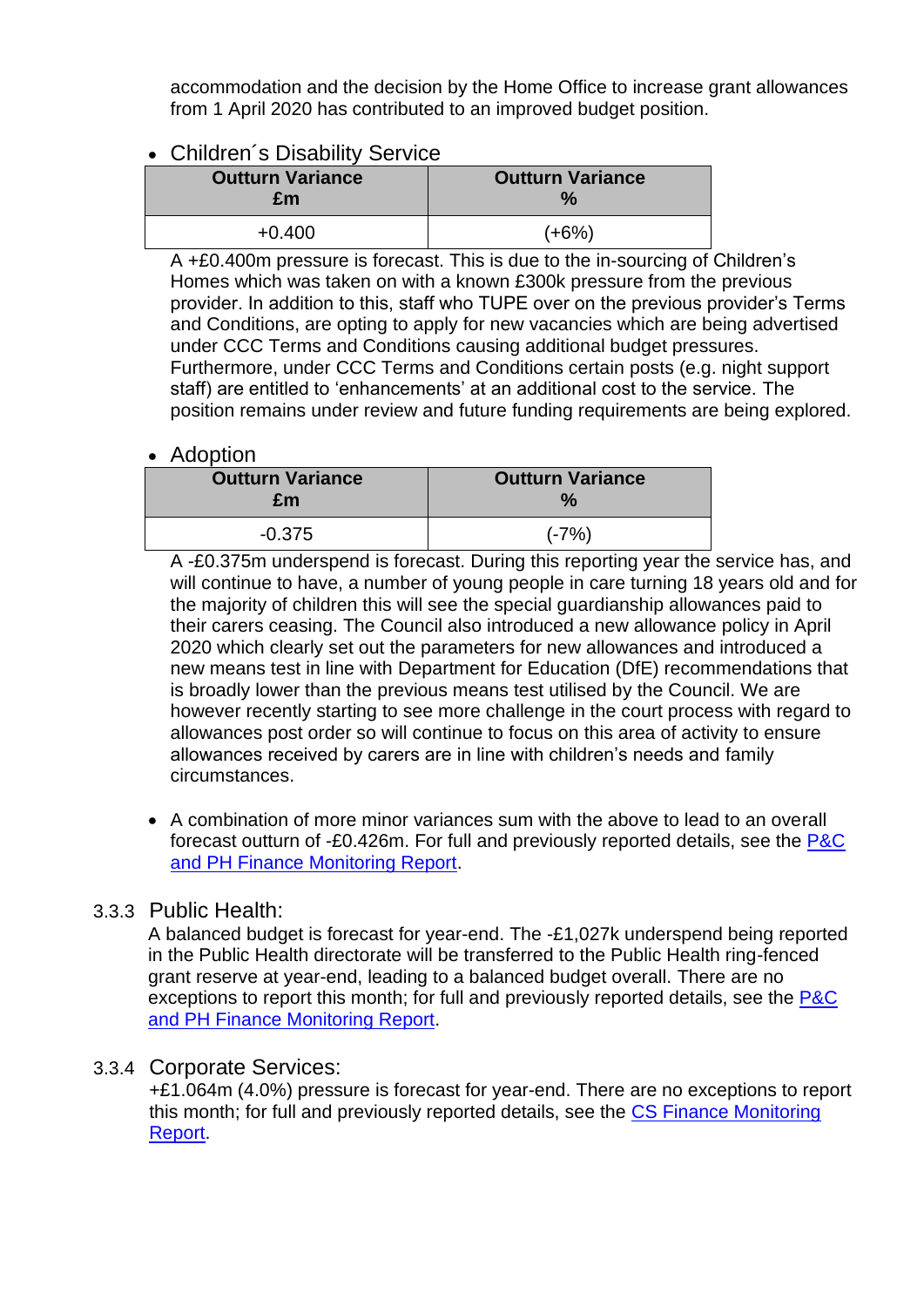### 3.3.5 CS Financing:

A balanced budget is forecast for year-end. There are no exceptions to report this month; for full and previously reported details, see the [CS Finance Monitoring Report.](https://www.cambridgeshire.gov.uk/council/finance-and-budget/finance-performance-reports)

### 3.3.6 Funding Items:

-£1.362m underspend is forecast for year-end. This is an increase of £292k on the position previously reported in May and relates in full to a change since last month. This is due to an additional £292k due this year for extended rights to free home to school travel for 2021-22 as reported in section 6.1.

Note: exceptions relate to Forecast Outturns that are considered to be in excess of +/- £250k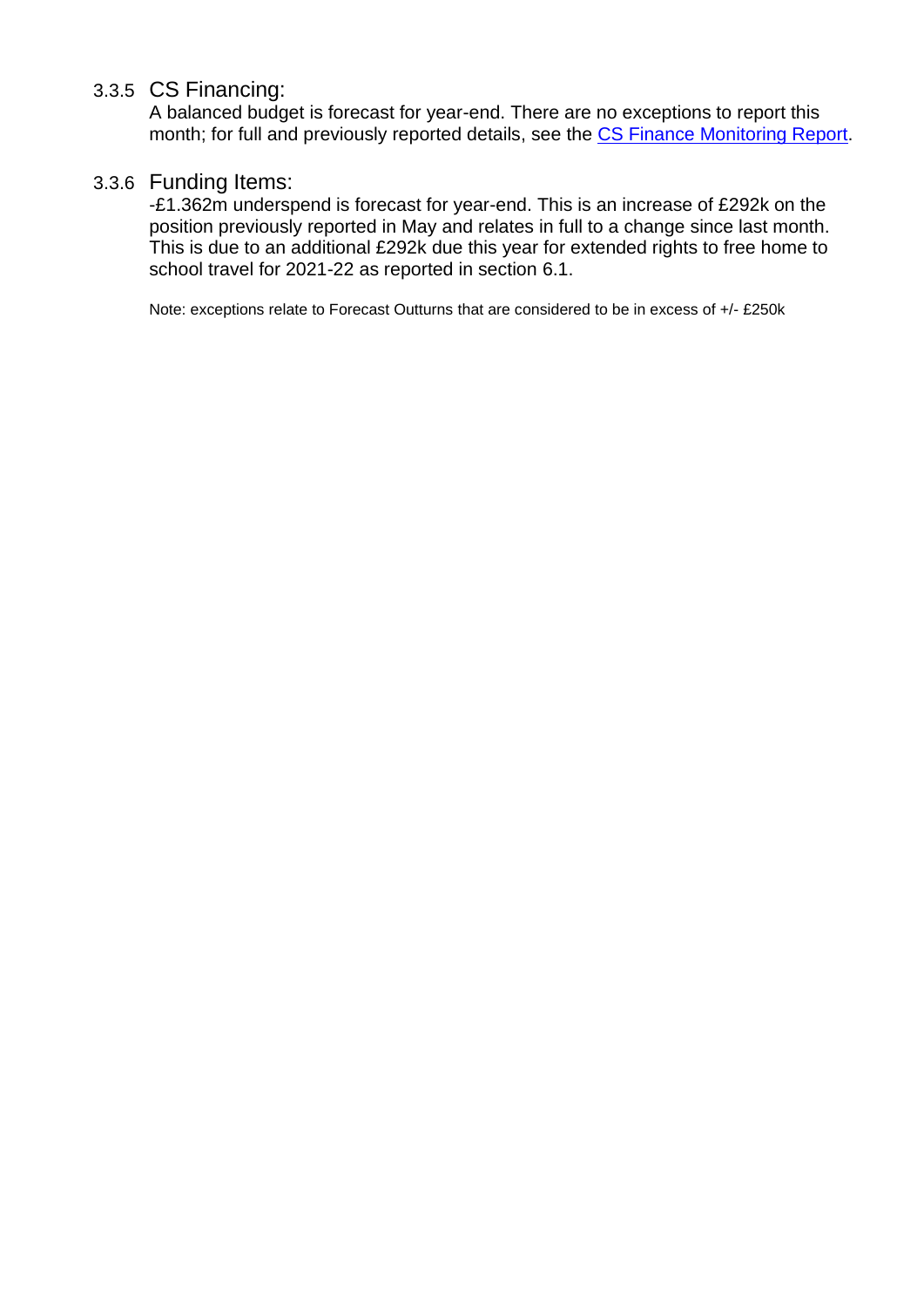# 4. Savings Tracker

4.1 The "Savings Tracker" report is a tool for summarising delivery of savings. Within the tracker the forecast is shown against the original saving approved as part of the 2021-22 Business Planning process. Currently, the Council is on track to deliver £8.6m of savings against its original plan. Green rated savings total £6.7m. The Savings Tracker as at the end of quarter 1 is included as [Appendix 3](#page-30-0) to this report. It is also important to note the relationship with the reported position within this report. As pressures arise in-year, further mitigation and/or additional savings will be required to deliver a balanced position.

A summary of Business Plan savings achieved in previous years as per the savings tracker is shown below for comparison:

|           | <b>Business</b><br>Plan |                  |          |
|-----------|-------------------------|------------------|----------|
|           | Original                | Savings          | Total    |
| Financial | Savings                 | <b>Delivered</b> | Variance |
| Year      | £m                      | £m               | £m       |
| 2016-17   | 43.4                    | 35.5             | 7.9      |
| 2017-18   | 33.4                    | 27.1             | 6.3      |
| 2018-19   | 38.3                    | 27.8             | 10.5     |
| 2019-20   | 15.8                    | 13.2             | 2.6      |
| 2020-21   | 15.9                    | 8.9              | 7.1      |
| TOTAL     | 146.8                   | 112.5            | 34.3     |

4.2 A summary of 2021-22 Business Plan savings by RAG rating is shown below:

| <b>RAG</b><br><b>Status</b> | <b>Number</b><br><b>Savings</b> | <b>Total</b><br>Original<br><b>Savings</b><br>£000 | <b>Total</b><br>Variance<br>£000 | <b>RAG</b><br><b>Status</b> | <b>Number</b><br>οf<br><b>Savings</b> | <b>Total</b><br>Original<br><b>Savings</b><br>£000 | Total<br>Variance<br>£000 | <b>RAG</b><br><b>Status</b> | <b>Number</b><br>οf<br><b>Savings</b> | <b>Total</b><br>Original<br><b>Savings</b><br>£000 | <b>Total</b><br>Variance<br>£000 | <b>RAG</b><br><b>Status</b> | <b>Number</b><br><b>Savings</b> | <b>Total</b><br>Original<br><b>Savings</b><br>£000 | <b>Total</b><br><b>Variance</b><br>£000 | <b>RAG</b><br><b>Status</b> | Number<br><b>Savings</b> | <b>Total</b><br><b>Original</b><br><b>Savings</b><br>£000 | <b>Total</b><br><b>Variance</b><br>£000 | Total<br>Original<br><b>Savings</b> | <b>Total</b><br>Variance |
|-----------------------------|---------------------------------|----------------------------------------------------|----------------------------------|-----------------------------|---------------------------------------|----------------------------------------------------|---------------------------|-----------------------------|---------------------------------------|----------------------------------------------------|----------------------------------|-----------------------------|---------------------------------|----------------------------------------------------|-----------------------------------------|-----------------------------|--------------------------|-----------------------------------------------------------|-----------------------------------------|-------------------------------------|--------------------------|
| <b>Blue</b>                 |                                 |                                                    |                                  | Green                       | 30                                    | $-6,650$                                           |                           | Ambe                        |                                       | -200                                               |                                  | Red                         |                                 | $-2,339$                                           | 460                                     | <b>Black</b>                |                          |                                                           | 2,185                                   | $-11.374$                           | 2.745                    |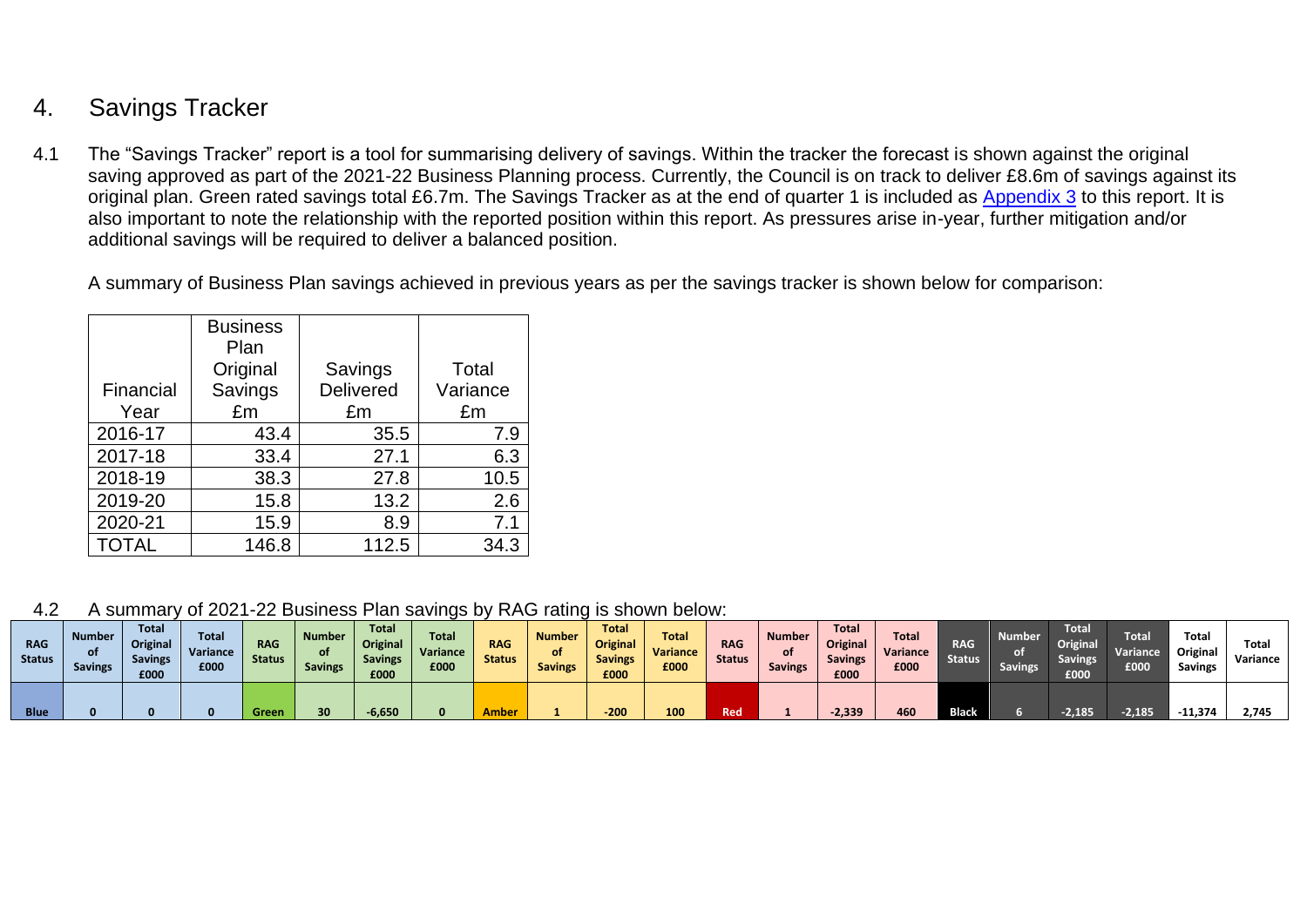# 5. Key Activity Data

5.1 The latest key activity data for: Children in Care Placements; Special Educational Needs (SEN) Placements; Adults & Safeguarding; Adult Mental Health; Older People (OP); and Older People Mental Health (OPMH) can be found in the latest [P&C and](https://www.cambridgeshire.gov.uk/council/finance-and-budget/finance-performance-reports)  [PH Finance Monitoring Report](https://www.cambridgeshire.gov.uk/council/finance-and-budget/finance-performance-reports) (section 5).

# 6. Funding Changes

6.1 Local authority grant allocations for extended rights to free home to school travel for 2021-22

The Council is due to receive an additional £292k this financial year from the Department for Education (DfE) for extended rights to free home to school travel for 2021-22. Local authorities' allocations have been calculated using estimates of the number of pupils eligible for extended rights transport using data collected in the January 2020 census. DfE have also taken account of whether each local authority is classified as rural, urban or London. This funding is not ring-fenced, but local authorities must meet the statutory duty in respect of extended rights to home to school transport set out in section 508B and schedule 35B of the Education Act 1996, which CCC does through the budget allocation (increasing year on year) of the transport service. The total grant allocated to Cambridgeshire County Council is £816,800 which is £292k higher than budgeted.

Strategy & Resources Committee is asked to note the additional £292k extended rights to free home to school travel grant for 2021-22

### 6.2 Biodiversity Activities

The Chair and Vice Chair of the Strategy & Resources Committee have received a request from the Chair & Vice Chair of the Environment & Green Investment Committee to make available additional funds for investment in biodiversity activities during 2021/22. The need for expedited resources during the current financial year has been identified as a result of: increased use of public open spaces (including several council owned scheduled monuments), the doubling nature agenda and the commitment to 20% biodiversity net gain (and the need to undertake an audit of these across the CCC estate) and the objectives under the Climate Change & Environment Strategy. Allocation of £109k during the current financial year towards staff capacity, a biodiversity audit and site repairs enables earlier progress on these priorities, mindful of a seasonal dependency to much of this work.

The funds have been made available by way of a re-allocation of reserves from the transformation fund and fall within the delegation limit for officers. An ongoing allocation for biodiversity will be considered as part of business planning for 2022-27.

Strategy & Resources Committee is asked to note the allocation of £109k for biodiversity activities.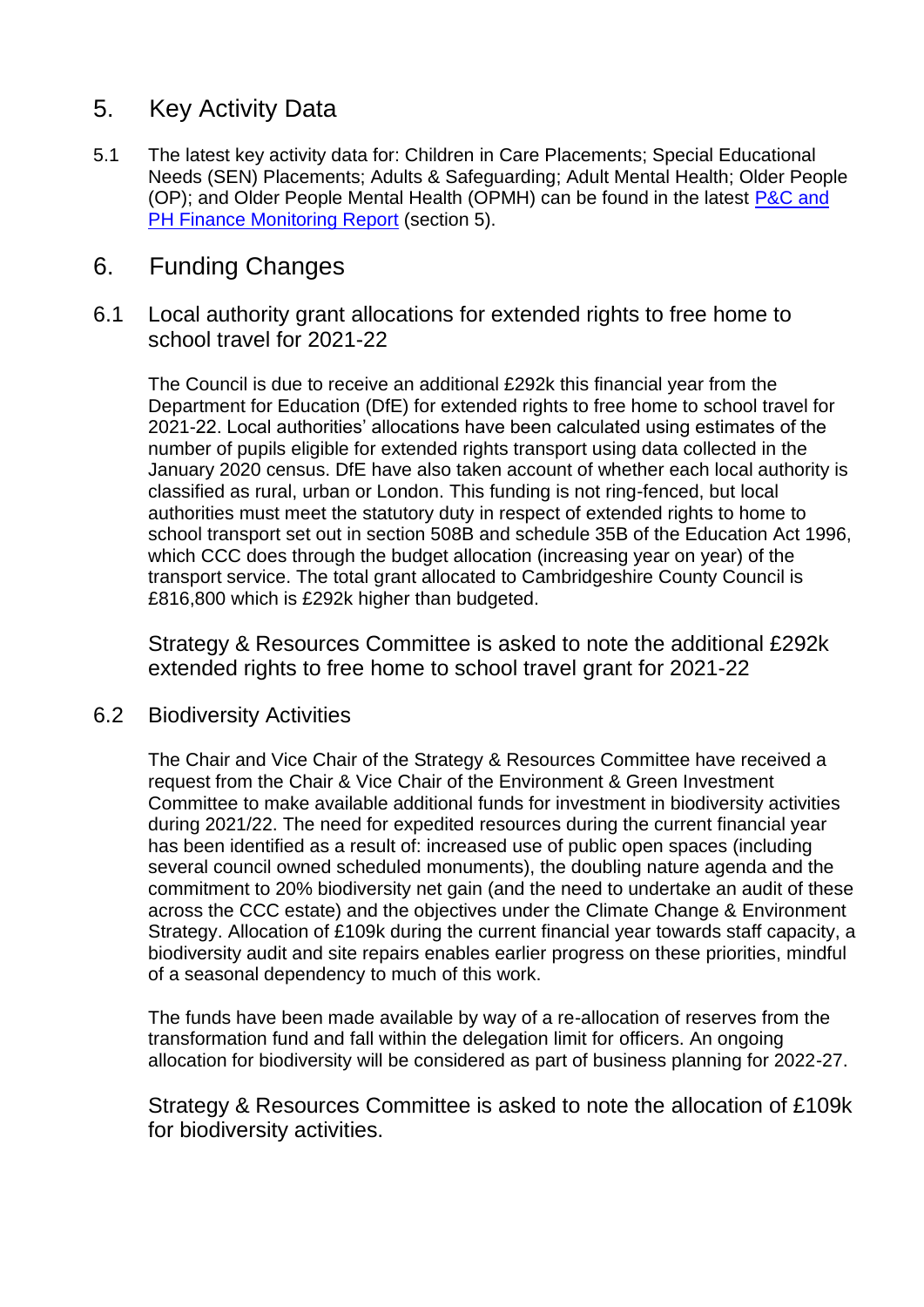# 7. Debt Write-Offs

7.1 As per the Scheme of Financial Management, debts over £25,000 recommended to be written off will be reported to the Strategy & Resources Committee to seek authorisation to write off.

#### 7.2 Request to write-off debts owed by estates of two service-users

There are two debts of over £25,000 relating to the estates of service users in receipt of council arranged adult social care who have died and where we believe there is no prospect of recovering debts. One of these debts is £72k in total, and the other £27k. Write-offs of this scale require approval by Strategy & Resources Committee.

In the case of the larger debt, invoices for residential care contributions between 2017 and the service-user's death in 2020 went unpaid. Care was arranged and paid by CCC, but the service-user owed the full cost of their care. This was to ensure the placement did not collapse due to previous non-payment of invoices to the care provider by the service-user's son (who was named as official deputy, managing his parent's finances, before the Council was involved). The Council assessed it to be in the best interests of the service-user that the placement continue and that we pursue the deputy for payment, despite the clear risk of non-payment. The deputy is now suspected to have unlawfully depleted his mother's assets prior to Council involvement and so was never going to be able to reimburse us. This case has been referred to the police and the Office of the Public Guardian, but realistically the Council cannot presume that this debt will be paid.

In the smaller case, any assets held by the service-user are after investigation thought to be overseas and unable to be secured against the Council's debt.

We believe that some gaps in communications within the Council inhibited the collection of these debts, as formal debt recovery was not proceeded with until late in the process. There is now much improved communications between the Council's debt recovery team and its social work teams, including monthly meetings to review cases causing concern, which should flag complex cases much earlier. Care teams have received updated guidance around dealing with concerns of financial abuse or mismanagement of funds.

It should be emphasised that debt write offs are used exceptionally, and social care contributions are collected successfully from thousands of clients and their estates each month. Updates on the Council's debt position and recovery processes have been provided to Audit and Account Committee.

Strategy & Resources Committee is asked to approve debt write-offs of £71,737 and £27,253 relating to the estates of these service users, where there is now no prospect of debts being recovered**.**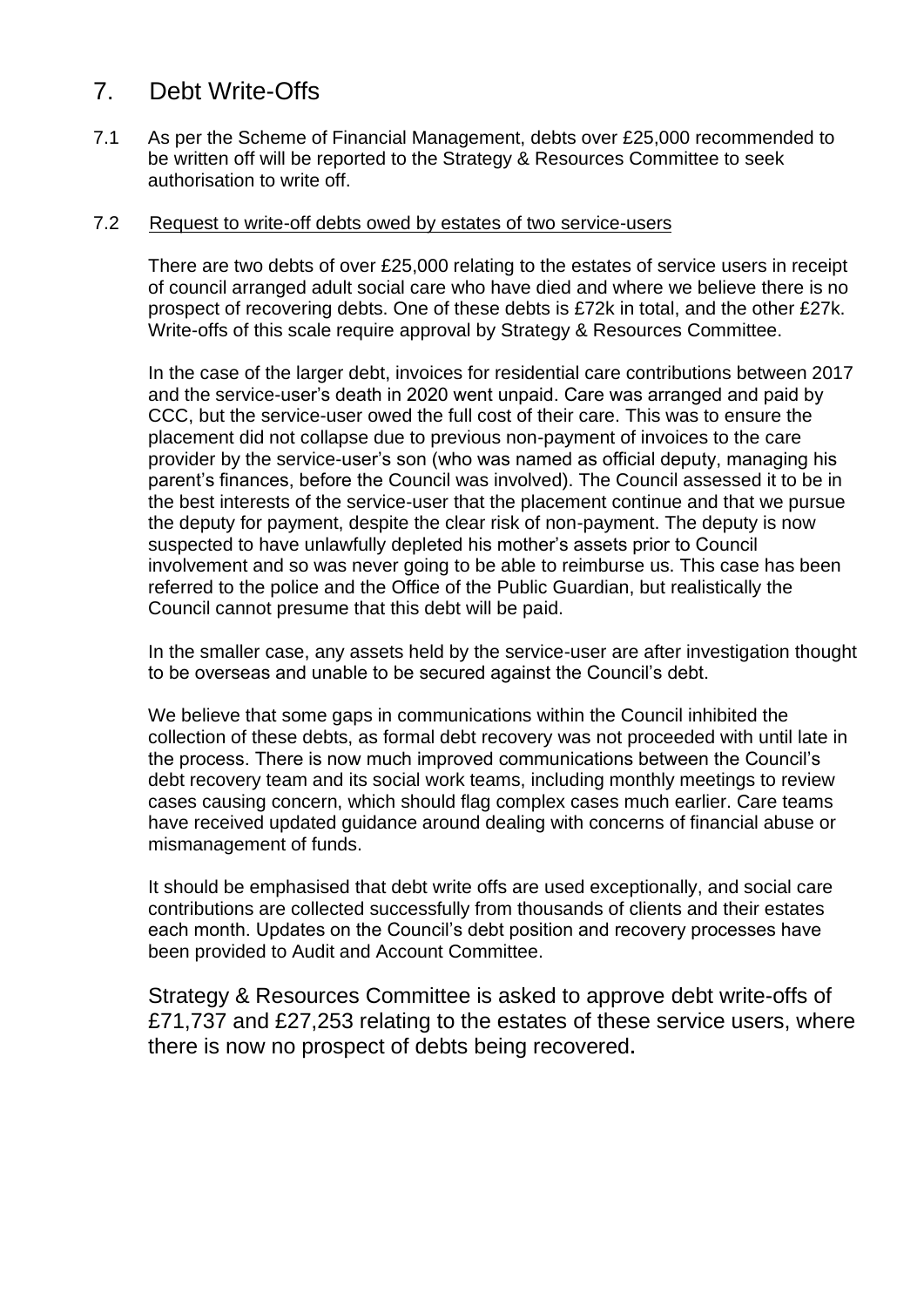# 8. Capital Programme

## 8.1 Capital financial performance

A summary of capital financial performance is shown below:

| Original<br>2021/22<br><b>Budget</b><br>as per<br><b>Business</b><br><b>Plan</b><br>£000 | <b>Forecast</b><br>Variance<br><b>Outturn</b><br>(June)<br>£000 | <b>Service</b>                  | <b>Revised</b><br><b>Budget</b><br>for<br>2021/22<br>£000 | <b>Actual-</b><br><b>Year to</b><br><b>Date</b><br>(July)<br>£000 | <b>Forecast</b><br><b>Variance</b><br><b>Outturn</b><br>(July)<br>£000 | <b>Forecast</b><br>Variance<br>Outturn<br>(July)<br>% | <b>Total</b><br><b>Scheme</b><br><b>Revised</b><br><b>Budget</b><br>(July)<br>£000 | <b>Total</b><br><b>Scheme</b><br><b>Forecast</b><br><b>Variance</b><br>(July)<br>£000 |
|------------------------------------------------------------------------------------------|-----------------------------------------------------------------|---------------------------------|-----------------------------------------------------------|-------------------------------------------------------------------|------------------------------------------------------------------------|-------------------------------------------------------|------------------------------------------------------------------------------------|---------------------------------------------------------------------------------------|
| 96,983                                                                                   | $\blacksquare$                                                  | P&E                             | 101,932                                                   | 8,495                                                             |                                                                        | 0.0%                                                  | 545,839                                                                            |                                                                                       |
| 44,588                                                                                   | $\blacksquare$                                                  | P&C                             | 43,473                                                    | 4,316                                                             | $\mathbf 0$                                                            | 0.0%                                                  | 534,966                                                                            | $-651$                                                                                |
| 10,261                                                                                   |                                                                 | Corporate<br><b>Services</b>    | 23,266                                                    | 4,957                                                             | $-1,004$                                                               | $-4.3%$                                               | 191,143                                                                            |                                                                                       |
|                                                                                          |                                                                 | Outturn<br>adjustment           |                                                           |                                                                   |                                                                        |                                                       |                                                                                    |                                                                                       |
| 151,832                                                                                  |                                                                 | <b>Total</b><br><b>Spending</b> | 168,671                                                   | 17,768                                                            | $-1,004$                                                               | $-0.6%$                                               | 1,271,948                                                                          | $-651$                                                                                |

**Notes:**

1. The 'Revised Budget' incorporates any changes in the funding available to what was originally budgeted. A breakdown of the use of the capital programme variations budget by service is shown in section 8.2.

2. The reported P&E capital figures do not include Greater Cambridge Partnership, which has a budget for 2021/22 of £40.0m and is currently forecasting a balanced budget at year-end.

3. The 'Total Scheme Forecast Variance' reflects the forecast variance against budget of the total expenditure for all active capital schemes across all financial years.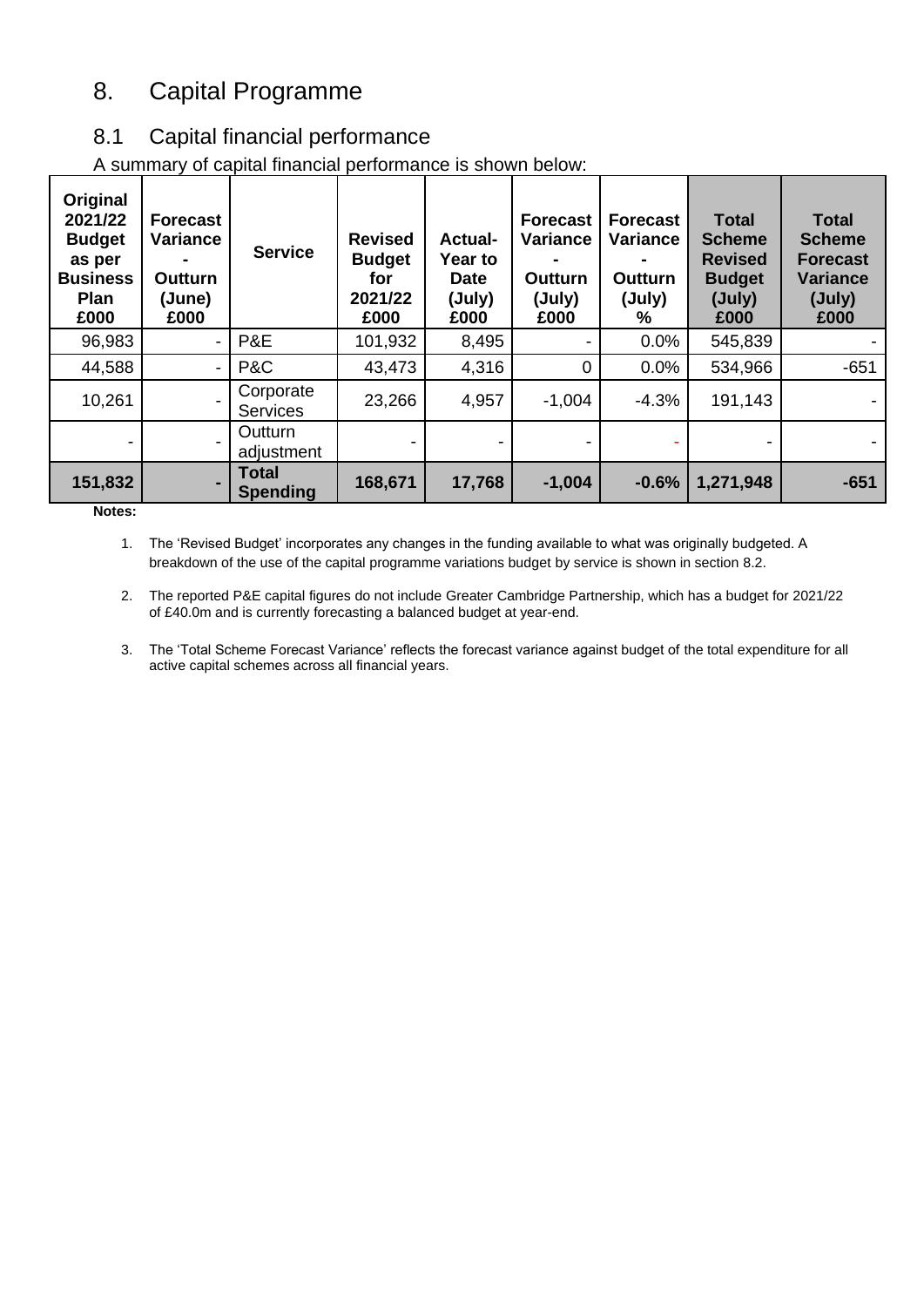### 8.2 2021-22 capital programme variations budgets

8.2.1 A summary of the use of the 2021-22 capital programme variations budgets by services is shown below. As forecast underspends are reported, these are offset with a forecast outturn for the variation budget, leading to a balanced outturn overall up to the point when rephasing exceeds this budget.

| <b>Service</b>        | <b>Capital</b><br>Programme<br><b>Variations</b><br><b>Budget</b><br>£000 | <b>Forecast</b><br>Variance -<br>Outturn<br>(July)<br>£000 | <b>Capital</b><br>Programme<br><b>Variations</b><br><b>Budget</b><br><b>Used</b><br>£000 | <b>Capital</b><br>Programme<br><b>Variations</b><br><b>Budget</b><br><b>Used</b><br>$\%$ | <b>Revised</b><br><b>Forecast</b><br>Variance -<br><b>Outturn</b><br>(July)<br>£000 |
|-----------------------|---------------------------------------------------------------------------|------------------------------------------------------------|------------------------------------------------------------------------------------------|------------------------------------------------------------------------------------------|-------------------------------------------------------------------------------------|
| P&E                   | $-25,237$                                                                 | $-517$                                                     | 517                                                                                      | 2.05%                                                                                    | 0                                                                                   |
| P&C                   | $-5,805$                                                                  | $-3,492$                                                   | 3,492                                                                                    | 60.15%                                                                                   | $\Omega$                                                                            |
| <b>CS</b>             | $-5,620$                                                                  | $-6,624$                                                   | 5,620                                                                                    | 100.00%                                                                                  | $-1,004$                                                                            |
| Outturn adjustment    |                                                                           |                                                            |                                                                                          |                                                                                          |                                                                                     |
| <b>Total Spending</b> | $-36,662$                                                                 | $-10,633$                                                  | 9,629                                                                                    | 26.26%                                                                                   | $-1,004$                                                                            |

8.2.2 As at the end of July, Corporate Services schemes have exceeded the capital variations budget allocated to them, forecasting an in-year underspend of -£1.0m. The current overall forecast position is therefore a -£1.0m underspend; the forecast will be updated as the year progresses.

8.3 Capital Current Year Key Exceptions

A more detailed analysis of current year key exceptions this month by programme for individual schemes of £0.25m or greater is identified below.

8.3.1 Place & Economy:

A balanced budget is forecast at year-end. There are no exceptions to report this month; for full and previously reported details, see the [P&E Finance Monitoring](https://www.cambridgeshire.gov.uk/council/finance-and-budget/finance-performance-reports)  [Report.](https://www.cambridgeshire.gov.uk/council/finance-and-budget/finance-performance-reports)

8.3.2 People & Communities: A balanced budget is forecast at year-end.

|                                                            | <b>DASIV INCEY</b> LAILY<br>I GAI S                      |                                                                                    |                                                            |                          |                                                                      |                                                        |  |  |  |
|------------------------------------------------------------|----------------------------------------------------------|------------------------------------------------------------------------------------|------------------------------------------------------------|--------------------------|----------------------------------------------------------------------|--------------------------------------------------------|--|--|--|
| <b>Revised</b><br><b>Budget</b><br>for<br>2021/22<br>£'000 | Forecast<br>Spend -<br><b>Outturn</b><br>(July)<br>£'000 | <b>Forecast</b><br>Spend -<br><b>Outturn</b><br><b>Variance</b><br>(July)<br>£'000 | <b>Variance</b><br>Last<br><b>Month</b><br>(June)<br>£'000 | <b>Movement</b><br>£'000 | <b>Breakdown of</b><br>Variance:<br>Underspend/<br>pressure<br>£'000 | <b>Breakdown</b><br>of Variance:<br>Rephasing<br>£'000 |  |  |  |
| 1,578                                                      | 598                                                      | $-980$                                                                             | $-1,265$                                                   | 285                      | $-300$                                                               | $-680$                                                 |  |  |  |

• Basic Need- Early Years

• An in-year underspend of -£1.0m is forecast across Basic Need- Early Years schemes. This is a decrease of £0.285m on the position previously reported last month. The change relates to the scheme overleaf: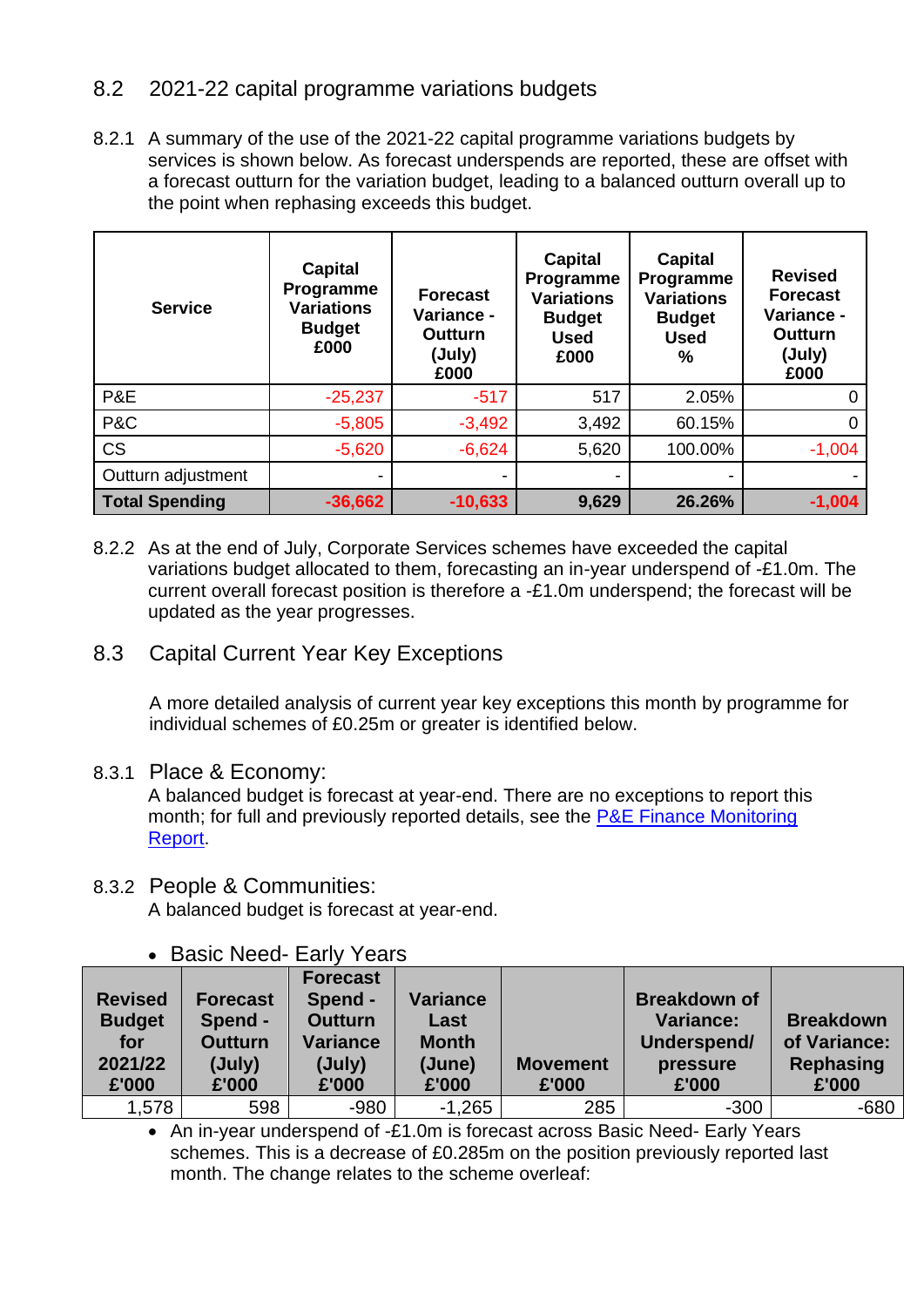### o Meldreth Caretaker House

| <b>Revised</b><br><b>Budget</b><br>for<br>2021/22<br>£'000 | <b>Forecast</b><br>Spend -<br><b>Outturn</b><br>(July)<br>£'000 | <b>Forecast</b><br>Spend -<br><b>Outturn</b><br><b>Variance</b><br>(July)<br>£'000 | Variance<br>Last<br><b>Month</b><br>(June)<br>£'000 | <b>Movement</b><br>£'000 | <b>Breakdown of</b><br><b>Variance:</b><br>Underspend/<br>pressure<br>£'000 | <b>Breakdown</b><br>of Variance:<br>Rephasing<br>£'000 |
|------------------------------------------------------------|-----------------------------------------------------------------|------------------------------------------------------------------------------------|-----------------------------------------------------|--------------------------|-----------------------------------------------------------------------------|--------------------------------------------------------|
| 15                                                         | 300                                                             | 285                                                                                |                                                     | 285                      |                                                                             | 285                                                    |

Rephasing has taken place in the scheme as work is expected to progress and complete earlier than anticipated. The total scheme forecast is unaffected.

### • P&C Capital Variation

| <b>Revised</b><br><b>Budget</b><br>for<br>2021/22<br>£'000 | Forecast<br>Spend -<br><b>Outturn</b><br>(July)<br>£'000 | <b>Forecast</b><br>Spend -<br><b>Outturn</b><br><b>Variance</b><br>(July)<br>£'000 | <b>Variance</b><br>Last<br><b>Month</b><br>(June)<br>£'000 | <b>Movement</b><br>£'000 | <b>Breakdown of</b><br><b>Variance:</b><br>Underspend/<br>pressure<br>£'000 | <b>Breakdown</b><br>of Variance:<br><b>Rephasing</b><br>£'000 |
|------------------------------------------------------------|----------------------------------------------------------|------------------------------------------------------------------------------------|------------------------------------------------------------|--------------------------|-----------------------------------------------------------------------------|---------------------------------------------------------------|
| $-5,805$                                                   | $-2,313$                                                 | 3,492                                                                              | 3,887                                                      | $-395$                   |                                                                             | 3,492                                                         |

• As agreed by the Capital Programme Board, any forecast underspend in the capital programme is offset against the capital programme variations budget, leading to a balanced outturn overall up to the point when rephasing exceeds this budget. Therefore, the net £3.5m underspend is balanced by use of the capital variations budget, which is a change of £0.4m since last month. This relates primarily to the accelerated spend on the Meldreth Caretaker House scheme as reported above, together with more minor variances.

• For full and previously reported details, see the P&C and PH Finance Monitoring [Report.](https://www.cambridgeshire.gov.uk/council/finance-and-budget/finance-performance-reports)

### 8.3.3 Corporate Services:

A -£1.004m (-4.3%) underspend is forecast at year-end. There are no exceptions to report this month; for full and previously reported details, see the CS Finance [Monitoring Report.](https://www.cambridgeshire.gov.uk/council/finance-and-budget/finance-performance-reports)

### 8.4 Capital Total Scheme Key Exceptions

A more detailed analysis of total scheme key exceptions this month by programme for individual schemes of £0.25m or greater is identified below:

### 8.4.1 Place & Economy:

A total scheme balanced budget is forecast. There are no exceptions to report this month; for full and previously reported details, see the **P&E Finance Monitoring** [Report.](https://www.cambridgeshire.gov.uk/council/finance-and-budget/finance-performance-reports)

### 8.4.2 People & Communities:

A -£0.7m (-0.1%) total scheme underspend is forecast. There are no exceptions to report this month; for full and previously reported details, see the P&C Finance Monitoring Report.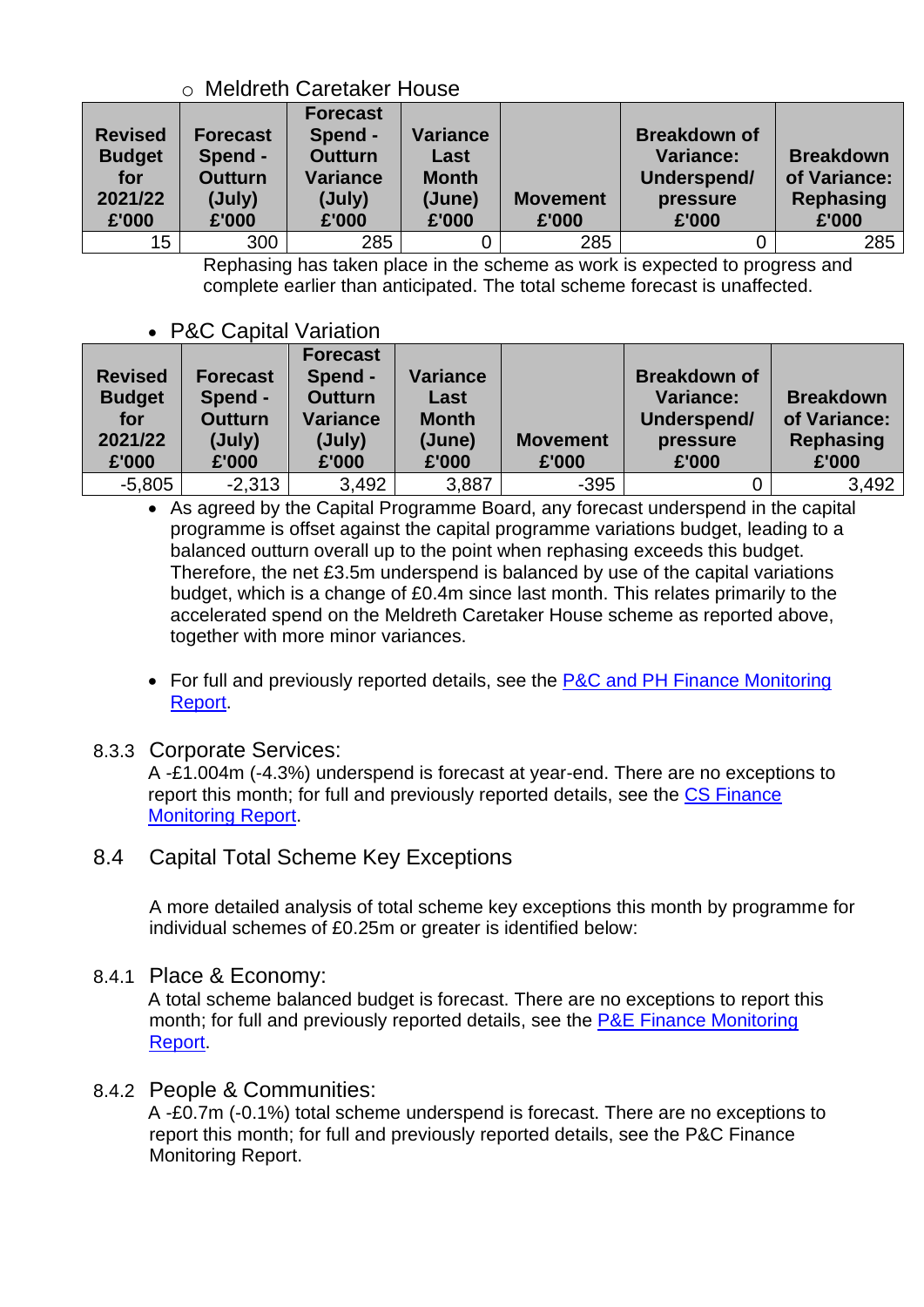### 8.4.3 Corporate Services:

A total scheme balanced budget is forecast. There are no exceptions to report this month; for full and previously reported details, see the [CS Finance Monitoring Report.](https://www.cambridgeshire.gov.uk/council/finance-and-budget/finance-performance-reports)

### 8.5 Capital Funding Changes

A breakdown of the changes to funding has been identified in the table below.

| <b>Funding</b><br><b>Source</b>                                              | <b>B'ness</b><br>Plan<br><b>Budget</b><br>£m | <b>Rolled</b><br><b>Forward</b><br>Funding1<br>£m | <b>Revised</b><br><b>Phasing</b><br>£m | <b>Additional/</b><br><b>Reduction</b><br>in Funding<br>£m | <b>Revised</b><br><b>Budget</b><br>£m | <b>Outturn</b><br><b>Funding</b><br>£m | <b>Funding</b><br><b>Variance</b><br>£m |
|------------------------------------------------------------------------------|----------------------------------------------|---------------------------------------------------|----------------------------------------|------------------------------------------------------------|---------------------------------------|----------------------------------------|-----------------------------------------|
| <b>Department</b><br>for Transport<br>(DfT) Grant                            | 16.1                                         | 3.5                                               | $-2.0$                                 | 4.0                                                        | 21.6                                  | 21.6                                   |                                         |
| <b>Basic Need</b><br>Grant                                                   |                                              | 1.0                                               | $\overline{\phantom{0}}$               | -                                                          | 1.0                                   | 1.0                                    |                                         |
| <b>Capital</b><br><b>Maintenance</b><br>Grant                                | 3.1                                          | 2.2                                               | -                                      | 0.7                                                        | 6.1                                   | 6.1                                    |                                         |
| <b>Devolved</b><br><b>Formula</b><br><b>Capital</b>                          | 0.8                                          | 1.3                                               |                                        | $-0.0$                                                     | 2.0                                   | 2.0                                    |                                         |
| <b>Specific</b><br><b>Grants</b>                                             | 20.3                                         | 4.0                                               | $-2.4$                                 | 5.0                                                        | 26.9                                  | 23.9                                   | $-2.9$                                  |
| S106<br><b>Contributions</b><br>& Community<br><b>Infrastructure</b><br>Levy | 23.5                                         | $-0.3$                                            | $-3.8$                                 | 0.5                                                        | 19.8                                  | 19.9                                   | 0.1                                     |
| <b>Capital</b><br><b>Receipts</b>                                            | 1.6                                          | $\blacksquare$                                    | 0.0                                    | $-0.3$                                                     | 1.3                                   | 1.7                                    | 0.3                                     |
| <b>Other</b><br><b>Contributions</b>                                         | 16.0                                         | 0.6                                               | $-2.8$                                 | 6.7                                                        | 20.5                                  | 18.9                                   | $-1.6$                                  |
| <b>Revenue</b><br><b>Contributions</b>                                       |                                              | $\overline{\phantom{a}}$                          | $\blacksquare$                         | -                                                          |                                       |                                        |                                         |
| <b>Prudential</b><br><b>Borrowing</b>                                        | 70.4                                         | 21.6                                              | $-18.6$                                | $-3.9$                                                     | 69.5                                  | 72.6                                   | 3.1                                     |
| <b>TOTAL</b>                                                                 | 151.8                                        | 33.8                                              | $-29.6$                                | 12.6                                                       | 168.7                                 | 167.7                                  | $-1.0$                                  |

1 Reflects the difference between the anticipated 2020/21 year-end position used at the time of building the initial Capital Programme budget, as incorporated within the 2021/22 Business Plan, and the actual 2020/21 year-end position.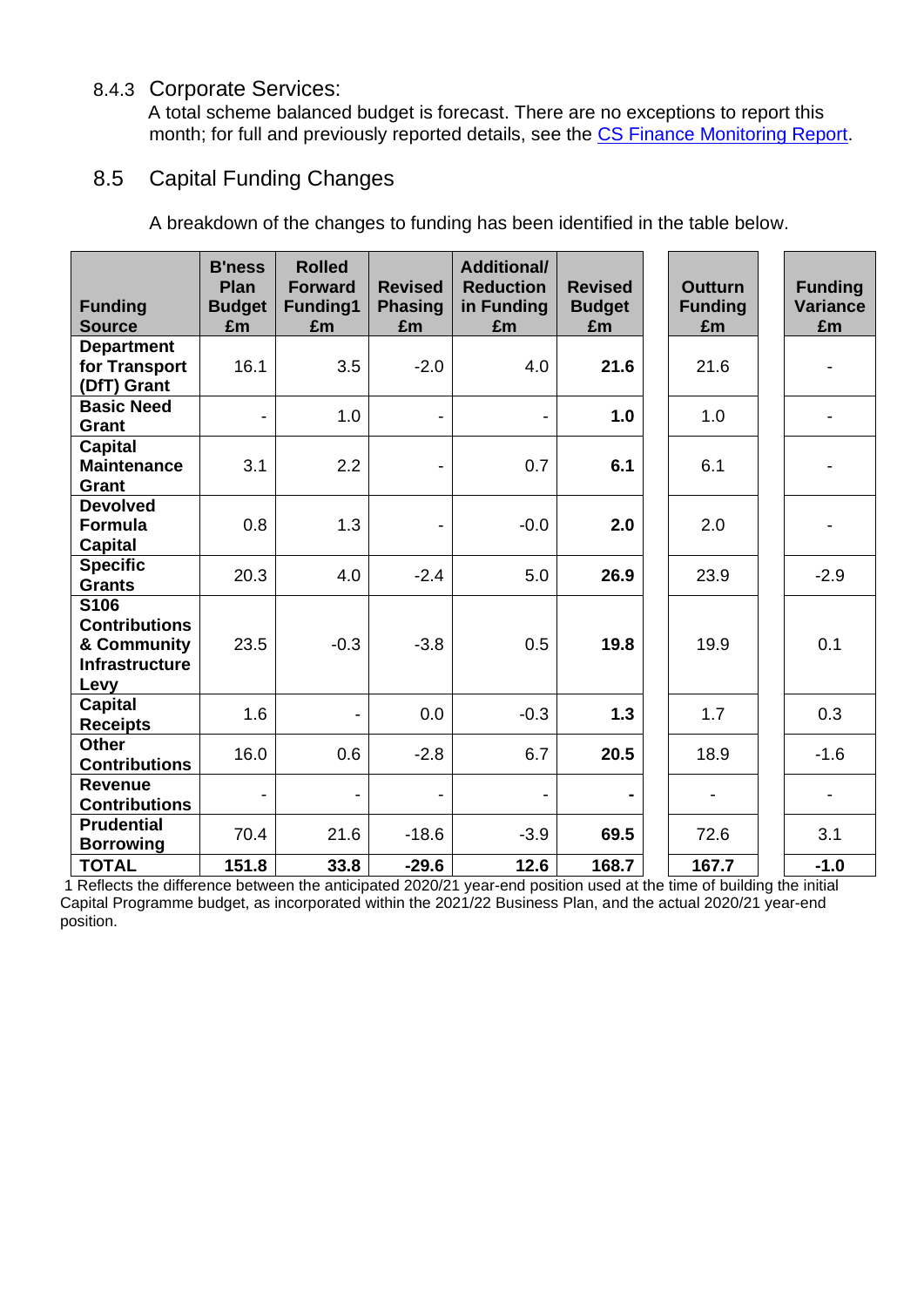|  | 8.6 Key funding changes (of greater than £0.25m or requiring approval): |  |
|--|-------------------------------------------------------------------------|--|
|  |                                                                         |  |

| Funding                                                            | <b>Service</b>      | Amount<br>$(\text{Em})$ | <b>Reason for Change</b>                                                                                                                                                                                                                                                                                                                                                                                                                                                                                                 |
|--------------------------------------------------------------------|---------------------|-------------------------|--------------------------------------------------------------------------------------------------------------------------------------------------------------------------------------------------------------------------------------------------------------------------------------------------------------------------------------------------------------------------------------------------------------------------------------------------------------------------------------------------------------------------|
| <b>Revised Phasing</b>                                             | <b>All Services</b> | $-E4.2$                 | Capital programme variations<br>budgets, -£4.2m:<br>In 2016/17 the Capital Programme Board<br>recommended that a 'Capital Programme<br>Variations' line be included for each Service,<br>which effectively reduces the capital<br>programme budget. Capital programme<br>variations budgets were included in the<br>2021/22 Business Plan, but<br>these have been revised for 2021/22 as a<br>result of the rolled forward and revised<br>phasing exercise carried out in May 2021.<br>Strategy & Resources Committee is |
|                                                                    |                     |                         | asked to approve the -£4.2m revised<br>phasing of the capital programme<br>variations budgets.                                                                                                                                                                                                                                                                                                                                                                                                                           |
| Additional/<br>Reduction in<br><b>Funding (Specific</b><br>Grants) | P&E                 | $+£0.4$                 | Additional grant funding of £0.4m has been<br>awarded by Highways England for the<br>Papworth to Cambourne cycling scheme.                                                                                                                                                                                                                                                                                                                                                                                               |
|                                                                    |                     |                         | Strategy & Resources Committee is<br>asked to note the additional £0.4m<br>grant funding awarded for the<br>Papworth to Cambourne cycling<br>scheme as above.                                                                                                                                                                                                                                                                                                                                                            |

# 8.7 Local Transport Capital Grant allocation

On the 8 July 2021, the County Council received formal notification of its Local Transport Capital Grant Allocation 2021/22 from the Combined Authority. This was £21.955m comprising of the elements set out below. This is in alignment with the expectations derived from the detailed announcement by the Department for Transport in February 2021. The grant will be used for intended purposes and applied to spending plans set in the budget agreed by Full Council in 2021. The amount of prudential borrowing required alongside the grant, in 2021/22, to deliver the agreed plans is £1.68m, within the authorisation set by Council. The full budget and forecast for 2021/22 is reported through the Place & Economy Finance Monitoring Report.

| <b>Funding</b>                               | $CCC, \epsilon$ |
|----------------------------------------------|-----------------|
| <b>Integrated Transport Block</b>            | 3,215,000       |
| Highways Maintenance Block Needs element     | 8,329,000       |
| Highways Maintenance Block Incentive element | 2,082,000       |
| Pothole Funding                              | 8,329,000       |
| Total                                        | 21,955,000      |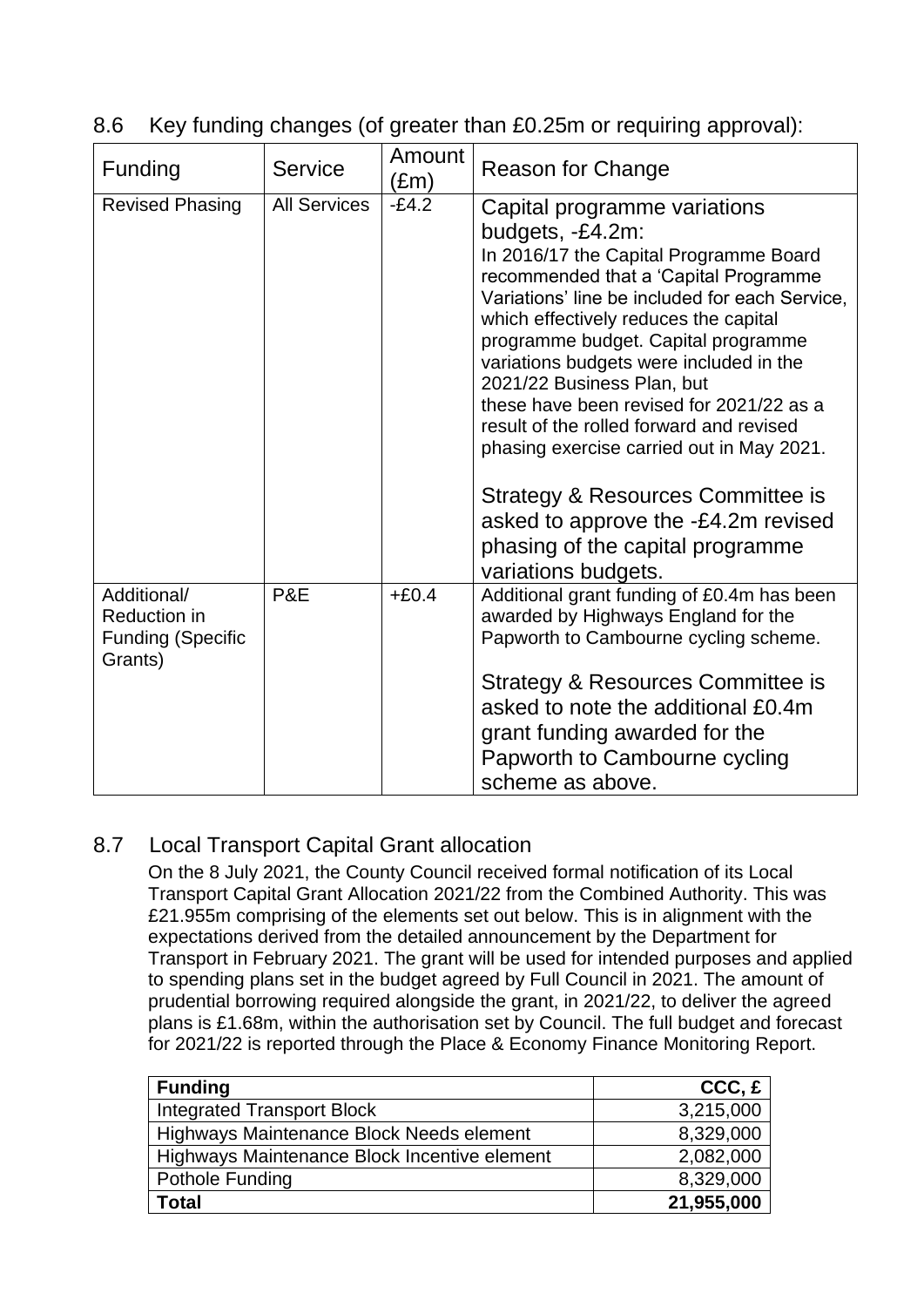### 8.8 Building Maintenance

Capital Programme Board has supported an additional funding of up to £432k in 2021/22 for Building Maintenance. This request is in order to undertake statutory works across 15 CCC buildings, highlighted in condition surveys. The request relates to works such as heating and ventilation, fire alarm upgrades and accessible toilet compliance. The scheme will be funded by borrowing; the estimated annual cost of borrowing for this scheme will start in 2022/23 at £48k, and decreases each year thereafter.

Where works have an environmental benefit as a result of improved insultation, consideration will be given to whether these are eligible for funding from the existing Environment Fund within the capital budget. Property services has recently undergone a CIPFA Asset Management review. Through an increased focus on the corporate landlord approach, resourcing of the property service improvement plan and forward planning of maintenance requirements through pro-active condition surveys more accurate budgeting for this area will be achieved in future.

Strategy & Resources Committee is asked to approve additional prudential borrowing of up to £432k in 2021/22 for the Building Maintenance scheme.

### 8.9 Shire Hall Campus Future Options NPV – Discount Rate

This note is provided under action number 7 arising from the Future of Shire Hall Campus item at the July Committee.

The report to that meeting compared the 50% and 61.5% rent cover options for Shire Hall using a discount rate (for the analysis of present values of future cashflows) of 5%. Presented below is the NPV results from the same analysis with discount rates of 3.5% (being the standard green book discount rate) of 4.27% (which is a proxy for the Council's cost of additional borrowing today, based on a 40 year loan and asset life, the length of the income strip), completed as part of the sensitivity analysis.

| <b>NPV</b><br><b>Option</b> | 3.5% discount rate | 4.27% discount rate | 5% discount rate |
|-----------------------------|--------------------|---------------------|------------------|
| 61.5% rent cover            | £93.61m            | £78.25m             | £66.83m          |
| 50% rent cover              | £95.70m            | £80.20m             | £68.63m          |

The 50% rent cover option is preferable using all three discount rates, improving marginally relative to the 61.5% rent cover option as the discount rate decreases. The Committee selected the 50% rent cover option at its meeting in July.

# 9. Balance Sheet

9.1 A more detailed analysis of balance sheet health issues is included below: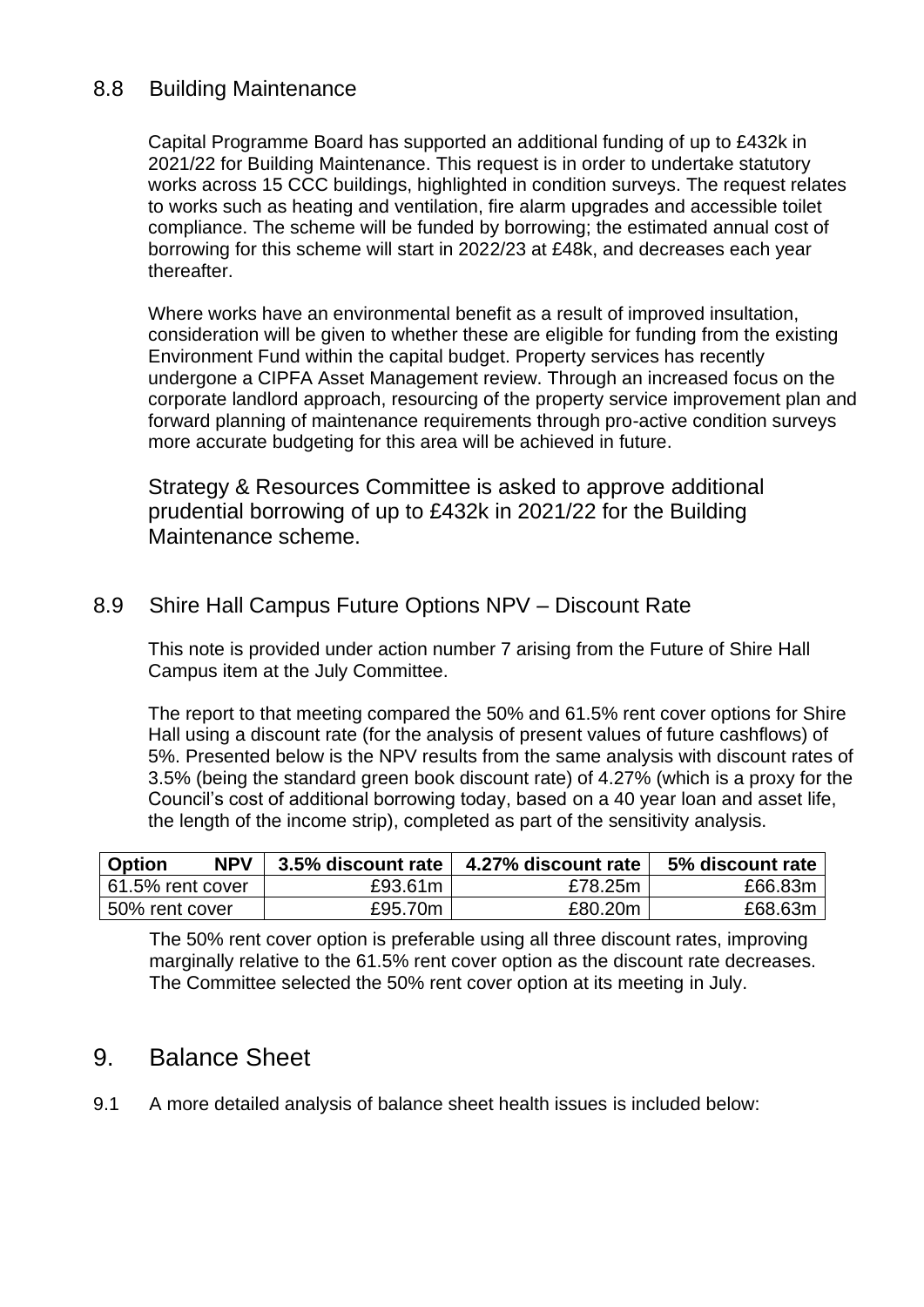| <b>Measure</b>                                                                   | <b>Year End</b><br><b>Target</b> | <b>Actual as at</b><br>the end of<br><b>July 2021</b> |
|----------------------------------------------------------------------------------|----------------------------------|-------------------------------------------------------|
| % of income collected (owed to the council) within 90<br>days: Adult Social Care | 85%                              | 54%                                                   |
| % of income collected (owed to the council) within 90<br>days: Sundry            | 90%                              | 65%                                                   |
| % of Undisputed Commercial Supplier Invoices<br>Paid Within 30 Days              | 95.0%                            | 94.6%                                                 |
| % of Undisputed Commercial Supplier Invoices<br><b>Paid Within Terms</b>         | 85.0%                            | 77.0%                                                 |

9.2 The graph below shows the estimated split of the net borrowing between necessary borrowing and Invest to Save borrowing. Of the gross borrowing in 2021-22, it is estimated that £265m relates to borrowing for Invest to Save or Invest to Earn schemes, including loans we have issued to 3<sup>rd</sup> parties in order to receive a financial return.

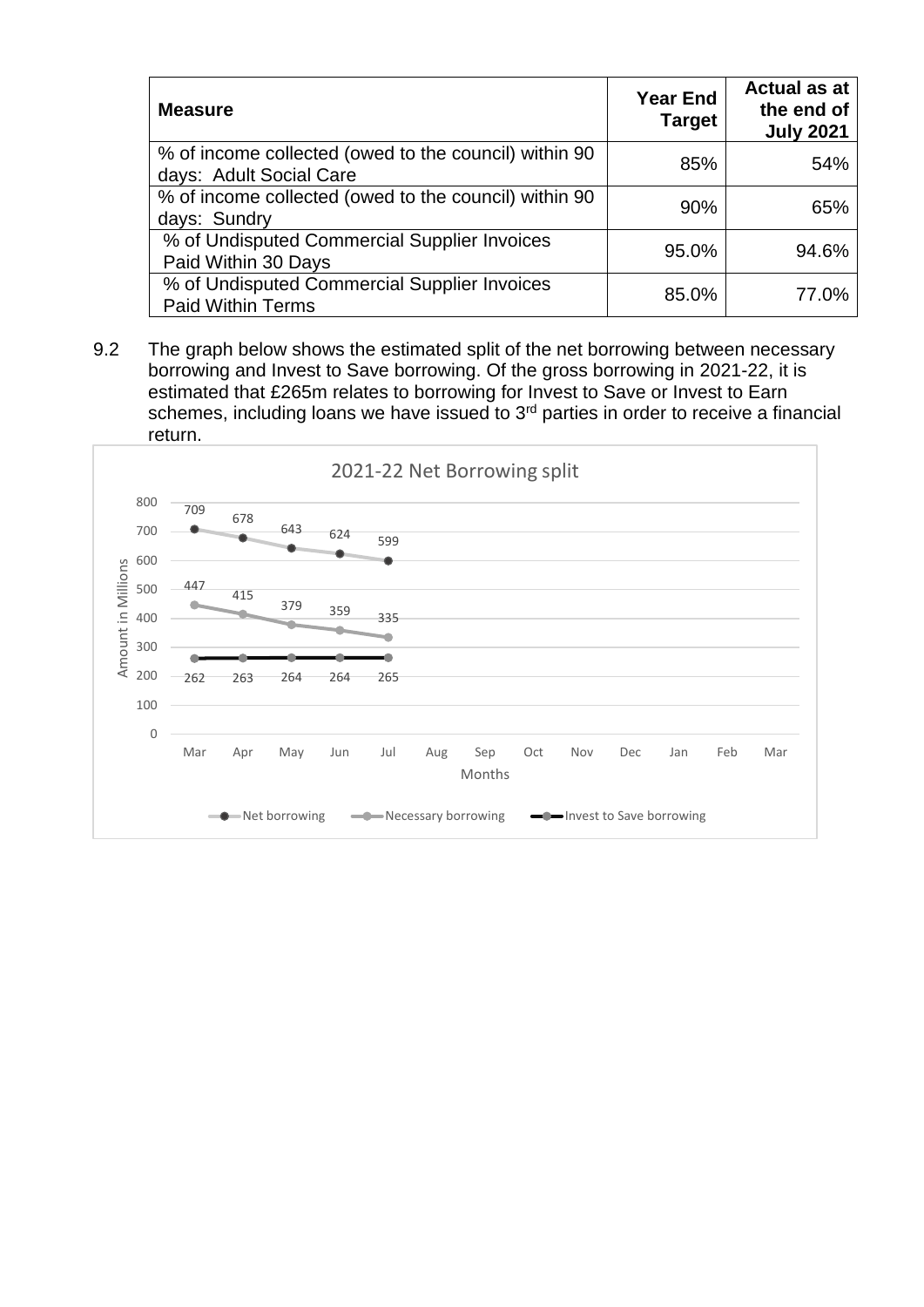9.3 The graph below shows net borrowing (borrowings less investments) on a month-bymonth basis and compares the position with previous financial years. At the end of July 2021, investments held totalled £187.4m (excluding all 3 rd party loans, Equity and This Land) and gross borrowing totalled £786.6m, equating to a net borrowing position of £599.2m.



- 9.4 The Council's cash flow profile which influences the net borrowing requirement varies considerably during the year, due to the timing difference between outgoing payments (payroll, supplier payments etc.) and income streams (grants, council tax etc.). As illustrated by 2020-21 actual net borrowing positions, cash flows at the beginning of the year are typically stronger than at the end of the year, as many grant receipts are received in advance of spend (and due to the current Covid-19 pandemic the Council is in receipt of further grants compared to before the pandemic). The 2021-22 net borrowing position is expected to take a similar path, rising more substantially towards the end of the financial year as capital projects are progressed to completion and financed.
- 9.5 The Treasury Management Strategy Statement (TMSS) sets out the plan for treasury management activities over the forthcoming year. It identifies the expected levels of borrowing and investments based upon the Council's financial position and forecast capital programme. When the 2021-22 TMSS was set in February 2021, it anticipated that net borrowing would reach £805.0m by the end of this financial year.
- 9.6 From a strategic perspective, the Council continues to temporarily utilise cash-backed resources in lieu of additional borrowing (known as internal borrowing) and where borrowing is undertaken loans are raised for shorter terms, both to generate net interest cost savings and consequently holding less investments reduces the Council's exposure to credit risk. However, this approach carries with it interest rate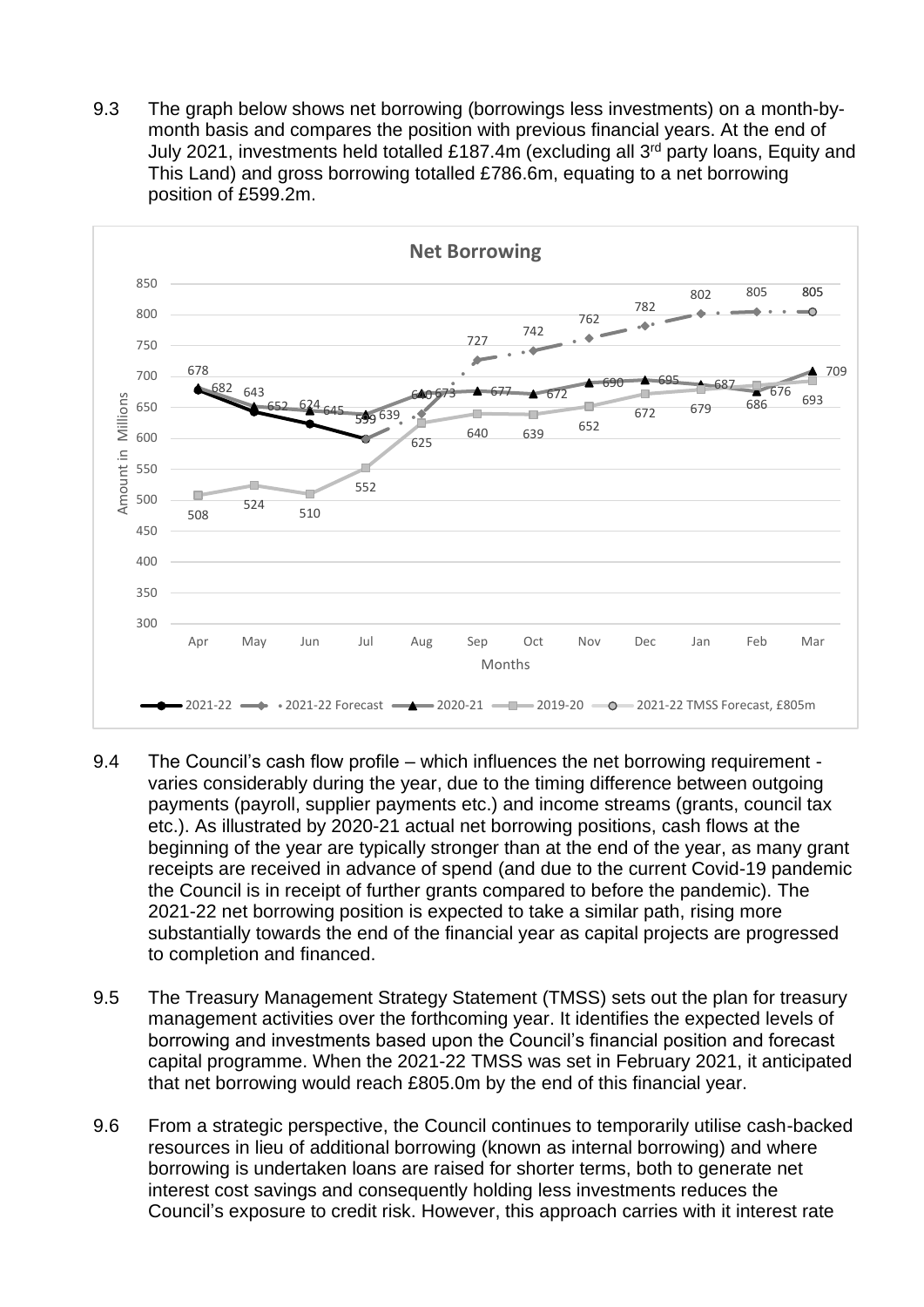risk and officers continue to monitor options as to the timing of any potential longerterm borrowing should underlying interest rates be forecast to rise in a sustained manner.

- 9.7 There is a link between the capital financing borrowing requirement, the net borrowing position and consequently net interest costs. However, the Debt Charges budget is prudently formulated with sensitivity to additional factors including projected levels of cash-backed reserves, forecast movements in interest rates, and the overall borrowing requirement for the Council over the life of the Business Plan and beyond.
- 9.8 Further detail around the Treasury Management activities can be found in the latest [Treasury Management Report.](https://cambridgeshire.cmis.uk.com/CCC_live/Document.ashx?czJKcaeAi5tUFL1DTL2UE4zNRBcoShgo=p%2fGh27bf%2b8dihmG%2fQAgNuTxT6WFFnMYtbUvS2kAbohN14nWC85JtaQ%3d%3d&rUzwRPf%2bZ3zd4E7Ikn8Lyw%3d%3d=pwRE6AGJFLDNlh225F5QMaQWCtPHwdhUfCZ%2fLUQzgA2uL5jNRG4jdQ%3d%3d&mCTIbCubSFfXsDGW9IXnlg%3d%3d=hFflUdN3100%3d&kCx1AnS9%2fpWZQ40DXFvdEw%3d%3d=hFflUdN3100%3d&uJovDxwdjMPoYv%2bAJvYtyA%3d%3d=ctNJFf55vVA%3d&FgPlIEJYlotS%2bYGoBi5olA%3d%3d=NHdURQburHA%3d&d9Qjj0ag1Pd993jsyOJqFvmyB7X0CSQK=ctNJFf55vVA%3d&WGewmoAfeNR9xqBux0r1Q8Za60lavYmz=ctNJFf55vVA%3d&WGewmoAfeNQ16B2MHuCpMRKZMwaG1PaO=ctNJFf55vVA%3d)
- 9.9 The Council's reserves include various earmarked reserves (held for specific purposes), as well as provisions (held for potential liabilities) and capital funding. A schedule of the Council's reserves and provisions can be found in [Appendix 2.](#page-28-0)

### 10. Alignment with corporate priorities

10.1 Communities at the heart of everything we do

There are no significant implications for this priority.

10.2 A good quality of life for everyone

There are no significant implications for this priority.

10.3 Helping our children learn, develop and live life to the full

There are no significant implications for this priority.

10.4 Cambridgeshire: a well-connected, safe, clean, green environment

There are no significant implications for this priority.

10.5 Protecting and caring for those who need us

There are no significant implications for this priority.

# 11. Significant Implications

11.1 Resource Implications

This report provides the latest resources information for the Council and so has a direct impact.

11.2 Procurement/Contractual/Council Contract Procedure Rules Implications

There are no significant implications within this category.

11.3 Statutory, Legal and Risk Implications

There are no significant implications within this category.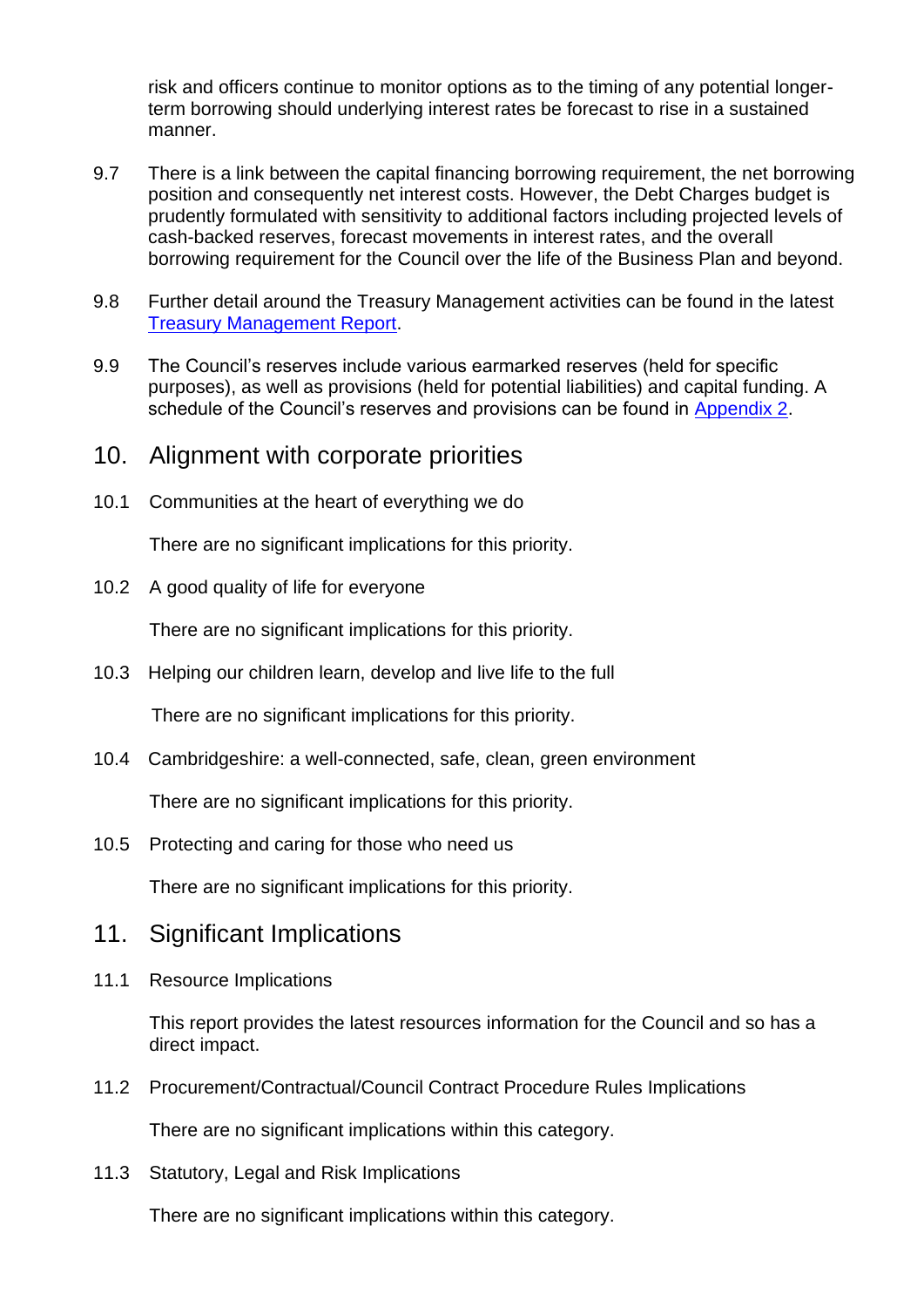11.4 Equality and Diversity Implications

There are no significant implications within this category.

11.5 Engagement and Consultation Implications

No public engagement or consultation is required for the purpose of this report.

11.6 Localism and Local Member Involvement

There are no significant implications within this category.

11.7 Public Health Implications

There are no significant implications within this category.

- 11.8 Environment and Climate Change Implications on Priority Areas
- 11.8.1 Implication 1: Energy efficient, low carbon buildings.

#### Status: Neutral

Explanation: While this paper proposes no significant implications within this category, it should be noted that section 8.8 under Building Maintenance, where works have an environmental benefit as a result of improved insultation, consideration will be given to whether these are eligible for funding from the existing Environment Fund within the capital budget.

11.8.2 Implication 2: Low carbon transport.

Status: Positive

Explanation: In section 8.6 additional grant funding of £0.4m has been awarded by Highways England for the Papworth to Cambourne cycling scheme. The delivery of cycle-way related projects will assist in modal shift towards low carbon options.

11.8.3 Implication 3: Green spaces, peatland, afforestation, habitats and land management.

#### Status: Positive

Explanation: In section 6.2 £109k is being allocated to biodiversity activities.

11.8.4 Implication 4: Waste Management and Tackling Plastic Pollution.

Status: Positive

Explanation: In confidential Appendix 6 prudential borrowing is being requested for the Waterbeach Waste Treatment Facilities scheme.

11.8.5 Implication 5: Water use, availability and management:

Status: Neutral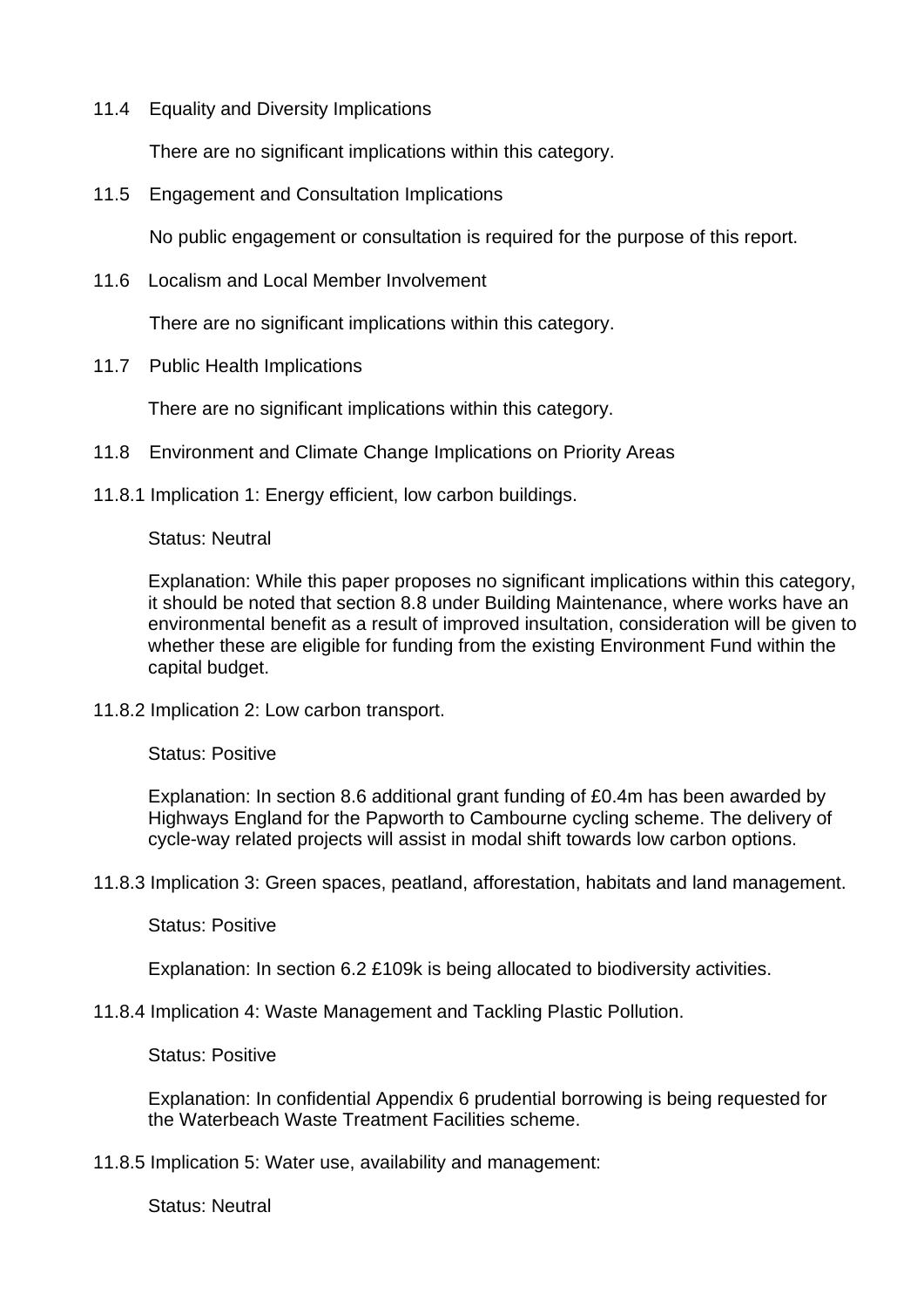Explanation: There are no significant implications within this category

11.8.6 Implication 6: Air Pollution.

Status: Positive

Explanation: In section 8.6 additional grant funding of £0.4m has been awarded by Highways England for the Papworth to Cambourne cycling scheme. The delivery of cycle-way related projects will assist in modal shift towards non-polluting transport options.

11.8.7 Implication 7: Resilience of our services and infrastructure, and supporting vulnerable people to cope with climate change.

Status: Neutral

Explanation: There are no significant implications within this category

Have the resource implications been cleared by Finance? Yes Name of Financial Officer: Tom Kelly

Have the procurement/contractual/ Council Contract Procedure Rules implications been cleared by the Head of Procurement? No Name of Officer: Not applicable

Has the impact on statutory, legal and risk implications been cleared by the Council's Monitoring Officer or LGSS Law? No Name of Legal Officer: Not applicable

Have the equality and diversity implications been cleared by your Service Contact? No Name of Officer: Not applicable

Have any engagement and communication implications been cleared by Communications? No

Name of Officer: Not applicable

Have any localism and Local Member involvement issues been cleared by your Service Contact? No Name of Officer: Not applicable

Have any Public Health implications been cleared by Public Health? No Name of Officer: Not applicable

If a Key decision, have any Environment and Climate Change implications been cleared by the Climate Change Officer? Yes Name of Officer: Emily Bolton

# 12. Source documents

12.1 Source documents

P&E Finance Monitoring Report (July 21) P&C and PH Finance Monitoring Report (July 21) CS Finance Monitoring Report (July 21) Capital Monitoring Report (July 21)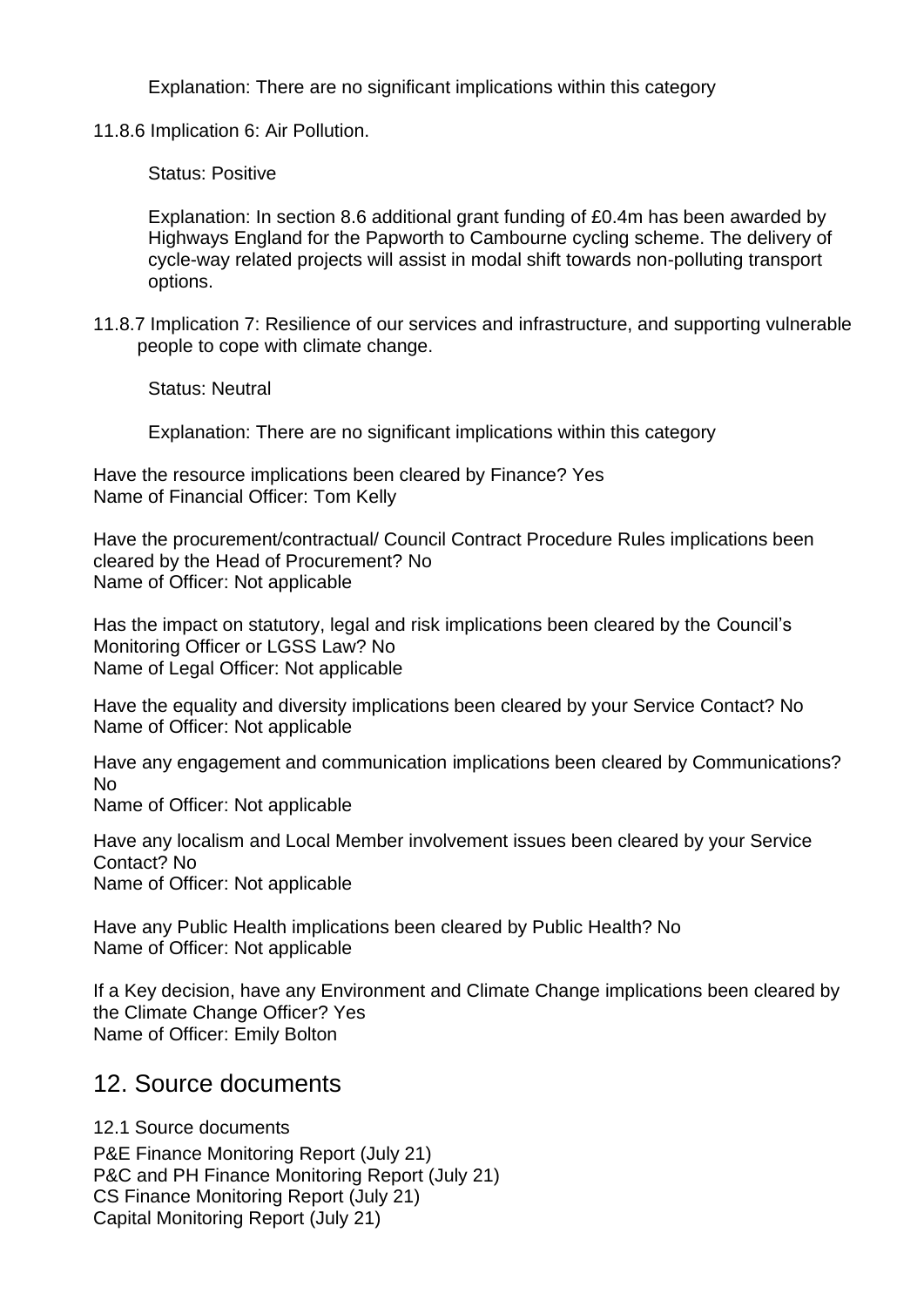CCC Debt Reporting Pack (July 2021) CCC Prompt Payment Report (July 2021)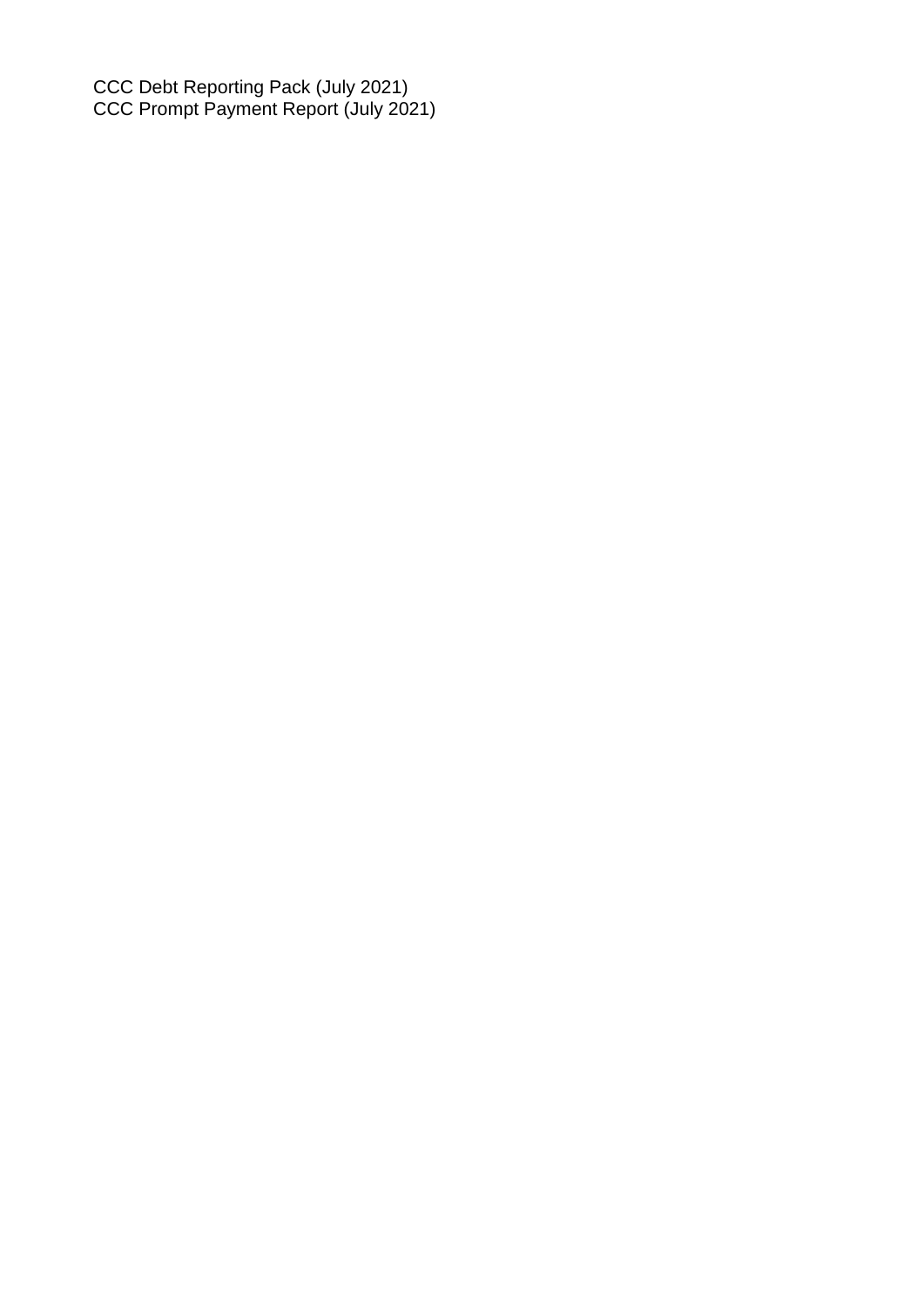# Appendix 1 – transfers between Services throughout the year

(Only virements of £1k and above (total value) are shown below)

<span id="page-27-0"></span>

| <b>Budgets and Movements</b>                                  | P&C<br>£'000 | P&E<br>£'000 | <b>CS</b><br><b>Financing</b><br>£'000 | Corporate<br><b>Services</b><br>£'000 | <b>Financing</b><br>Items<br>£'000 |
|---------------------------------------------------------------|--------------|--------------|----------------------------------------|---------------------------------------|------------------------------------|
| <b>Opening Cash Limits as per Business Plan</b>               | 302,530      | 64,317       | 31.295                                 | 25,489                                | 11,745                             |
| Adult's and Children's Recruitment transfer to HR             | $-177$       |              |                                        | 177                                   |                                    |
| Permanent element of 2021-26 BP mileage saving C/R.6.104      | -164         | -5           |                                        | 169                                   |                                    |
| Centralisation of postage budget                              | -93          | $-40$        |                                        | 133                                   |                                    |
| Redundancy and Pensions Corporate Services budget move to P&C | 846          |              |                                        | $-846$                                |                                    |
| ICT Service (Education) transfer from CS to P&C               | $-200$       |              |                                        | 200                                   |                                    |
| Communications transfer                                       | -21          |              |                                        | 21                                    |                                    |
| Budget rebaselining as approved by S&R, 6th July              | $-2,411$     |              |                                        | 716                                   | 1,695                              |
| Transfer of Qtr 1 Mileage Savings                             | $-234$       | $-7$         |                                        | 240                                   |                                    |
| <b>Current budget</b>                                         | 300,076      | 64,266       | 31,295                                 | 26,299                                | 13,440                             |
| Rounding                                                      |              |              | 0                                      | 0                                     | 0                                  |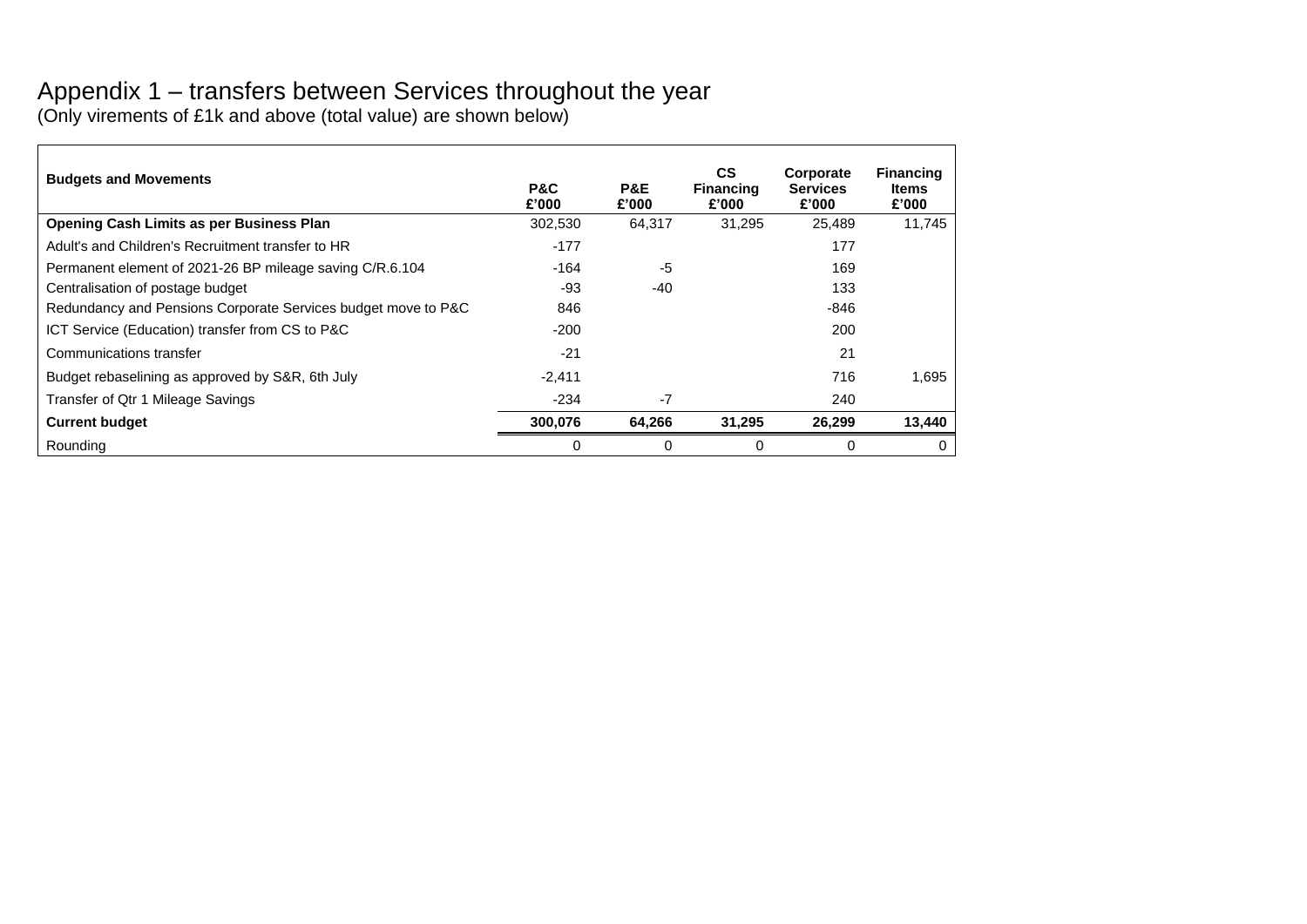# <span id="page-28-0"></span>Appendix 2 – Reserves and Provisions

|                                                    | <b>Balance</b>       |                                |                 | <b>Forecast</b>  |                                              |
|----------------------------------------------------|----------------------|--------------------------------|-----------------|------------------|----------------------------------------------|
|                                                    | at                   |                                | <b>Balance</b>  | <b>Balance</b>   |                                              |
| <b>Fund Description</b>                            | 31                   |                                | at              | at               | <b>Notes</b>                                 |
|                                                    | <b>March</b><br>2021 | <b>Movements</b><br>in 2021-22 | 31 July<br>2021 | 31 March<br>2022 |                                              |
|                                                    | £000s                | £000s                          | £000s           | £000s            |                                              |
| - County Fund Balance                              | 26,094               | 1,619                          | 27,713          | 28,643           |                                              |
| 1 P&C                                              | 0                    | $\Omega$                       | 0               | 0                |                                              |
| 2 P&E                                              | 0                    | 0                              | 0               | 0                |                                              |
| 3 CS (LGSS Cambridge & Shared Services)            | 925                  | 0                              | 925             | 925              |                                              |
| <b>General Reserves subtotal</b>                   | 27,019               | 1,619                          | 28,638          | 29,568           |                                              |
| 4 Insurance                                        | 4,830                | 5                              | 4,835           | 4,835            |                                              |
| <b>Specific Earmarked Reserves subtotal</b>        | 4,830                | 5                              | 4,835           | 4,835            |                                              |
| 5 P&C                                              | 0                    | 0                              | 0               | 0                |                                              |
| 6 P&E                                              | 0                    | 0                              | 0               | 0                |                                              |
| 7 Corporate Services                               | 0                    | 0                              | 0               | 0                |                                              |
| <b>Equipment Earmarked Reserves subtotal</b>       | $\Omega$             | $\mathbf 0$                    | $\Omega$        | 0                |                                              |
| 8 P&C                                              | 8,540                | 168                            | 8,708           | 3,434            |                                              |
| 9 PH                                               | 2,801                | 0                              | 2,801           | 2,513            |                                              |
| 10 P&E                                             | 5,184                | 18                             | 5,202           | 3,626            |                                              |
| 11 Corporate Services                              | 3,867                | $-20$                          | 3,847           | 2,818            |                                              |
|                                                    |                      |                                |                 |                  | Savings realised                             |
| 12 Transformation Fund                             | 30,653               | $-4,063$                       | 26,590          | 22,694           | through change in                            |
|                                                    |                      |                                |                 |                  | MRP policy.                                  |
| 13 Innovate & Cultivate Fund                       | 687                  | 300                            | 987             | 383              | Includes remainder of                        |
|                                                    |                      |                                |                 |                  | COVID-19 Support                             |
| 14 Corporate- COVID                                | 26,987               | $\mathbf 0$                    | 26,987          | 26,987           | Grant 1st, 2nd, 3rd and                      |
|                                                    |                      |                                |                 |                  | 4th tranches                                 |
| 15 Specific Risks Reserve                          | 2,140                | 0                              | 2,140           | 2,140            |                                              |
| 16 This Land Credit Loss & Equity Offset           | 5,850                | 0                              | 5,850           | 5,850            |                                              |
| 17 Revaluation & Repair Usable (Commercial         | 2,940                | $\Omega$                       | 2,940           | 2,940            |                                              |
| Property)                                          |                      |                                |                 |                  |                                              |
| 18 Collection Fund Volatility & Appeals<br>Account | 3,690                | 0                              | 3,690           | 3,690            |                                              |
|                                                    |                      |                                |                 |                  | Carry forward of grant                       |
|                                                    |                      |                                |                 |                  | to spend in                                  |
|                                                    |                      |                                |                 |                  | accordance with set                          |
| 19 Grant carry forwards                            | 20,332               | $-20,332$                      | 0               | $\mathbf{0}$     | purposes. At 2020-21                         |
|                                                    |                      |                                |                 |                  | year-end £14.6m                              |
|                                                    |                      |                                |                 |                  | related to specific<br>Covid related grants. |
|                                                    |                      |                                |                 |                  |                                              |
| <b>Other Earmarked Funds subtotal</b>              | 113,671              | $-23,929$                      | 89,741          | 77,075           |                                              |
| <b>SUBTOTAL</b>                                    | 145,520              | $-22,305$                      | 123,215         | 111,478          |                                              |
| 20 P&C                                             | 3,592                | 0                              | 3,592           | 0                |                                              |
| 21 P&E                                             | 7,315                | 1,276                          | 8,591           | 0                |                                              |
| 22 Corporate Services                              | 10,861               | 1,151                          | 12,012          | 0                |                                              |
|                                                    |                      |                                |                 |                  | Section 106 and                              |
| 23 Corporate                                       | 49,816               | 15,537                         | 65,353          | 53,478           | Community                                    |
|                                                    |                      |                                |                 |                  | Infrastructure Levy                          |
|                                                    |                      |                                |                 |                  | balances.                                    |
| <b>Capital Reserves subtotal</b>                   | 71,584               | 17,964                         | 89,548          | 53,478           |                                              |
| <b>GRAND TOTAL</b>                                 | 217,105              | $-4,342$                       | 212,763         | 164,956          |                                              |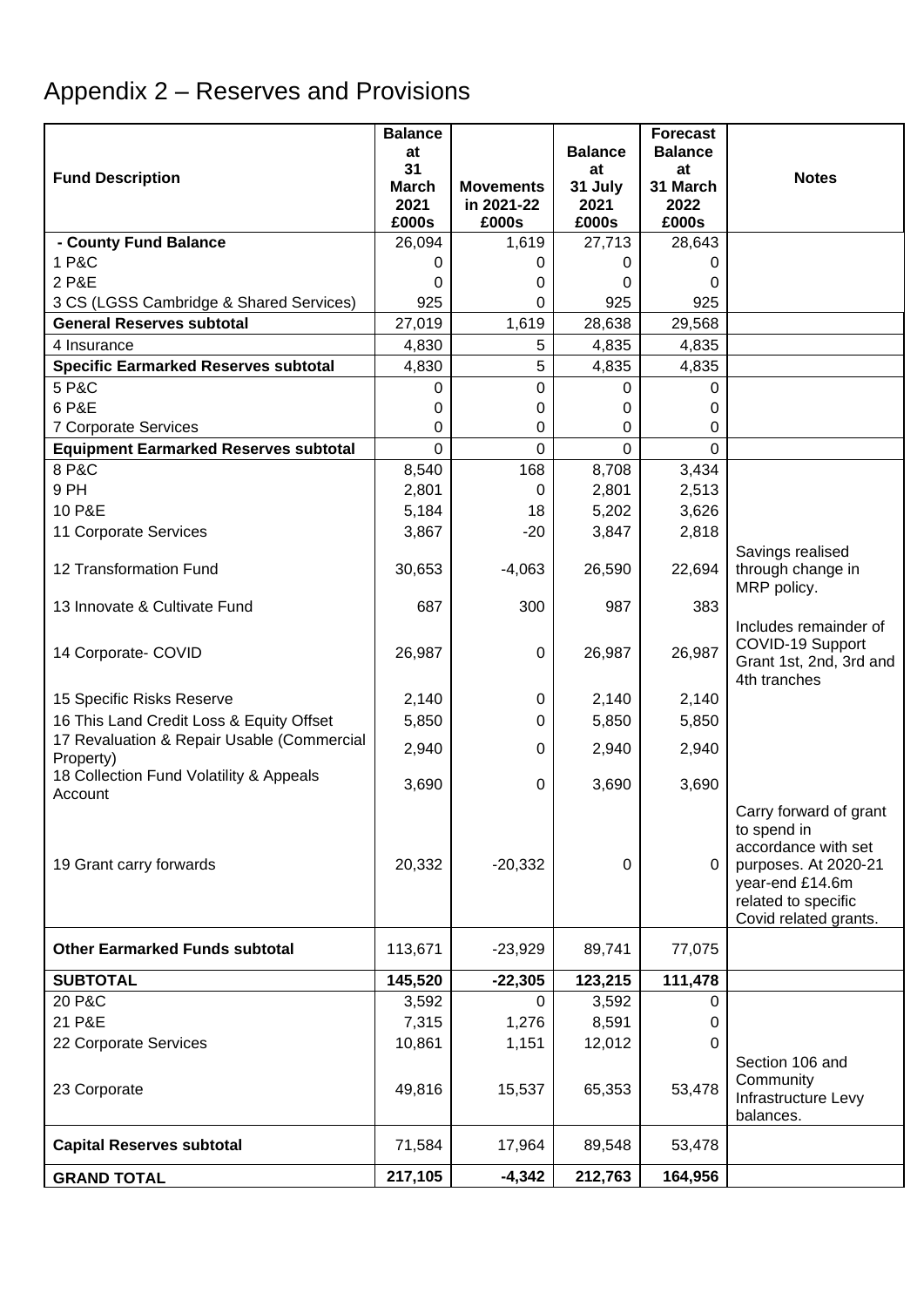In addition to the above reserves, specific provisions have been made that set aside sums to meet both current and long-term liabilities that are likely or certain to be incurred, but where the amount or timing of the payments are not known. These are:

| <b>Fund Description</b>               | <b>Balance at</b><br>31 March<br>2021<br>£000s | <b>Movements</b><br>in 2021-22<br>£000s | <b>Balance at</b><br>31 July<br>2021<br>£000s | <b>Forecast</b><br><b>Balance at</b><br>31 March<br>2022<br>£000s | <b>Notes</b> |
|---------------------------------------|------------------------------------------------|-----------------------------------------|-----------------------------------------------|-------------------------------------------------------------------|--------------|
| 1 P&E                                 | $\Omega$                                       | 0                                       |                                               | 0                                                                 |              |
| 2 P&C                                 | 1,955                                          | 0                                       | 1,955                                         | 1,955                                                             |              |
| 3 Corporate Services                  | 2,093                                          | 0                                       | 2,093                                         | 2,093                                                             |              |
| <b>Short Term Provisions subtotal</b> | 4,048                                          | 0                                       | 4,048                                         | 4,048                                                             |              |
| 4 Corporate Services                  | 3,613                                          | 0                                       | 3,613                                         | 3,613                                                             |              |
| <b>Long Term Provisions subtotal</b>  | 3,613                                          | 0                                       | 3,613                                         | 3,613                                                             |              |
| <b>GRAND TOTAL</b>                    | 7,661                                          | 0                                       | 7,661                                         | 7,661                                                             |              |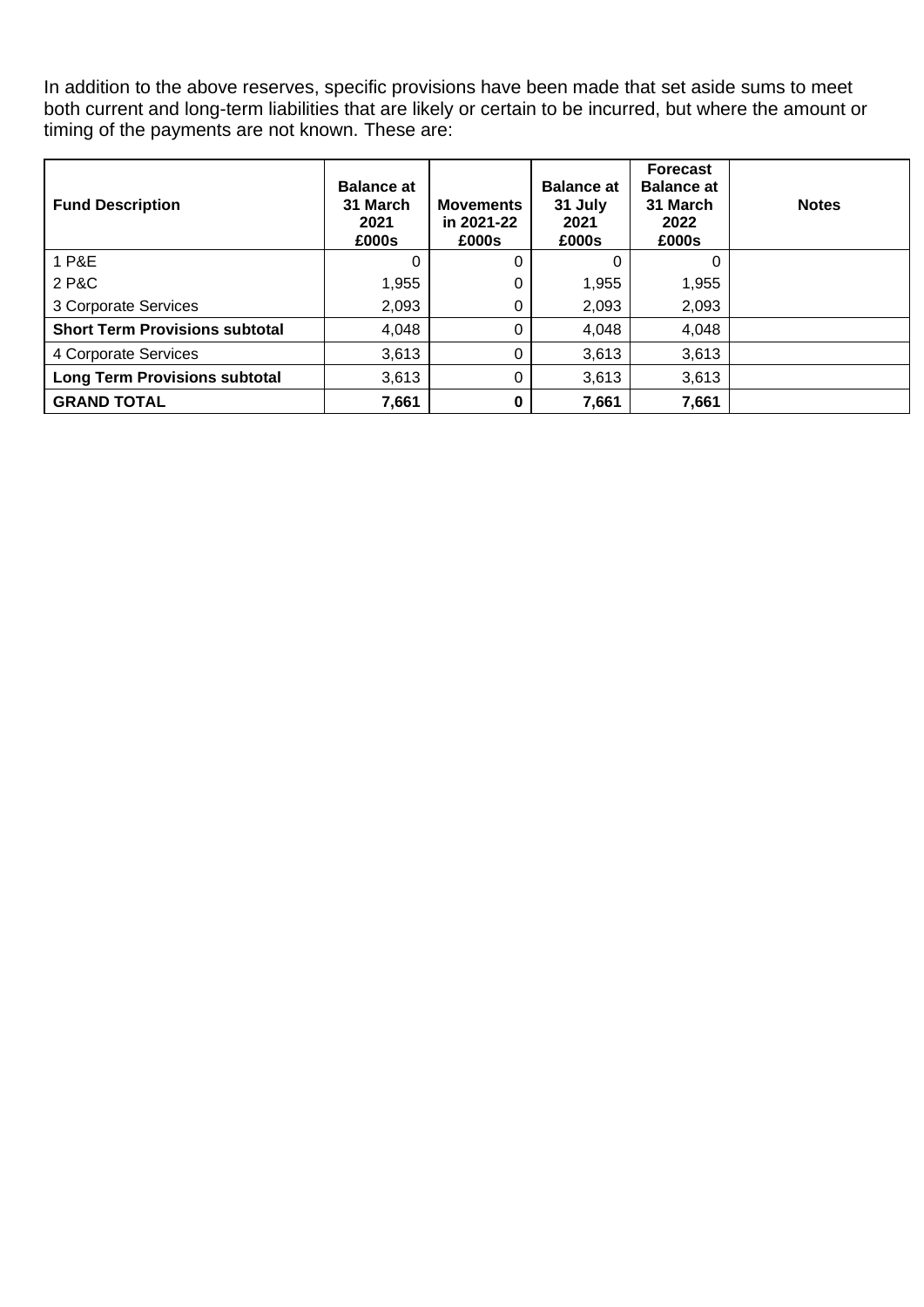# <span id="page-30-0"></span>Appendix 3 - Savings Tracker 2021-22 Quarter 1

| RAG   | Reference | Title                                                                    | <b>Description</b>                                                                                                                                                                                                                                                                                                                                                                                                                                                                                                                                                                                                                                                                                                                                                                                                                                                                                                                         | <b>Budgeted</b><br>Investment<br><b>Prior Years</b><br>£000 | Actual<br>Investment<br><b>Prior Years</b><br>£000 | <b>Budgeted</b><br>Investment -<br>20-21 £000 | Actual<br>Investment -<br>20-21 £000 | Original<br>Saving -<br>Prior<br>Years | Original<br>Phasing -<br>Q1 | Original<br>Phasing -<br>Q2 | Original<br>Phasing -<br>Q3 | Original<br>Phasing -<br>Q4 | Original<br>Saving<br>$20 - 21$ | Savings<br><b>Achieved</b><br>- Prior<br>Years | Current<br>Forecast<br>Phasing -<br>Q1 | Current<br>Forecast<br>Phasing -<br>Q2 | <b>Current</b><br>Forecast<br>Phasing -<br>Q3 | Current<br>Forecast<br>Phasing -<br>Q4 | Forecast<br><b>Saving</b><br>$20 - 21$ | Variance<br>from Plan<br>£000 | <b>Saving</b><br>complete | Variance | <b>Direction</b><br>of travel | <b>Forecast Commentary</b>                                                                                                                                                         |
|-------|-----------|--------------------------------------------------------------------------|--------------------------------------------------------------------------------------------------------------------------------------------------------------------------------------------------------------------------------------------------------------------------------------------------------------------------------------------------------------------------------------------------------------------------------------------------------------------------------------------------------------------------------------------------------------------------------------------------------------------------------------------------------------------------------------------------------------------------------------------------------------------------------------------------------------------------------------------------------------------------------------------------------------------------------------------|-------------------------------------------------------------|----------------------------------------------------|-----------------------------------------------|--------------------------------------|----------------------------------------|-----------------------------|-----------------------------|-----------------------------|-----------------------------|---------------------------------|------------------------------------------------|----------------------------------------|----------------------------------------|-----------------------------------------------|----------------------------------------|----------------------------------------|-------------------------------|---------------------------|----------|-------------------------------|------------------------------------------------------------------------------------------------------------------------------------------------------------------------------------|
| Green | A/R.6.114 | Learning<br>Disabilities<br>Commissioning                                | A programme of work commenced in Learning Disability<br>Services in 2016/17 to ensure service-users had the<br>appropriate level of care; some additional work remains,<br>particularly focussing on high cost placements outside of<br>Cambridgeshire and commissioning approaches, as well as the<br>remaining part-year impact of savings made part-way through<br>2019/20.                                                                                                                                                                                                                                                                                                                                                                                                                                                                                                                                                             | 1,536                                                       | 1,520                                              |                                               |                                      |                                        | $-62$                       | $-63$                       | $-62$                       | $-63$                       | $-250$                          |                                                | $\overline{0}$                         | $-62$                                  | $-62$                                         | $-126$                                 | $-250$                                 | $\mathbf{0}$                  | No                        | 0.00     | $\leftrightarrow$             | On track                                                                                                                                                                           |
| Red   | A/R.6.176 | <b>Adults Positive</b><br>Challenge<br>Programme<br>demand<br>management | New Saving 21/22 £100k<br>Carry-forward saving 20/21 £2,239k<br>Through the Adults Positive Challenge Programme, the<br>County Council has set out to design a new service model for<br>Adult Social Care, which will continue to improve outcomes<br>whilst also being economically sustainable in the face of the<br>huge pressure on the sector. This is the second year of saving<br>through demand management, building on work undertaken<br>through 2019/20, focussing on promoting independence and<br>changing the conversation with staff and service-users to<br>enable people to stay independent for longer. The<br>programme also has a focus of working collaboratively with<br>partner organisations in 2020/21. In later years, the effect of<br>the Preparing for Adulthood workstream will continue to<br>have an effect by reducing the level of demand on services<br>from young people transitioning into adulthood. | 2,000                                                       | 2,213                                              |                                               |                                      |                                        | $-825$                      | $-675$                      | $-475$                      | -364                        | $-2,339$                        |                                                |                                        |                                        |                                               |                                        | $-1,879$                               | 460                           | No                        | 19.67    |                               | The pandemic continues to impact on the<br>delivery of this demand management saving,<br>particularly in the Reablement workstream<br>as that service continues to support the NHS |
| Green | A/R.6.179 | Mental Health<br>Commissioning                                           | A retender of supported living contracts gives an opportunity<br>to increase capacity and prevent escalation to higher cost<br>services, over several years. In addition, a number of<br>contract changes have taken place in 2019/20 that have<br>enabled a saving to be taken.                                                                                                                                                                                                                                                                                                                                                                                                                                                                                                                                                                                                                                                           |                                                             |                                                    |                                               |                                      | $-144$                                 | -6                          | -6                          | -6                          | -6                          | $-24$                           |                                                | -6                                     | -6                                     | -6                                            | -6                                     | $-24$                                  | $\mathbf{0}$                  | No                        | 0.00     | $\leftrightarrow$             | On track.                                                                                                                                                                          |
| Green | A/R.6.185 | Additional block<br>beds - inflation<br>saving                           | Through commissioning additional block beds, referred to in<br>A/R.5.005, we can reduce the amount of inflation funding<br>needed for residential and nursing care. Block contracts have<br>set uplifts each year, rather than seeing inflationary increases<br>each time new spot places are commissioned.                                                                                                                                                                                                                                                                                                                                                                                                                                                                                                                                                                                                                                |                                                             |                                                    |                                               |                                      |                                        | $-152$                      | $-151$                      | $-152$                      | $-151$                      | $-606$                          |                                                | $-152$                                 | $-151$                                 | $-152$                                        | $-151$                                 | $-606$                                 | $\mathbf{0}$                  | No                        | 0.00     | $\leftrightarrow$             | On track.                                                                                                                                                                          |
| Green | A/R.6.186 | Adult Social Care<br>Transport                                           | Savings can be made in transport costs through a project to<br>review commissioning arrangements, best value, route<br>optimisation and demand management opportunities. This<br>may require transformation funded resource to achieve fully.                                                                                                                                                                                                                                                                                                                                                                                                                                                                                                                                                                                                                                                                                              |                                                             |                                                    | 70                                            | 70                                   |                                        | $^{\circ}$                  | $-63$                       | $-63$                       | $-124$                      | $-250$                          |                                                | $\Omega$                               | $-100$                                 | $-100$                                        | -50                                    | $-250$                                 | $\mathbf{0}$                  | No                        | 0.00     | $\leftrightarrow$             | On track                                                                                                                                                                           |
| Green | A/R.6.187 | Additional vacancy<br>factor                                             | Whilst effort is made to ensure all critical posts are filled<br>within People and Communities, slippage in staffing spend<br>always occurs. For many years, a vacancy factor has existed in<br>P&C budgets to account for this; following a review of the<br>level of vacancy savings achieved in recent years we are able<br>to increase that vacancy factor.                                                                                                                                                                                                                                                                                                                                                                                                                                                                                                                                                                            |                                                             |                                                    |                                               |                                      |                                        | $-38$                       | $-37$                       | $-38$                       | $-37$                       | $-150$                          |                                                | $-40$                                  | $-40$                                  | $-40$                                         | $-30$                                  | $-150$                                 | $\mathbf{0}$                  | No                        | 0.00     | $\leftrightarrow$             | On track.                                                                                                                                                                          |
| Green | A/R.6.188 | Micro-enterprises<br>Support                                             | Transformation funding has been agreed for new approach to<br>supporting the care market, focussing on using micro-<br>enterprises to enable a more local approach to domiciliary<br>care and personal assistants. As well as benefits to an<br>increased local approach and competition, this work should<br>result in a lower cost of care overall.                                                                                                                                                                                                                                                                                                                                                                                                                                                                                                                                                                                      |                                                             |                                                    | 60                                            |                                      |                                        | -8                          | -8                          | -8                          | -8                          | $-30$                           |                                                | $\Omega$                               |                                        | $-15$                                         | $-15$                                  | $-30$                                  | $\mathbf{0}$                  | No                        | 0.00     | $\leftrightarrow$             | On track                                                                                                                                                                           |
| Green | A/R.6.210 | Unaccompanied<br>Asylum Seeking<br>Young People:<br>Support Costs        | During 2020/21, the Government increased the weekly<br>amount it provides to local authorities to support<br>unaccompanied asylum seeking young people. This means<br>that the grant now covers more of the costs of meeting the<br>accommodation and support needs of unaccompanied asylum<br>seeking young people and care leavers. Accordingly, it is<br>possible to make a saving in the contribution to these costs<br>that the Council has historically made from core budgets of                                                                                                                                                                                                                                                                                                                                                                                                                                                    |                                                             |                                                    |                                               |                                      |                                        | $-75$                       | -75                         | $-75$                       | -75                         | $-300$                          |                                                | $-75$                                  | $-75$                                  | $-75$                                         | -75                                    | $-300$                                 | $\mathbf{0}$                  | No                        | 0.00     | $\leftrightarrow$             | On track                                                                                                                                                                           |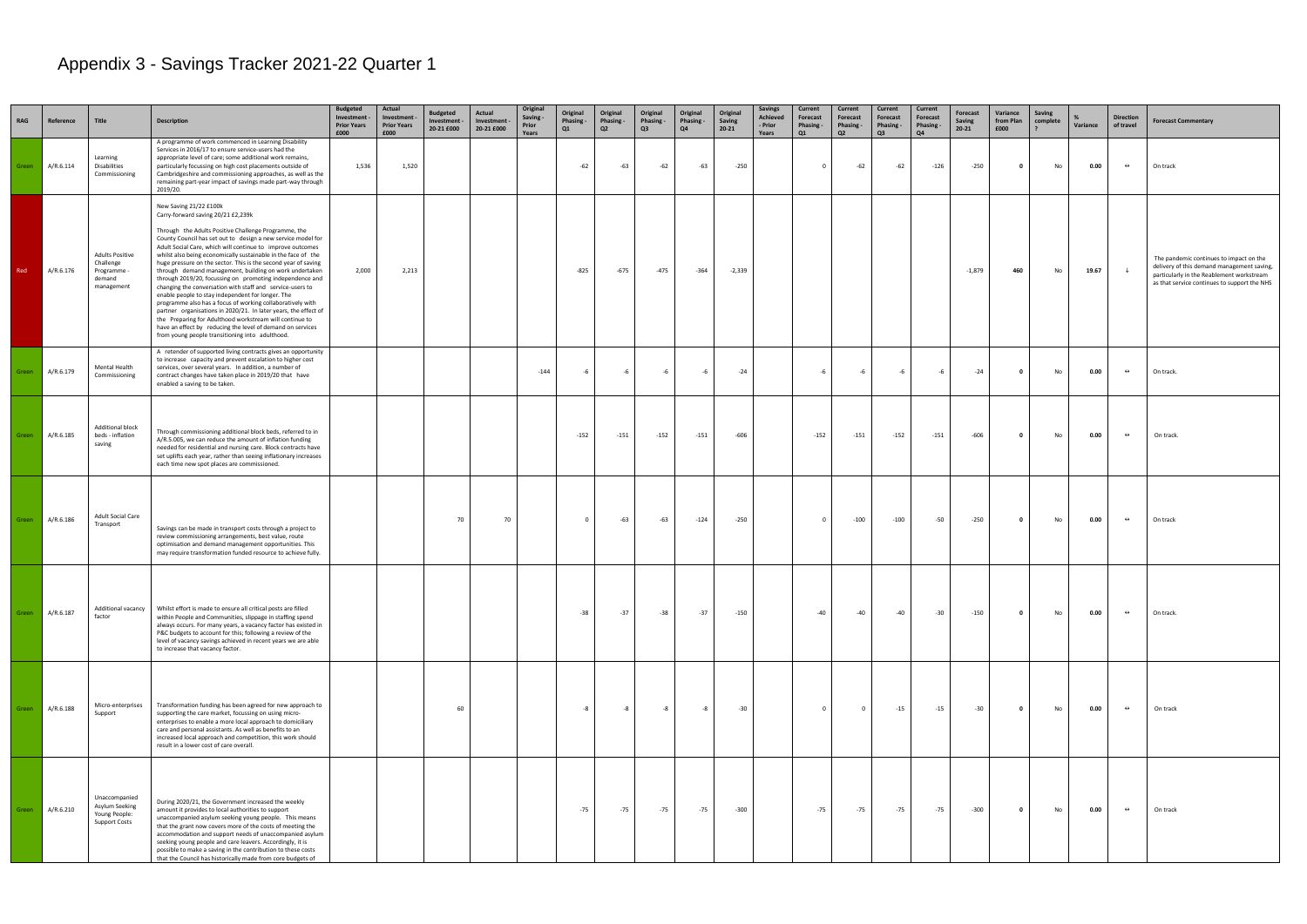| <b>RAG</b> | Reference | Title                                                                               | <b>Description</b>                                                                                                                                                                                                                                                                                                                                                                                                                                                                                                                                                                                                                                          | <b>Budgeted</b><br>Investment<br><b>Prior Years</b><br>£000 | Actual<br>Investment -<br><b>Prior Years</b><br>£000 | <b>Budgeted</b><br>Investment -<br>20-21 £000 | <b>Actual</b><br>Investment<br>20-21 £000 | Original<br>Saving -<br>Prior<br>Years | Original<br>Phasing -<br>Q1 | Original<br>Phasing -<br>Q <sub>2</sub> | Original<br>Phasing -<br>Q3 | Original<br>Phasing -<br>Q4 | Original<br>Saving<br>$20 - 21$ | <b>Savings</b><br><b>Achieved</b><br>- Prior<br>Years | Current<br>Forecast<br>Phasing -<br>Q1 | Current<br>Forecast<br>Phasing -<br>Q2 | Current<br>Forecast<br>Phasing -<br>Q3 | <b>Current</b><br>Forecast<br>Phasing -<br>Q4 | Forecast<br>Saving<br>$20 - 21$ | Variance<br>from Plan<br>£000 | <b>Saving</b><br>complete | Variance | <b>Direction</b><br>of travel | <b>Forecast Commentary</b>                                                                                                                  |
|------------|-----------|-------------------------------------------------------------------------------------|-------------------------------------------------------------------------------------------------------------------------------------------------------------------------------------------------------------------------------------------------------------------------------------------------------------------------------------------------------------------------------------------------------------------------------------------------------------------------------------------------------------------------------------------------------------------------------------------------------------------------------------------------------------|-------------------------------------------------------------|------------------------------------------------------|-----------------------------------------------|-------------------------------------------|----------------------------------------|-----------------------------|-----------------------------------------|-----------------------------|-----------------------------|---------------------------------|-------------------------------------------------------|----------------------------------------|----------------------------------------|----------------------------------------|-----------------------------------------------|---------------------------------|-------------------------------|---------------------------|----------|-------------------------------|---------------------------------------------------------------------------------------------------------------------------------------------|
|            |           |                                                                                     | £300K per annum. Also the service has worked to ensure<br>that placement costs are kept a minimum, without<br>compromising quality, and that young people move from their<br>'care' placement promptly at age 18 to appropriately<br>supported housing provision.                                                                                                                                                                                                                                                                                                                                                                                           |                                                             |                                                      |                                               |                                           |                                        |                             |                                         |                             |                             |                                 |                                                       |                                        |                                        |                                        |                                               |                                 |                               |                           |          |                               |                                                                                                                                             |
| Green      | A/R.6.211 | Adoption and<br>Special<br>Guardianship<br>Order Allowances                         | A reduction in the number of children coming into care, due<br>to implementation of the Family Safeguarding model and less<br>active care proceedings, means that there are fewer children<br>progressing to adoption or to permanent arrangements with<br>relatives under Special Guardianship Orders. This in turn<br>means that there are fewer carers who require and/or are<br>entitled to receiving financial support in the form of adoption<br>and Special Guardianship Order allowances.                                                                                                                                                           |                                                             |                                                      |                                               |                                           |                                        | $-125$                      | $-125$                                  | $-125$                      | $-125$                      | $-500$                          |                                                       | $-125$                                 | $-125$                                 | $-125$                                 | $-125$                                        | $-500$                          | $\mathbf{0}$                  | No                        | 0.00     | $\leftrightarrow$             | On track                                                                                                                                    |
| Green      | A/R.6.212 | Clinical Services;<br>Children and<br>young people                                  | Changes to the clinical offer will include a reduction in clinical<br>staff input in the Family Safeguarding Service (previously<br>social work Units) due to changes resulting from<br>the implementation of the Family Safeguarding model,<br>including the introduction of non-case holding Team<br>Managers and Adult practitioners. Additional investment is to<br>be made in developing a shared clinical service for<br>Cambridgeshire and Peterborough for corporate parenting,<br>however a residual saving of £250k can be released. In 2022-<br>23 this will be re-invested in the Family Group Conferencing<br>Service (see proposal A/R.5.008) |                                                             |                                                      |                                               |                                           |                                        | $-63$                       | $-63$                                   | $-63$                       | $-63$                       | $-250$                          |                                                       | $-62$                                  | $-62$                                  | $-62$                                  | $-64$                                         | $-250$                          | $\bullet$                     | No                        | 0.00     | $\leftrightarrow$             | On track                                                                                                                                    |
| Black      | A/R.6.255 | Children in Care -<br>Placement<br>composition and<br>reduction in<br>numbers       | Through a mixture of continued recruitment of our own foster<br>carers (thus reducing our use of Independent Foster Agencies)<br>and a reduction in overall numbers of children in care, overall<br>costs of looking after children and young people can be<br>reduced in 2021/22.                                                                                                                                                                                                                                                                                                                                                                          | 2,271                                                       | 1,367                                                |                                               |                                           | $-4,445$                               | $-62$                       | $-61$                                   | $-62$                       | $-61$                       | $-246$                          |                                                       | $\overline{0}$                         | $\Omega$                               | $\overline{0}$                         | $\mathbf{0}$                                  | - 0                             | 246                           | No                        | 100.00   | $\leftrightarrow$             | Due to increasing pressure around<br>placement mix and complexity of need, we<br>do not anticipate meeting this saving target.              |
| Black      | A/R.6.266 | Children in Care<br>Stretch Target -<br>Demand<br>Management                        | Please see A/R.6.255 above.                                                                                                                                                                                                                                                                                                                                                                                                                                                                                                                                                                                                                                 | 2,271                                                       | 1,367                                                |                                               |                                           | $-1,500$                               | $-250$                      | $-250$                                  | $-250$                      | $-250$                      | $-1,000$                        |                                                       | $\overline{\mathbf{0}}$                |                                        | $\overline{0}$                         | $\mathbf 0$                                   | - 0                             | 1,000                         | No                        | 100.00   |                               | Due to increasing pressure around changes<br>in placement mix and complexity of need,<br>we do not anticipate meeting this saving<br>target |
| Green      | A/R.6.267 | Children's<br>Disability: Reduce<br>overprescribing                                 | The Children's Disability 0-25 service has been restructured<br>into teams (from units) to align with the structure in the rest<br>of children's social care. This has released a £50k saving on<br>staffing budgets. In future years, ways to reduce expenditure<br>on providing services to children will be explored in order<br>to bring our costs down to a level closer to that of our<br>statistical neighbours.                                                                                                                                                                                                                                     |                                                             |                                                      |                                               |                                           | $-50$                                  | $-50$                       |                                         |                             |                             | $-50$                           |                                                       | $-50$                                  |                                        |                                        |                                               | $-50$                           | $\mathbf{0}$                  | Yes                       | 0.00     |                               | On track                                                                                                                                    |
| Green      | A/R.6.268 | Transport -<br>Children in Care                                                     | The impact of ongoing process improvements in the<br>commissioning of transport for children in care.                                                                                                                                                                                                                                                                                                                                                                                                                                                                                                                                                       |                                                             |                                                      |                                               |                                           |                                        | $-75$                       | $-75$                                   | $-75$                       | $-75$                       | $-300$                          |                                                       | $-75$                                  | $-75$                                  | $-75$                                  | $-75$                                         | $-300$                          | $\bullet$                     | No                        | 0.00     | $\leftrightarrow$             | On track                                                                                                                                    |
| Amber      | A/R.6.269 | Communities and<br>Partnership<br>Review                                            | A review of services within C&P where efficiencies, or<br>increased income, can be found.                                                                                                                                                                                                                                                                                                                                                                                                                                                                                                                                                                   |                                                             |                                                      |                                               |                                           |                                        | $-50$                       | $-50$                                   | $-50$                       | $-50$                       | $-200$                          |                                                       | $-25$                                  | $-25$                                  | $-25$                                  | $-25$                                         | $-100$                          | 100                           | No                        | 50.00    |                               | Under review                                                                                                                                |
| Green      | A/R.7.105 | Income from<br>utilisation of<br>vacant block care<br>provision by self-<br>funders | Carry-forward saving - incomplete in 20/21.<br>We currently have some vacancies in block purchased<br>provision in care homes. Income can be generated to offset<br>the vacancy cost by allowing people who pay for their own<br>care to use these beds                                                                                                                                                                                                                                                                                                                                                                                                     |                                                             |                                                      |                                               |                                           | $-150$                                 | $-37$                       | $-38$                                   | $-37$                       | $-38$                       | $-150$                          | $-12$                                                 | $-37$                                  | $-38$                                  | $-37$                                  | $-38$                                         | $-150$                          | $\mathbf{0}$                  | No                        | 0.00     | $\leftrightarrow$             | Annual in-year savings target of £150k on<br>track.                                                                                         |
| Green      | A/R.7.106 | Client<br>Contributions<br>Policy Change                                            | Carry-forward saving - incomplete in 20/21<br>In January 2020, Adults Committee agreed a set of changes<br>to the charging policy for adult social care service-user<br>contributions. We expect this to generate new income of<br>around £1.4m in 2020/21, and are modelling the full-year<br>impact into 2021/22.                                                                                                                                                                                                                                                                                                                                         | 153                                                         |                                                      |                                               |                                           | $-1,400$                               | $-298$                      | $-298$                                  | $-298$                      | -298                        | $-1,192$                        | $-208$                                                | $-298$                                 | $-298$                                 | $-298$                                 | $-298$                                        | $-1,192$                        | $\bullet$                     | No                        | 0.00     | $\leftrightarrow$             | On track                                                                                                                                    |
| Breen      | B/R.6.201 | Review Winter<br>Operations                                                         |                                                                                                                                                                                                                                                                                                                                                                                                                                                                                                                                                                                                                                                             |                                                             |                                                      |                                               |                                           |                                        | $-4$                        |                                         | $-4$                        | $-4$                        | $-17$                           |                                                       | $\mathbf 0$                            | $\Omega$                               | $-17$                                  | $\mathbf 0$                                   | $-17$                           | $\bullet$                     | No                        | 0.00     | $\leftrightarrow$             |                                                                                                                                             |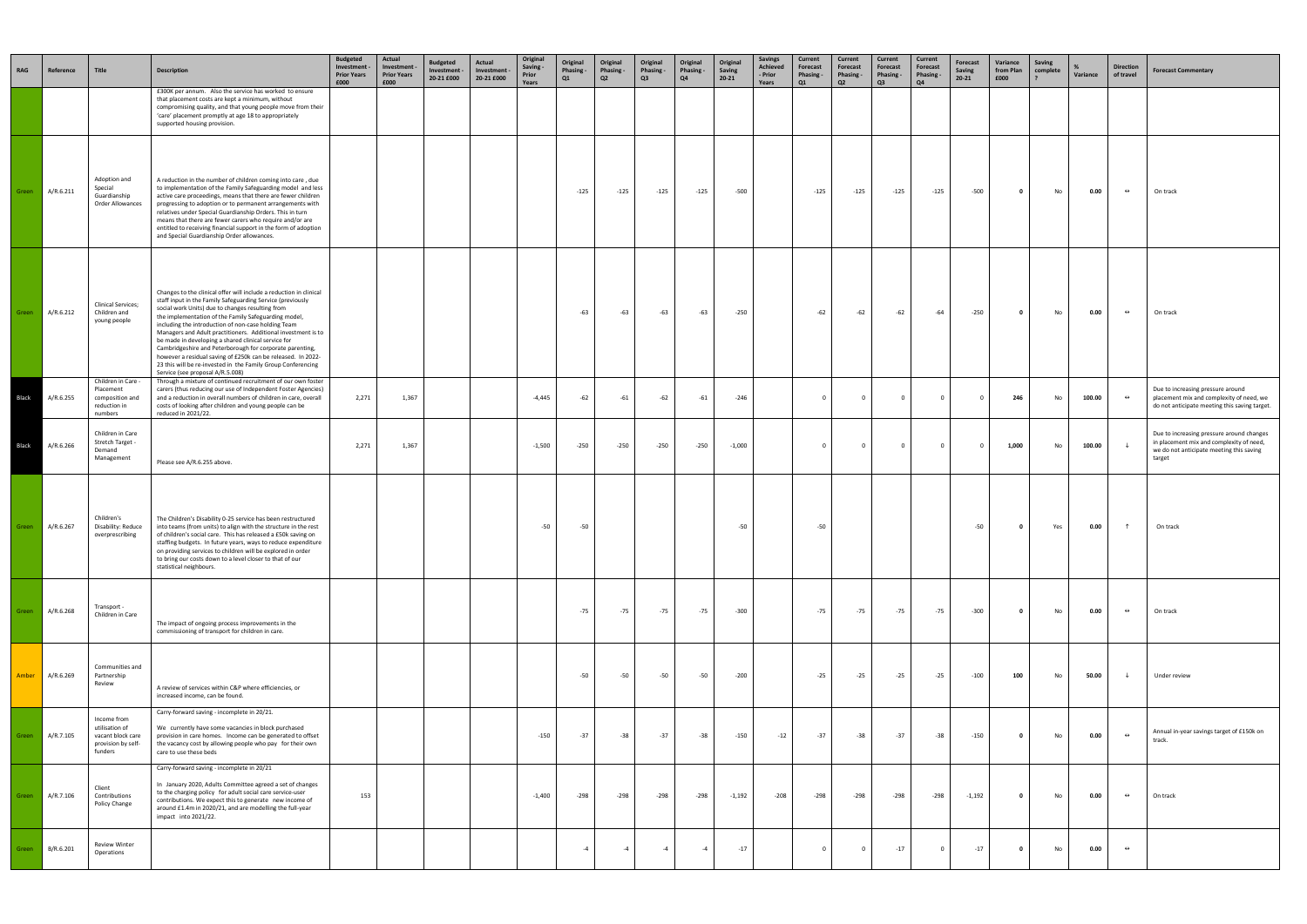| RAG          | Reference | Title                                                                                            | <b>Description</b>                                                                                                                                                                                                                                                                                                                                                                                                | <b>Budgeted</b><br>Investment -<br><b>Prior Years</b><br>£000 | Actual<br>Investment -<br><b>Prior Years</b><br>£000 | <b>Budgeted</b><br>Investment -<br>20-21 £000 | Actual<br>Investment -<br>20-21 £000 | Original<br>Saving -<br>Prior<br>Years | Original<br>Phasing -<br>Q1 | Original<br><b>Phasing -</b><br>Q2 | Original<br>Phasing -<br>Q3 | Original<br>Phasing -<br>Q4 | Original<br>Saving<br>$20 - 21$ | <b>Savings</b><br><b>Achieved</b><br>- Prior<br>Years | Current<br>Forecast<br>Phasing -<br>Q1 | Current<br>Forecast<br>Phasing -<br>Q <sub>2</sub> | Current<br>Forecast<br><b>Phasing -</b><br>Q3 | <b>Current</b><br>Forecast<br>Phasing -<br>Q4 | Forecast<br>Saving<br>$20 - 21$ | Variance<br>from Plan<br>£000 | Saving<br>complete | ℅<br>Variance | <b>Direction</b><br>of travel | <b>Forecast Commentary</b>                                                                      |
|--------------|-----------|--------------------------------------------------------------------------------------------------|-------------------------------------------------------------------------------------------------------------------------------------------------------------------------------------------------------------------------------------------------------------------------------------------------------------------------------------------------------------------------------------------------------------------|---------------------------------------------------------------|------------------------------------------------------|-----------------------------------------------|--------------------------------------|----------------------------------------|-----------------------------|------------------------------------|-----------------------------|-----------------------------|---------------------------------|-------------------------------------------------------|----------------------------------------|----------------------------------------------------|-----------------------------------------------|-----------------------------------------------|---------------------------------|-------------------------------|--------------------|---------------|-------------------------------|-------------------------------------------------------------------------------------------------|
|              |           |                                                                                                  | Review winter operations - increase number of weather<br>domains from 3 to 5                                                                                                                                                                                                                                                                                                                                      |                                                               |                                                      |                                               |                                      |                                        |                             |                                    |                             |                             |                                 |                                                       |                                        |                                                    |                                               |                                               |                                 |                               |                    |               |                               |                                                                                                 |
| Green        | B/R.6.202 | Highways:<br>Removal of Old<br>VAS Signs                                                         | Removal of old VAS signs                                                                                                                                                                                                                                                                                                                                                                                          |                                                               |                                                      |                                               |                                      |                                        | $-1$                        | $-1$                               | $-1$                        | $-1$                        | $-4$                            |                                                       | $-4$                                   |                                                    |                                               |                                               | -4                              | $\mathbf{0}$                  | No                 | 0.00          | $\leftrightarrow$             |                                                                                                 |
| Green        | B/R.7.119 | Income from Bus<br>Lane Enforcement                                                              | Carry-forward saving - unachieved in 20/21.<br>Due to COVID, existing income target not met in 20/21<br>Utilising additional bus lane enforcement income to fund<br>highways and transport works, as allowed by current<br>legislation.                                                                                                                                                                           |                                                               |                                                      |                                               |                                      |                                        | $-163$                      | $-162$                             | $-163$                      | $-162$                      | $-650$                          | $\overline{\mathbf{0}}$                               | $-163$                                 | $-162$                                             | $-163$                                        | $-162$                                        | $-650$                          | $\mathbf{0}$                  | No                 | 0.00          | $\leftrightarrow$             |                                                                                                 |
| Green        | B/R.7.120 | Deployment of<br>current surpluses<br>in civil parking<br>enforcement to<br>transport activities | Carry-forward saving - unachieved in 20/21<br>Due to COVID, existing income target not met in 20/21.<br>Deployment of current surpluses in civil parking enforcement<br>to transport activities, including a contribution to Park &<br>Ride, as allowed by current legislation.                                                                                                                                   |                                                               |                                                      |                                               |                                      | $-340$                                 | -85                         | $-85$                              | -85                         | $-85$                       | $-340$                          | $\overline{\mathbf{0}}$                               | -85                                    | -85                                                | -85                                           | -85                                           | $-340$                          | $\mathbf{0}$                  | No                 | 0.00          | $\leftrightarrow$             |                                                                                                 |
| Green        | C/R.6.103 | <b>External Auditor</b><br>fee                                                                   | Carry-forward saving - not achieved in 20/21<br>Saving to be achieved from reduction in expenditure on<br>External Audit, as per fees set by Public Sector Audit<br>Appointments                                                                                                                                                                                                                                  |                                                               |                                                      |                                               |                                      | $-15$                                  | $-3$                        | -4                                 | $-4$                        | $-4$                        | $-15$                           | $\overline{\mathbf{0}}$                               | $-3$                                   | $-4$                                               | $-4$                                          | $-4$                                          | $-15$                           | $\overline{\mathbf{0}}$       | No                 | 0.00          | $\leftrightarrow$             |                                                                                                 |
| Green        | C/R.6.104 | Reduction in staff<br>mileage                                                                    | A reduction in staff travel is expected to continue.                                                                                                                                                                                                                                                                                                                                                              |                                                               |                                                      |                                               |                                      |                                        | $-141$                      | $-141$                             | $-141$                      | $-141$                      | $-564$                          |                                                       | $-300$                                 | $-264$                                             |                                               |                                               | $-564$                          | $\overline{\mathbf{0}}$       | No                 | 0.00          | $\leftrightarrow$             |                                                                                                 |
| Green        | C/R.6.105 | <b>Customer Services</b>                                                                         | Customer Services have scrutinised their budget, and trends<br>over recent years, and have determined a reduction of £85k is<br>achievable from their base revenue. This is the equivalent to 3<br>full-time Customer Service Advisors. This reduction will be<br>delivered by removing vacant posts.                                                                                                             |                                                               |                                                      |                                               |                                      |                                        | $-21$                       | $-21$                              | $-21$                       | $-22$                       | -85                             |                                                       | $-20$                                  | $-20$                                              | $-20$                                         | $-25$                                         | -85                             | $\mathbf{0}$                  | No                 | 0.00          | $\leftrightarrow$             |                                                                                                 |
| Green        | E/R.6.033 | Drug & Alcohol<br>service - funding<br>reduction built<br>into new service<br>contract           | This saving has been built into the contract for Adult Drug and<br>Alcohol Treatment Services which was awarded to Change<br>Grow Live (CGL) and implemented in October 2018. The<br>savings are being achieved through a new service model with<br>strengthened recovery services using cost effective peer<br>support models to avoid readmission, different staffing<br>models, and a mobile outreach service. |                                                               |                                                      |                                               |                                      | $-289$                                 | $-16$                       | $-16$                              | $-16$                       | $-16$                       | $-63$                           |                                                       | $-16$                                  | $-16$                                              | $-16$                                         | $-16$                                         | $-63$                           | $\overline{\mathbf{0}}$       | No                 | 0.00          | $\leftrightarrow$             | On track                                                                                        |
| Green        | E/R.6.043 | Joint re-<br>procurement of<br>Integrated<br>Lifestyle Services                                  | Carry-forward saving - incomplete in 20/21<br>Delivery of this saving has been delayed due to Covid-19<br>Re-commissioning of the integrated lifestyle services as one<br>service across Cambridgeshire and Peterborough.<br>Peterborough City Council will delegate authority to<br>Cambridgeshire County Council to commission, contract and<br>performance manage the new provider.                            |                                                               |                                                      |                                               |                                      | $-50$                                  | $-4$                        | -4                                 | $-4$                        | $-4$                        | $-17$                           | $-33$                                                 | $-4$                                   | $-4$                                               | $-4$                                          | $-4$                                          | $-17$                           | $\overline{\mathbf{0}}$       | No                 | 0.00          | $\leftrightarrow$             | On track                                                                                        |
| Green        | F/R.6.003 | <b>Babbage House</b><br>closure                                                                  | The lease on Babbage House is due to end in 2020-21, and will<br>not be renewed.                                                                                                                                                                                                                                                                                                                                  | 369                                                           | 239                                                  |                                               |                                      | $-397$                                 | $-50$                       | $-50$                              | $-50$                       | $-48$                       | $-198$                          |                                                       | $-198$                                 |                                                    |                                               |                                               | $-198$                          | $\mathbf{0}$                  | No                 | 0.00          | $\leftrightarrow$             |                                                                                                 |
| Black        | F/R.6.109 | Cambs 2020<br>Operational<br>Savings                                                             | Savings to the running costs of corporate buildings as a result<br>of the Cambs 2020 programme.                                                                                                                                                                                                                                                                                                                   |                                                               |                                                      |                                               |                                      |                                        | $-151$                      | $-151$                             | $-151$                      | $-152$                      | $-605$                          |                                                       | $\mathbf 0$                            |                                                    | $\overline{0}$                                | $^{\circ}$                                    | $\mathbf{0}$                    | 605                           | No                 | 100.00        | $\downarrow$                  | The savings from Shire Hall will not be<br>achieved until such time as the sale is<br>complete. |
| <b>Black</b> | F/R.7.106 | Utilisation/comme<br>rcialisation of<br>physical assets                                          | Carry-forward saving - unachieved in 20/21.<br>One Public Estate                                                                                                                                                                                                                                                                                                                                                  |                                                               |                                                      |                                               |                                      | $-57$                                  | -9                          | -9                                 | -9                          | -9                          | $-36$                           | $-21$                                                 | $\overline{0}$                         | $\overline{0}$                                     | $\overline{0}$                                | $\mathbf 0$                                   | $\overline{0}$                  | 36                            | No                 | 100.00        | $\leftrightarrow$             | There has been no development in this area.                                                     |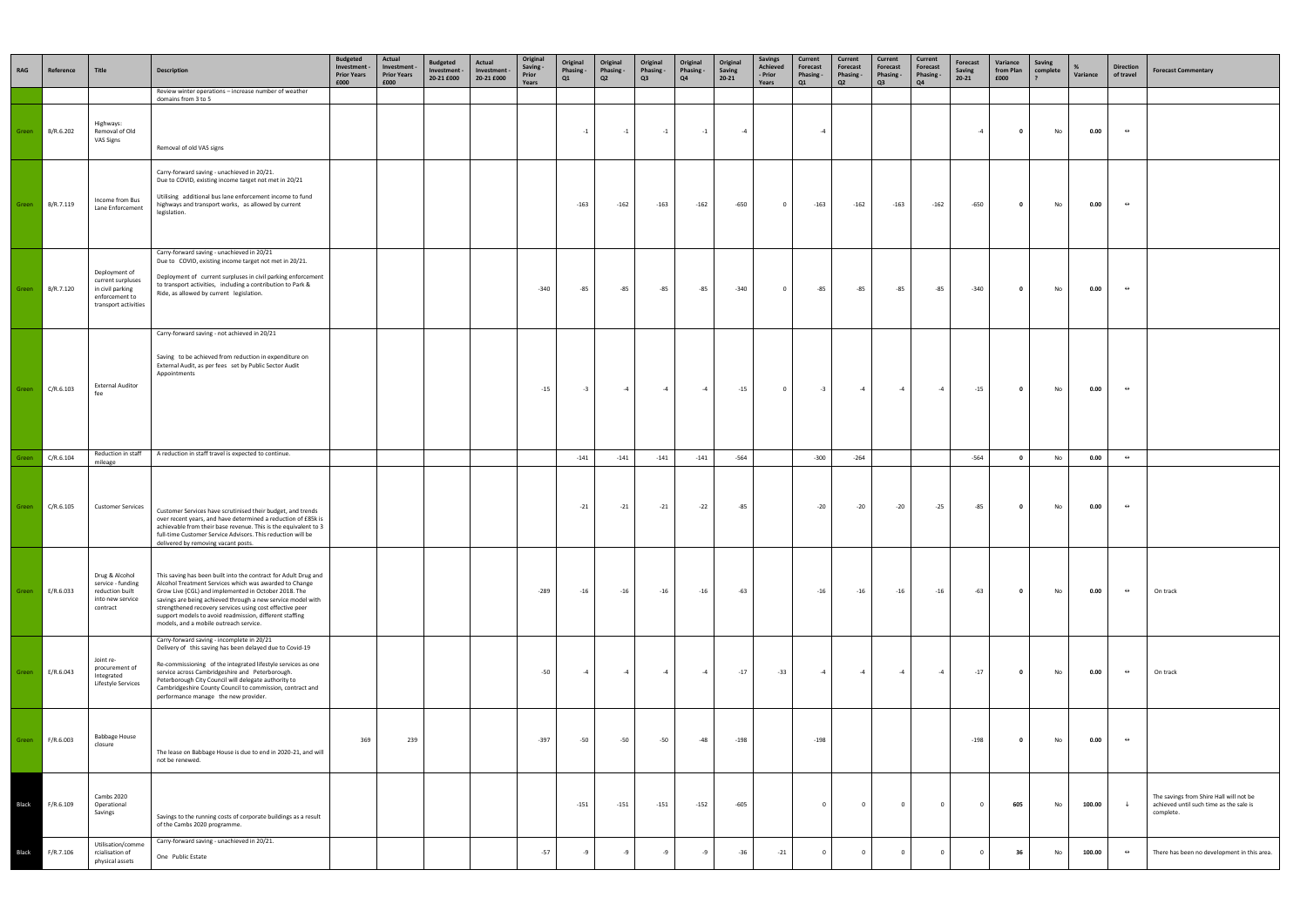| <b>RAG</b> | Reference | Title                                                    | <b>Description</b>                                                                                                                                                                                                                                                                                                                                                                                                                                                                                                                                                                                                                                                                                                 | <b>Budgeted</b><br>Investment<br><b>Prior Years</b><br>£000 | Actual<br>Investment<br><b>Prior Years</b><br>£000 | <b>Budgeted</b><br>Investment -<br>20-21 £000 | Actual<br>Investment -<br>20-21 £000 | Original<br>Saving -<br>Prior<br>Years | Original<br>Phasing -<br>Q1 | Original<br>Phasing -<br>Q2 | Original<br>Phasing -<br>Q3 | Original<br>Phasing -<br>Q4 | Original<br>Saving<br>$20 - 21$ | <b>Savings</b><br>Achieved<br>- Prior<br>Years | Current<br>Forecast<br>Phasing -<br>Q1 | Current<br>Forecast<br>Phasing -<br>Q <sub>2</sub> | <b>Current</b><br>Forecast<br>Phasing -<br>Q3 | <b>Current</b><br>Forecast<br>Phasing -<br>Q4 | Forecast<br>Saving<br>$20 - 21$ | Variance<br>from Plan<br>£000 | <b>Saving</b><br>complete | %<br>Variance | <b>Direction</b><br>of travel | <b>Forecast Commentary</b>                                                                                                                                |
|------------|-----------|----------------------------------------------------------|--------------------------------------------------------------------------------------------------------------------------------------------------------------------------------------------------------------------------------------------------------------------------------------------------------------------------------------------------------------------------------------------------------------------------------------------------------------------------------------------------------------------------------------------------------------------------------------------------------------------------------------------------------------------------------------------------------------------|-------------------------------------------------------------|----------------------------------------------------|-----------------------------------------------|--------------------------------------|----------------------------------------|-----------------------------|-----------------------------|-----------------------------|-----------------------------|---------------------------------|------------------------------------------------|----------------------------------------|----------------------------------------------------|-----------------------------------------------|-----------------------------------------------|---------------------------------|-------------------------------|---------------------------|---------------|-------------------------------|-----------------------------------------------------------------------------------------------------------------------------------------------------------|
| Green      | F/R.7.110 | Return on<br>Commercial<br>Property<br>Investments       | Carry-forward saving - unachieved in 20/21<br>The Council is developing a portfolio of commercial property<br>investments. This is the rental income generated from the<br>leases of these properties.                                                                                                                                                                                                                                                                                                                                                                                                                                                                                                             |                                                             |                                                    |                                               |                                      | $-4,805$                               | $-26$                       | $-26$                       | $-26$                       | $-27$                       | $-105$                          | $-2,600$                                       | $-26$                                  | $-26$                                              | $-26$                                         | $-27$                                         | $-105$                          | $\mathbf 0$                   | No                        | 0.00          | $\leftrightarrow$             |                                                                                                                                                           |
| Green      | F/R.7.127 | County Farms -<br>Commercial uses                        | Conversion of barns on the County Farms Estate for non-<br>agricultural commercial uses, including storage and<br>distribution.                                                                                                                                                                                                                                                                                                                                                                                                                                                                                                                                                                                    |                                                             |                                                    |                                               |                                      |                                        | $-11$                       | $-11$                       | $-11$                       | $-12$                       | $-45$                           |                                                | $-11$                                  | $-11$                                              | $-11$                                         | $-12$                                         | $-45$                           | $\mathbf{0}$                  | No                        | 0.00          | $\leftrightarrow$             |                                                                                                                                                           |
| Black      | F/R.7.131 | Commercial<br>Income                                     | Commercial return from the Council's Commercial Strategy, to<br>be generated by the newly developed Commercial Team.                                                                                                                                                                                                                                                                                                                                                                                                                                                                                                                                                                                               |                                                             |                                                    |                                               |                                      |                                        | $-58$                       | $-58$                       | $-58$                       | -58                         | $-232$                          |                                                | $^{\circ}$                             | $\mathbf{0}$                                       | $\overline{0}$                                | $\overline{0}$                                | $\Omega$                        | 232                           | No                        | 100.00        | $\leftrightarrow$             | Saving not achieved. However, as part of the<br>budget rebaselining exercise approved by<br>S&R at the July 2021 meeting this pressure is<br>now removed. |
| Green      | F/R.7.140 | Tesco - Income<br>Generation                             | Estimated annual rent increase.                                                                                                                                                                                                                                                                                                                                                                                                                                                                                                                                                                                                                                                                                    |                                                             |                                                    |                                               |                                      |                                        | $-19$                       | $-19$                       | $-19$                       | $-20$                       | $-77$                           |                                                | $\Omega$                               | $^{\circ}$                                         | $\overline{0}$                                | $-77$                                         | $-77$                           | $\mathbf 0$                   | No                        | 0.00          | $\leftrightarrow$             |                                                                                                                                                           |
| Green      | F/R.7.141 | <b>Evolution Business</b><br>Park - Income<br>Generation | Estimated annual rent increase.                                                                                                                                                                                                                                                                                                                                                                                                                                                                                                                                                                                                                                                                                    |                                                             |                                                    |                                               |                                      |                                        | $-3$                        | $-3$                        | $-3$                        | $-3$                        | $-12$                           |                                                | $-3$                                   | $-3$                                               | $-3$                                          | $-3$                                          | $-12$                           | $\mathbf{0}$                  | No                        | 0.00          | $\leftrightarrow$             |                                                                                                                                                           |
| Green      | F/R.7.142 | Kingsbridge<br>Income<br>Generation                      | Estimated annual rent increase.                                                                                                                                                                                                                                                                                                                                                                                                                                                                                                                                                                                                                                                                                    |                                                             |                                                    |                                               |                                      |                                        | $-3$                        | $-3$                        | $-3$                        | $-2$                        | $-11$                           |                                                | $-3$                                   | $-3$                                               | $-3$                                          | $-2$                                          | $-11$                           | $\mathbf{0}$                  | No                        | 0.00          | $\leftrightarrow$             |                                                                                                                                                           |
| Black      | F/R.7.143 | Brunswick House -<br>Income<br>Generation                | Estimated annual rent increase.                                                                                                                                                                                                                                                                                                                                                                                                                                                                                                                                                                                                                                                                                    |                                                             |                                                    |                                               |                                      |                                        | $-16$                       | $-17$                       | $-16$                       | $-17$                       | -66                             |                                                | $\Omega$                               | - 0                                                | $\mathbf 0$                                   | $\Omega$                                      | $\Omega$                        | 66                            | No                        | 100.00        | $\downarrow$                  |                                                                                                                                                           |
| Green      | F/R.7.144 | County Farms                                             | Increase in rental income for the county farms estate.                                                                                                                                                                                                                                                                                                                                                                                                                                                                                                                                                                                                                                                             |                                                             |                                                    |                                               |                                      |                                        | $-10$                       | $-10$                       | $-10$                       | $-10$                       | $-40$                           |                                                | $\Omega$                               | $\mathbf{0}$                                       | $-20$                                         | $-20$                                         | $-40$                           | $\overline{\mathbf{0}}$       | No                        | 0.00          | $\leftrightarrow$             |                                                                                                                                                           |
| Green      | G/R.6.003 | MRP: Accountable<br>Body (effect of<br>capital swaps)    | As Accountable Body the Council incurs certain administrative<br>costs in undertaking this role. However it also holds the cash<br>on an interim basis pending utilisation by those parties. The<br>Council maximises the use of these resources whilst not<br>detrimentally affecting those resources. This is only possible<br>where the body or partnership does not use the funds that<br>have been awarded in the financial year in which they are<br>provided. This is an adverse effect, it is the reversal of savings<br>made in previous years as the cash received in prior years is<br>utilised by the parties for whom we hold the funds and can no<br>longer be used to offset borrowing requirements |                                                             |                                                    |                                               |                                      |                                        | -88                         | -89                         | $-89$                       | -89                         | $-355$                          |                                                | -88                                    | -89                                                | -89                                           | -89                                           | $-355$                          | $\mathbf{0}$                  | No                        | 0.00          | $\leftrightarrow$             |                                                                                                                                                           |

# Key to RAG ratings

| <b>Total saving</b> | Over £500k                             | £100-500k                            | <b>Below £100k</b>                   |
|---------------------|----------------------------------------|--------------------------------------|--------------------------------------|
| <b>Black</b>        | 100% non-achieving                     | 100% non-achieving                   | 100% non-achieving                   |
| Red                 | Percentage variance more<br>than $19%$ |                                      |                                      |
| Amber               | Under-achieving by 14% to<br>19%       | Percentage variance<br>more than 19% | Percentage variance<br>more than 19% |
| Green               | Percentage variance less<br>than $14%$ | Percentage variance<br>less than 19% | Percentage variance<br>less than 19% |
| <b>Blue</b>         | Over-achieving                         | Over-achieving                       | Over-achieving                       |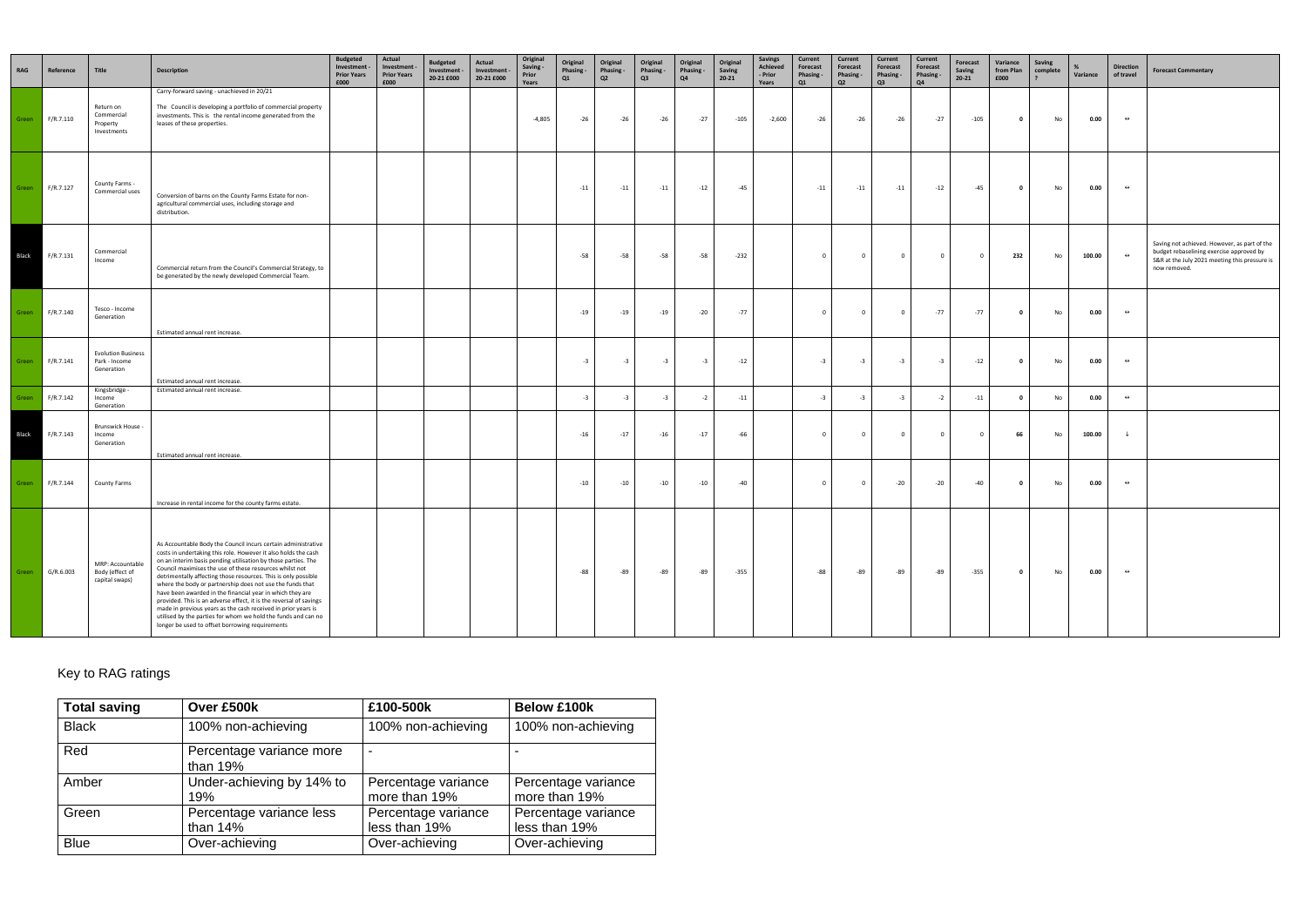# Appendix 4 – Transformation Fund Monitoring Report Quarter 1 2021/22

# 1. Background

- 1.1 Strategy and Resources Committee (S&R) has responsibility for the stewardship of the Transformation Fund, approving business cases for new proposals and reviewing progress of the existing projects. This role was previously held by General Purposes Committee (GPC).
- 1.2 The Transformation Fund provides one off funding to encourage projects where an invest to save, invest to improve, or invest to innovate bid can underpin service improvements and deliver improved outcomes and future efficiencies.
- 1.3 This report provides the Strategy and Resources Committee with a broad overview of the performance of the Transformation Fund to date together with details of how the proposals which are currently drawing down funding are performing. The Service Committees continue to review their relevant projects in detail as appropriate.

# 2. Current Projects

2.1 The table below gives an overview of all the current projects linked to Business Plan savings, outlines their non-financial outcomes and anticipated benefits.

| Project                                                                                 | <b>Brief description of project</b>                                                                                                                                                                                                                                                                    | <b>Outcomes and benefits</b>                                                                                                                                                                                                                       |
|-----------------------------------------------------------------------------------------|--------------------------------------------------------------------------------------------------------------------------------------------------------------------------------------------------------------------------------------------------------------------------------------------------------|----------------------------------------------------------------------------------------------------------------------------------------------------------------------------------------------------------------------------------------------------|
| <b>Support</b><br>Investment in<br>modernising<br><b>Social Care</b><br><b>Payments</b> | Investing in modern payment<br>mechanisms in social care; including<br>payment cards and establishing a<br>direct debit system                                                                                                                                                                         | Provide an efficient and easy to engage<br>$\bullet$<br>with system for service users                                                                                                                                                              |
| <b>Housing Review</b>                                                                   | To carry out a review of the initiatives<br>funded by Housing Related Support<br>and inform recommendations,<br>ensuring that any impacts of the<br>proposed savings are understood and<br>taken into account. Working with<br>partners to identify innovative<br>solutions to meet our housing needs. | To re-design the service in order to meet<br>$\bullet$<br>the changing pattern of demand and<br>need<br>To be able to respond more effectively<br>$\bullet$<br>to client need in a more systematic way<br>and deliver better outcomes for clients. |
| <b>LAC Placement</b><br><b>Budget Savings</b>                                           | Campaign to recruit more in house<br>foster carers to reduce the reliance on<br>independent fostering association<br>(IFA) foster carers, a review of high<br>cost placements and fee negotiations<br>with IFA providers.                                                                              | Increased the number of in-house<br>$\bullet$<br>foster carers to place children with.<br>LAC are placed in the most appropriate<br>$\bullet$<br>placement with the right level of care<br>and support.                                            |
| <b>Learning services</b><br>review                                                      | Investment in specialist programme<br>management to review the current<br>model, facilitating delivery of a new<br>approach and the establishment of<br>new partnerships across the education<br>sector.                                                                                               | Better outcomes for customers<br>$\bullet$<br>Providing a more effective and flexible<br>$\bullet$<br>service                                                                                                                                      |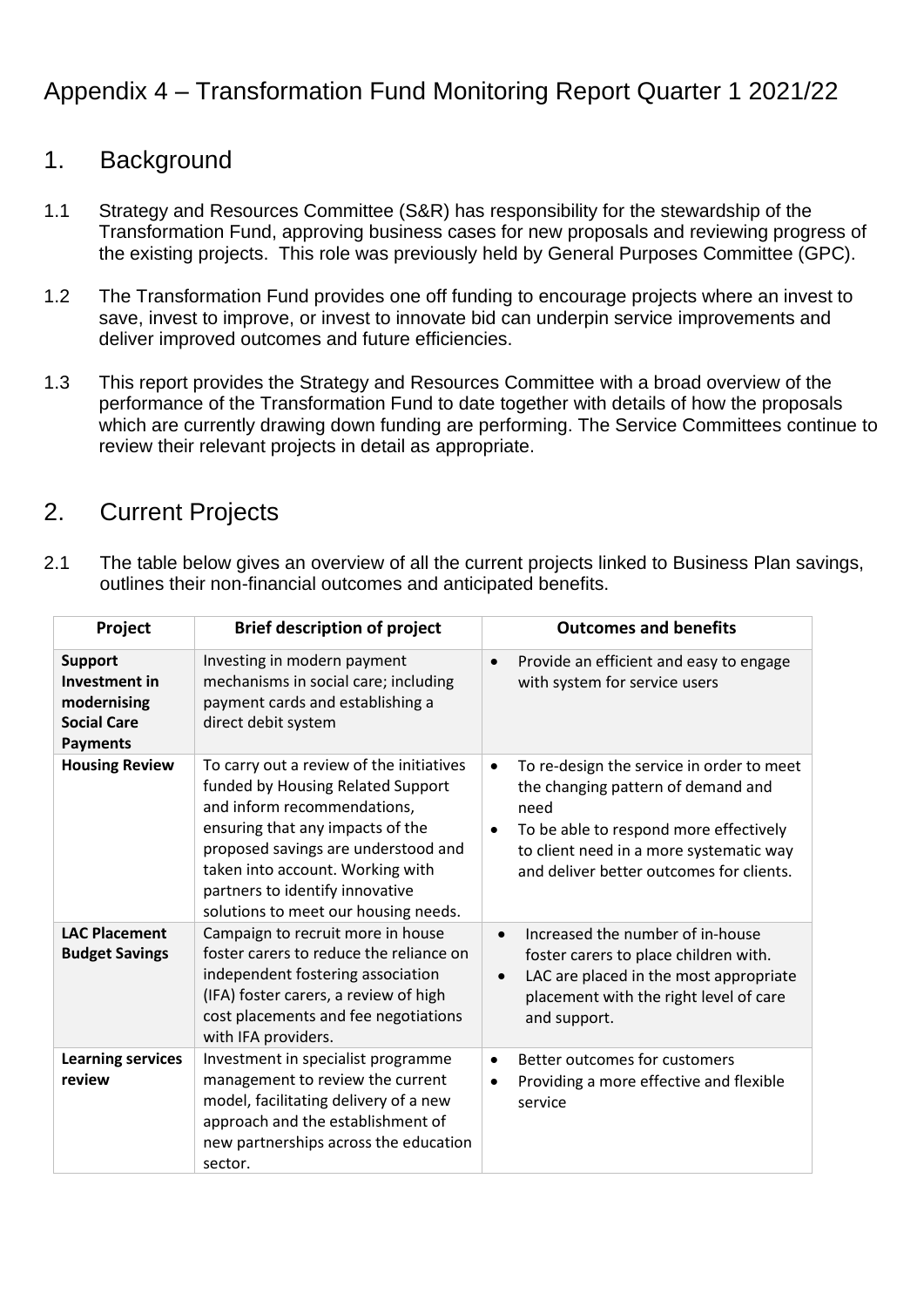| <b>Project</b>                                          | <b>Brief description of project</b>                                                                                                                                                   | <b>Outcomes and benefits</b>                                                                                    |
|---------------------------------------------------------|---------------------------------------------------------------------------------------------------------------------------------------------------------------------------------------|-----------------------------------------------------------------------------------------------------------------|
| Case reviews of<br>specialist<br>transport<br>provision | Provide additional capacity within the<br>Social, Education Transport Team<br>to review LAC Transport processes and<br>provision                                                      | To ensure that all placements are<br>$\bullet$<br>offering value for money and to deliver<br>savings            |
| <b>Library Service</b>                                  | To provide time limited business<br>development capacity. Investment to<br>also include budget for marketing,<br>minor building works, and investments<br>in new technology solutions | Maximising the impact of libraries to<br>$\bullet$<br>communities<br>Generating new income streams<br>$\bullet$ |

### 2.2 This table shows the trend in financial RAG rating over the previous four quarters for these projects.

|                                                              |             |             | <b>Financial RAG</b> |             |              |
|--------------------------------------------------------------|-------------|-------------|----------------------|-------------|--------------|
| Project                                                      | Q1 2020-21  | Q2 2020-21  | Q3 2020-21           | Q4 2020-21  | Q1 2021-22   |
| Support Investment in<br>modernising Social Care<br>Payments | Green       | Green       | <b>Green</b>         | Green       | <b>Green</b> |
| <b>Housing Review</b>                                        | <b>Red</b>  | <b>Red</b>  | <b>Red</b>           | <b>Red</b>  | <b>Red</b>   |
| LAC Placement Budget Savings                                 | <b>Blue</b> | <b>Blue</b> | <b>Blue</b>          | <b>Blue</b> | <b>Blue</b>  |
| Learning services review                                     | Green       | Green       | <b>Green</b>         | Green       | Green        |
| Case reviews of specialist<br>transport provision            | Green       | Green       | Green                | Green       | <b>Green</b> |
| <b>Library Service</b>                                       | Green       | Green       | Green                | Green       | Green        |

### 2.3 This table summarises the overall financial performance of the current projects.

| <b>RAG Rating</b><br>(lifetime of<br>saving) | <b>No. of Schemes</b> | Investment to<br>Q1 (including<br>prior years)<br>(6000) | <b>Total</b><br>Investment<br>Committed<br>(including<br>approved<br>future years<br>allocation)<br>(6000) | <b>Forecast</b><br>savings /<br>income to Q1<br>(including<br>previous years'<br>savings<br>achieved)<br>(6000) | <b>Forecast</b><br>savings /<br>income up to<br>end of 2021/22<br>(including)<br>previous years'<br>savings<br>achieved)<br>(6000) | <b>Budgeted</b><br>future years<br>savings (as<br>per 2021/22<br><b>Business</b><br>Plan,<br>2022/23<br>onwards)<br>(6000) |
|----------------------------------------------|-----------------------|----------------------------------------------------------|------------------------------------------------------------------------------------------------------------|-----------------------------------------------------------------------------------------------------------------|------------------------------------------------------------------------------------------------------------------------------------|----------------------------------------------------------------------------------------------------------------------------|
| Blue                                         | 1                     | 499                                                      | 705                                                                                                        | $-2,818$                                                                                                        | $-2,818$                                                                                                                           | 0                                                                                                                          |
| Green                                        | 4                     | 156                                                      | 348                                                                                                        | $-1,886$                                                                                                        | $-1,886$                                                                                                                           | 0                                                                                                                          |
| Amber                                        | 0                     | 0                                                        | 0                                                                                                          | 0                                                                                                               | $\mathbf{0}$                                                                                                                       | 0                                                                                                                          |
| Red                                          | $\mathbf{1}$          | 44                                                       | 250                                                                                                        | $-325$                                                                                                          | $-325$                                                                                                                             | 0                                                                                                                          |
| <b>Total</b>                                 | 6                     | 699                                                      | 1,303                                                                                                      | $-5,029$                                                                                                        | $-5,029$                                                                                                                           | 0                                                                                                                          |